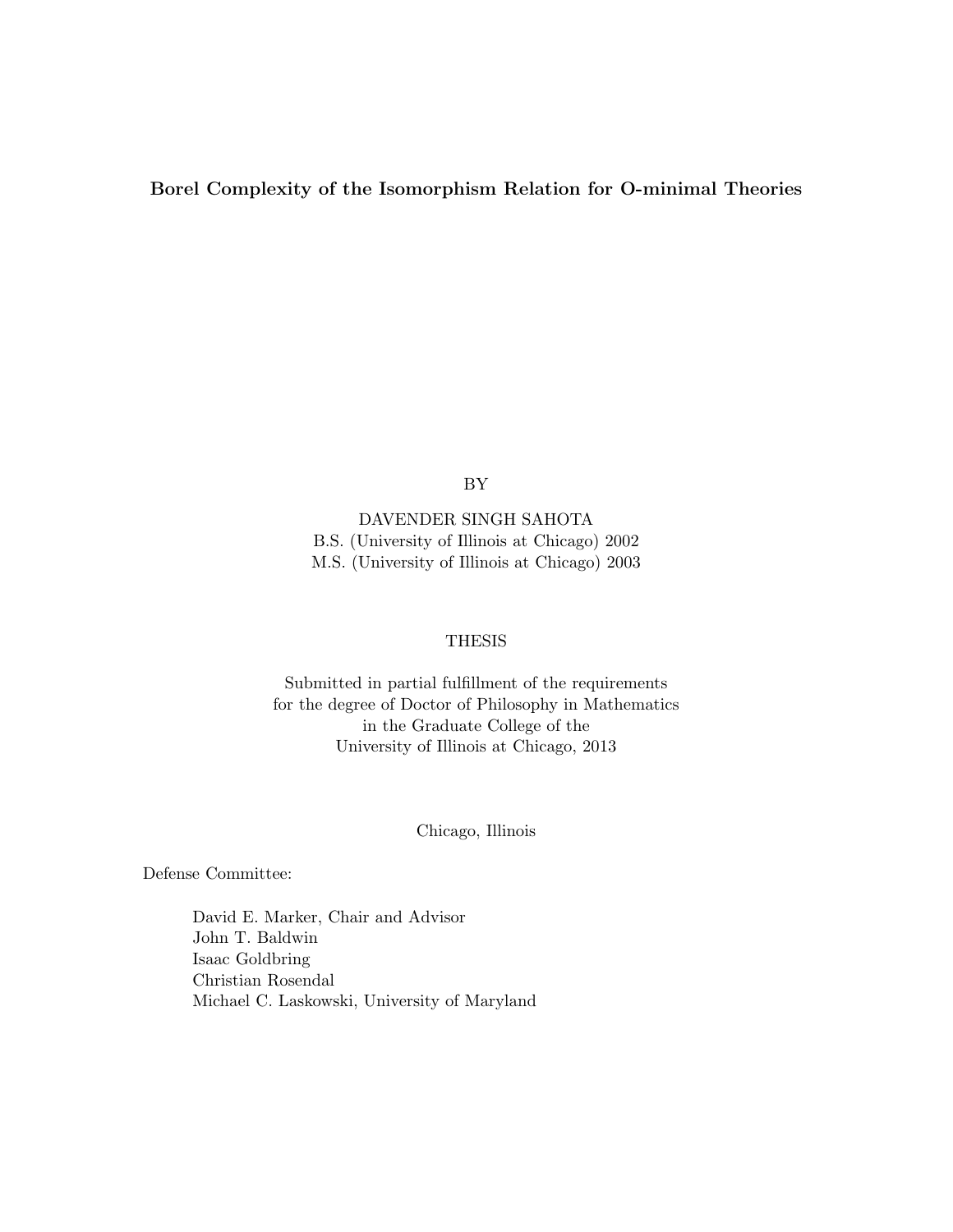UMI Number: 3604080

All rights reserved

INFORMATION TO ALL USERS The quality of this reproduction is dependent upon the quality of the copy submitted.

In the unlikely event that the author did not send a complete manuscript and there are missing pages, these will be noted. Also, if material had to be removed, a note will indicate the deletion.



UMI 3604080

Published by ProQuest LLC (2013). Copyright in the Dissertation held by the Author.

Microform Edition © ProQuest LLC. All rights reserved. This work is protected against unauthorized copying under Title 17, United States Code



ProQuest LLC. 789 East Eisenhower Parkway P.O. Box 1346 Ann Arbor, MI 48106 - 1346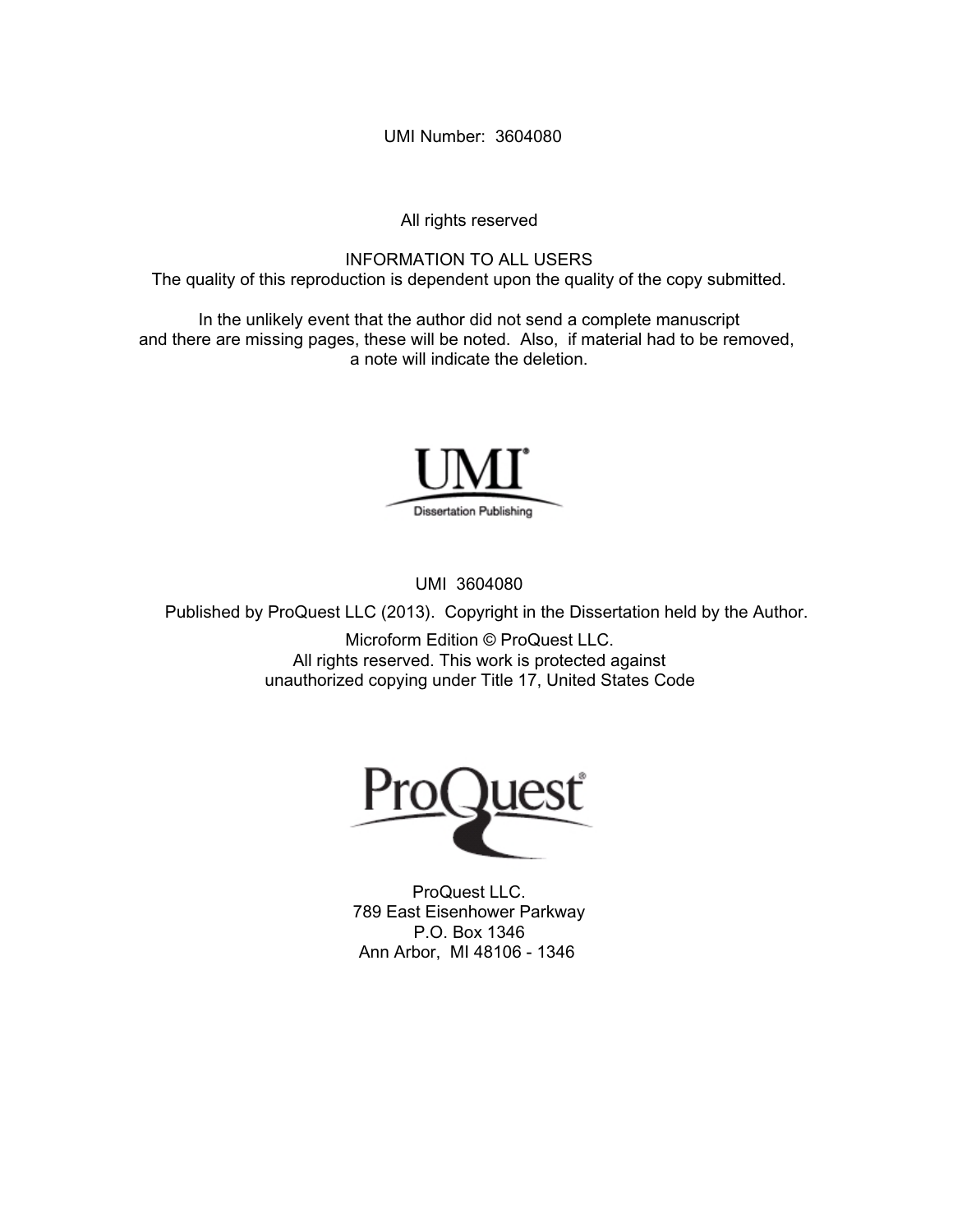Copyright by

### DAVENDER SINGH SAHOTA

2013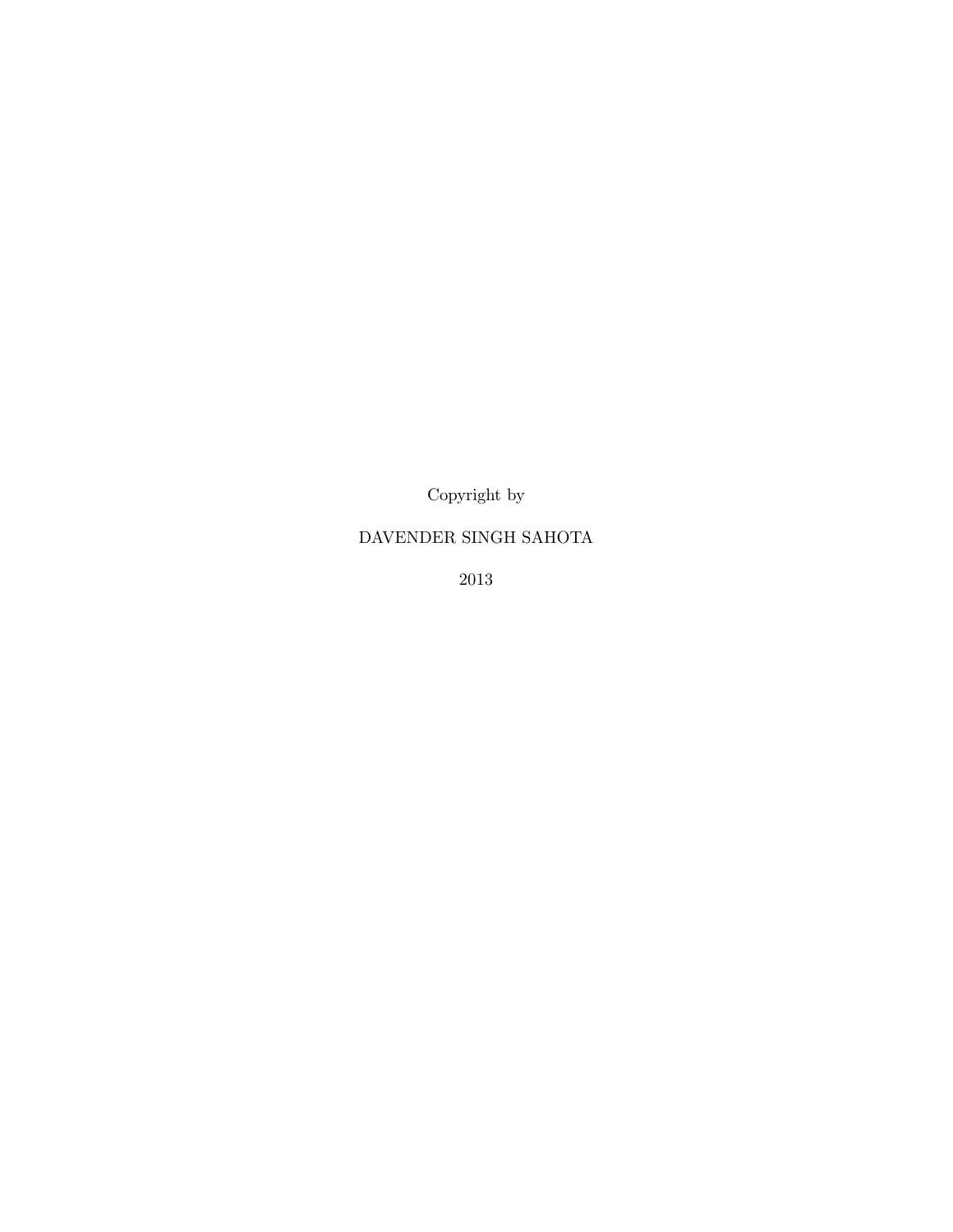For Sheila, Darshan, and Ravi, with love.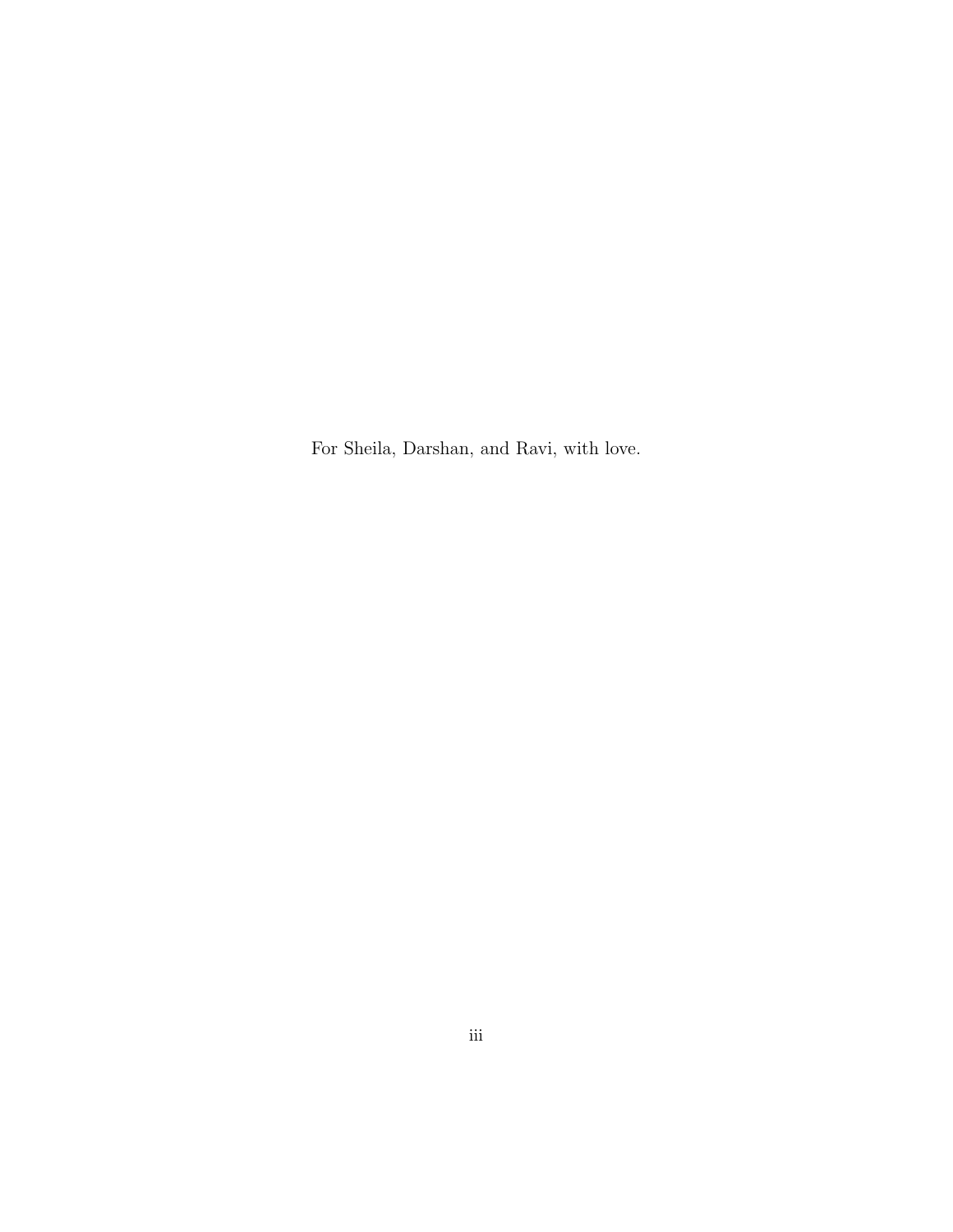#### ACKNOWLEDGMENTS

I would like to thank my parents and brother for all of the love and support, without which none of this would be possible.

Mom and Dad, I am truly blessed to have both of you as my parents. You have accomplished so much in your own lives, without which I could not have this opportunity. Ravi, your positive energy is infectious, and your determination to achieve your goals and always do what is right is inspiring. I am fortunate to have you as my brother.

Throughout this journey, my friends have been a tremendous source of support, encouragement, motivation, and as needed, silliness and revitalization.

I am also indebted to the students I have tutored over the past several years. Watching you confront new problems, struggle, think, learn, and grow motivated me when I too had to struggle, think, and learn my way through a difficult topic.

Throughout my academic career, I have had the opportunity to learn from so many extraordinary educators. I am particularly grateful to Micah Fogel, Pat Fry, Glen Gullakson, Charles Hamberg, Nancy Harris, Cindy Harwood, Janet Hauger, Robert Kiley, Michael Lyons, George Milauskas, Dale Rosenthal, Chris Williams, and David Workman. In addition, Ian Agol, Mattias Aschenbrenner, John Baldwin, Christian Rosendal, Peter Shalen, Martin Tangora, Jeremy Teitelbaum, and John Wood have taught me so much about what it is to be a mathematician.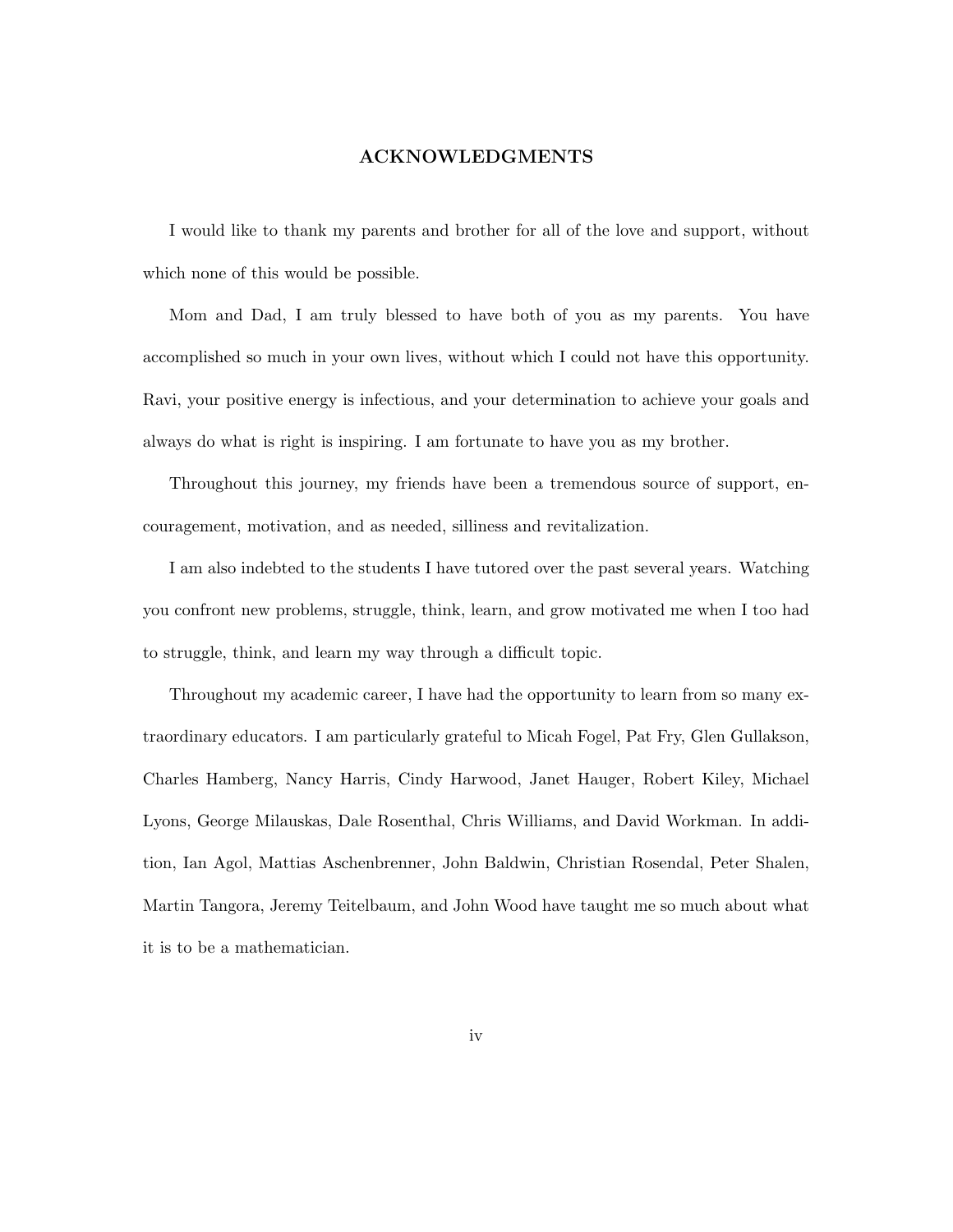#### ACKNOWLEDGMENTS (Continued)

My fellow graduate students have taught me so much along the way, as together we have learned what it takes to think and create and venture into the unknown. In particular, I would like to thank Chris Atkinson, James Freitag, Ahuva Shkop, Demirhan Tunc, and Kathryn Vozoris for their support through the journey.

I would like to thank my committee members: John Baldwin, Isaac Goldbring, Chris Laskowski, and Christian Rosendal.

Lastly, I would like to thank my advisor and mentor of many years, Dave Marker. From the first day of Analysis during my Junior year, I knew it would be a privilege to work with you and learn from you. I cannot thank you enough for your patience and support over the past 12 years. Thank you for all of the courses, independent studies, meetings, letters on my behalf, extensions on homework, and all of the paperwork. Thank you for believing in me, even at times when I did not. Thank you for being my advocate, in the department and the college, the many times I have needed one. Most of all, thank you for shining a light down the path to success, during the many times I was fumbling my way through the dark. It was my path to walk but without you I would still be lost.

DSS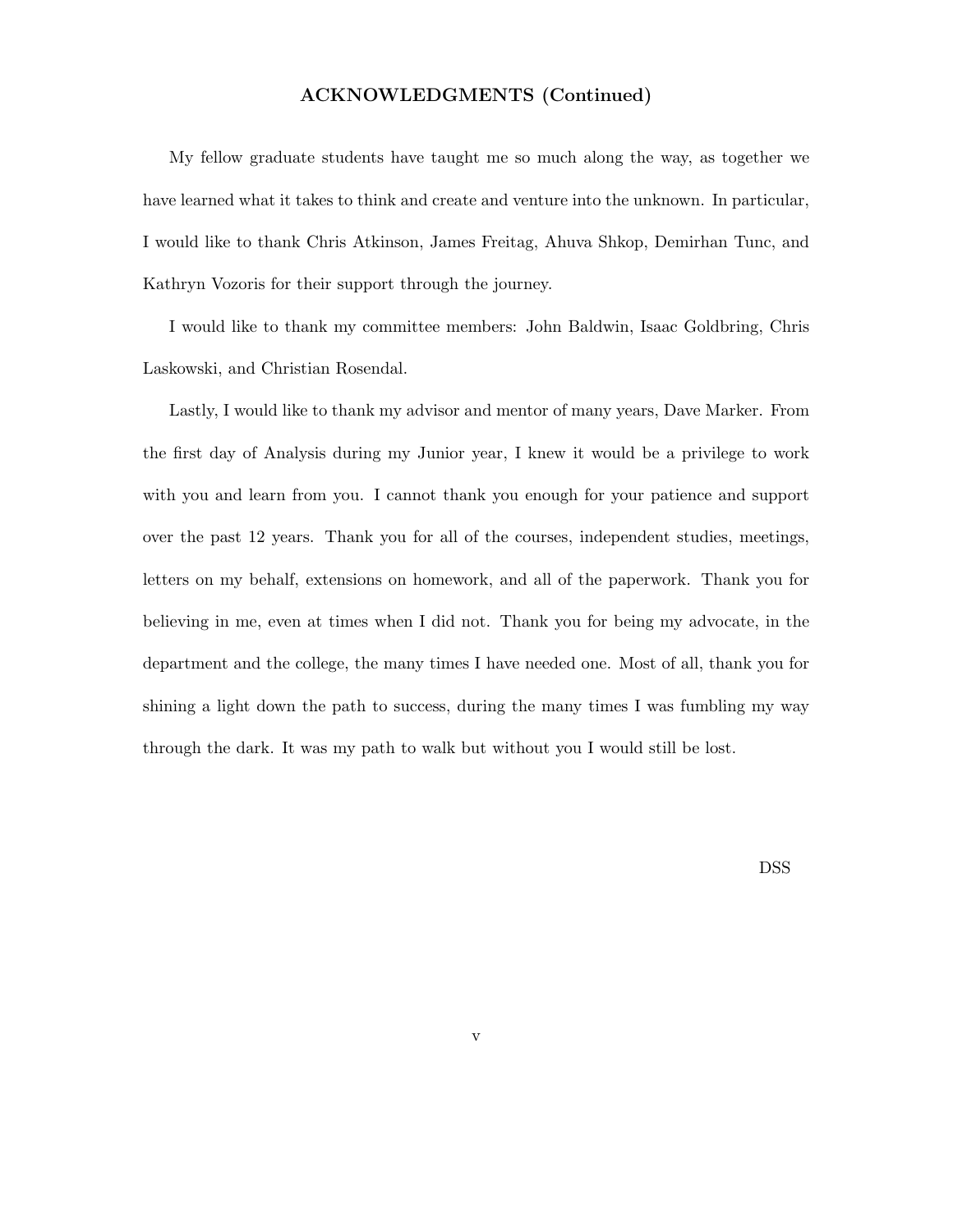# TABLE OF CONTENTS

## CHAPTER PAGE

| $\mathbf{1}$            |       |                                                                       | $\mathbf{1}$   |
|-------------------------|-------|-----------------------------------------------------------------------|----------------|
|                         | 1.1   |                                                                       | $\mathbf{1}$   |
|                         | 1.1.1 |                                                                       | $\overline{2}$ |
|                         | 1.2   | Prime Models and Omitting Types                                       | $\overline{5}$ |
|                         | 1.3   | Vaught's Conjecture for O-minimal Theories                            | $\overline{7}$ |
| $\mathbf{2}$            |       | DESCRIPTIVE SET THEORY OF COUNTABLE MODELS                            |                |
|                         |       |                                                                       | 8              |
|                         | 2.1   |                                                                       | 8              |
|                         | 2.2   |                                                                       | 11             |
|                         | 2.2.1 |                                                                       | 11             |
|                         | 2.2.2 |                                                                       | 16             |
|                         | 2.2.3 | Countable Linear Orderings                                            | 19             |
|                         | 2.3   |                                                                       | 25             |
| 3                       |       | A CLASSIFICATION OF O-MINIMAL THEORIES HAV-                           |                |
|                         |       |                                                                       | 28             |
|                         | 3.1   | No Non-simple Types $\dots \dots \dots \dots \dots \dots \dots \dots$ | 29             |
|                         | 3.2   |                                                                       | 37             |
| $\overline{\mathbf{4}}$ |       |                                                                       | 51             |
|                         |       | CITED LITERATURE                                                      | 52             |
|                         |       |                                                                       | 53             |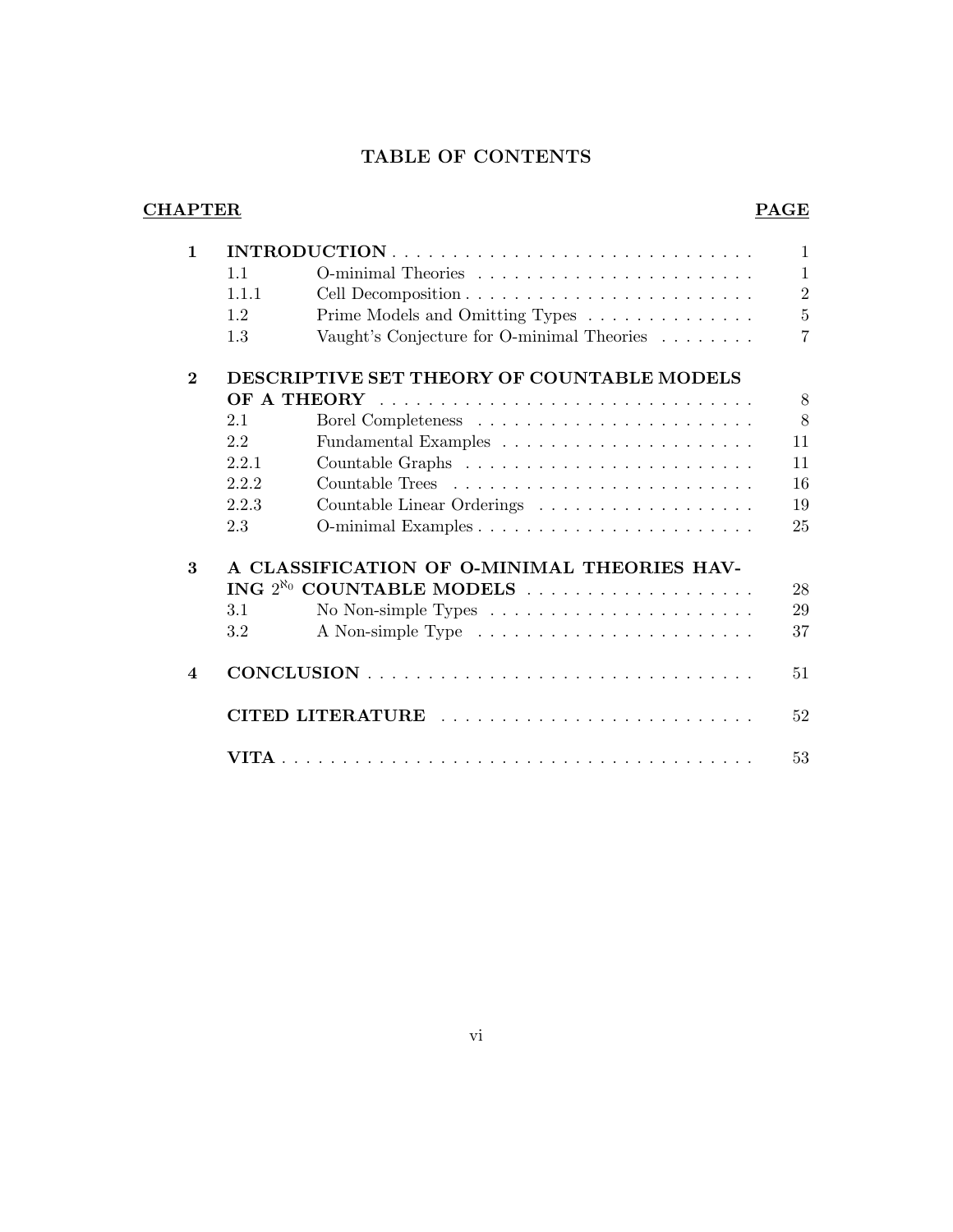# LIST OF FIGURES

| <b>FIGURE</b> | <b>PAGE</b> |
|---------------|-------------|
|               |             |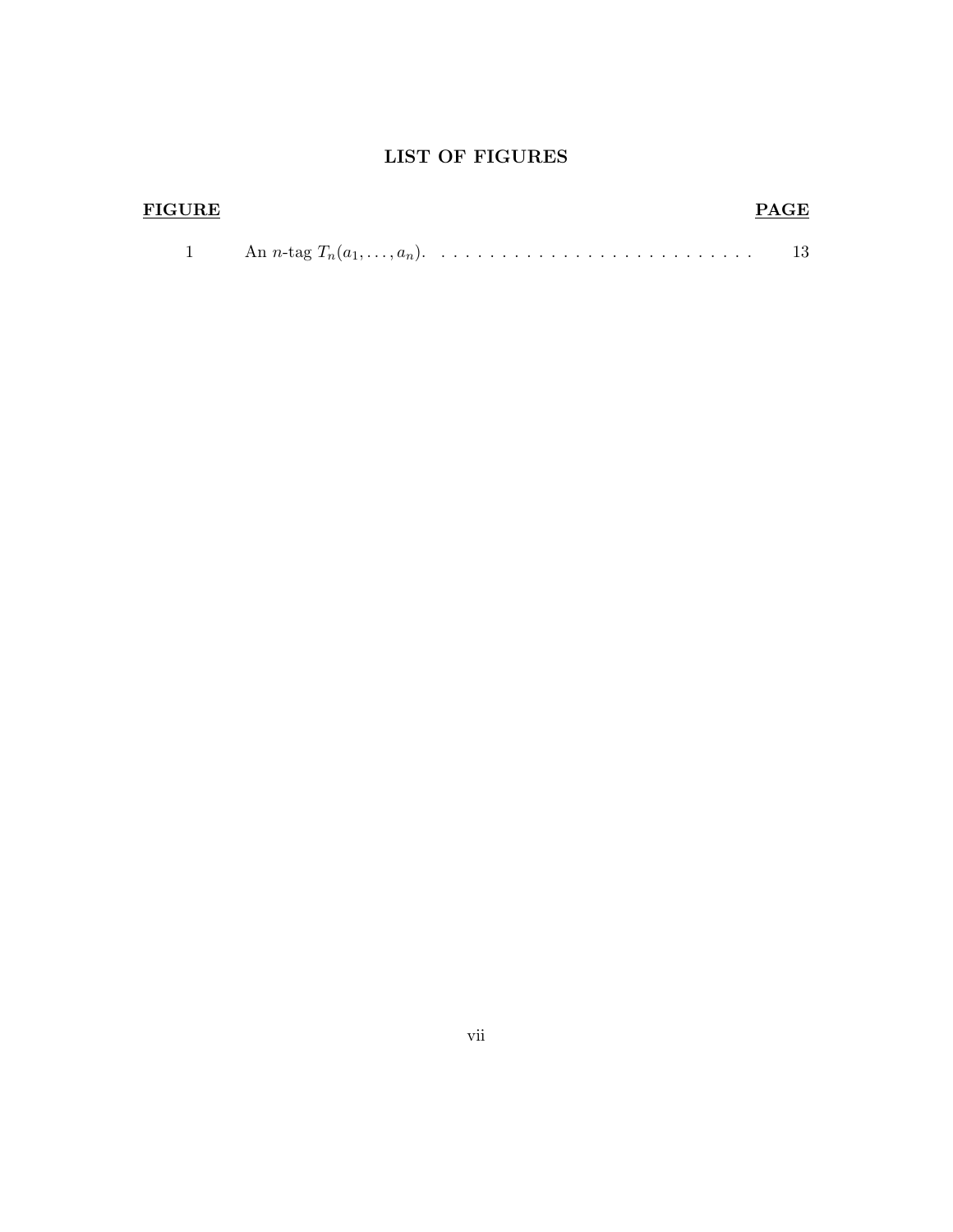#### SUMMARY

In 1988, Mayer published a strong form of Vaught's Conjecture for o-minimal theories (1). She showed Vaught's Conjecture holds, and characterized the number of countable models of an o-minimal theory T if T has fewer than  $2^{\aleph_0}$  countable models. Friedman and Stanley have shown in (2) that several elementary classes are Borel complete. This work addresses the class of countable models of an o-minimal theory  $T$  when  $T$  has  $2^{\aleph_0}$  countable models, including conditions for when this class is Borel complete. The main result is as follows.

**Theorem 1.** Let T be an o-minimal theory in a countable language having  $2^{\aleph_0}$  countable models. Either

- i. For every finite set A, every  $p(x) \in S_1(A)$  is simple, and isomorphism on the class of countable models of T is  $\prod_3^0$  (and is, in fact, equivalence of countable sets of reals); or
- ii. For some finite set A, some  $p(x) \in S_1(A)$  is non-simple, and there is a finite set  $B \supset A$ such that the class of countable models of  $T$  over  $B$  is Borel complete.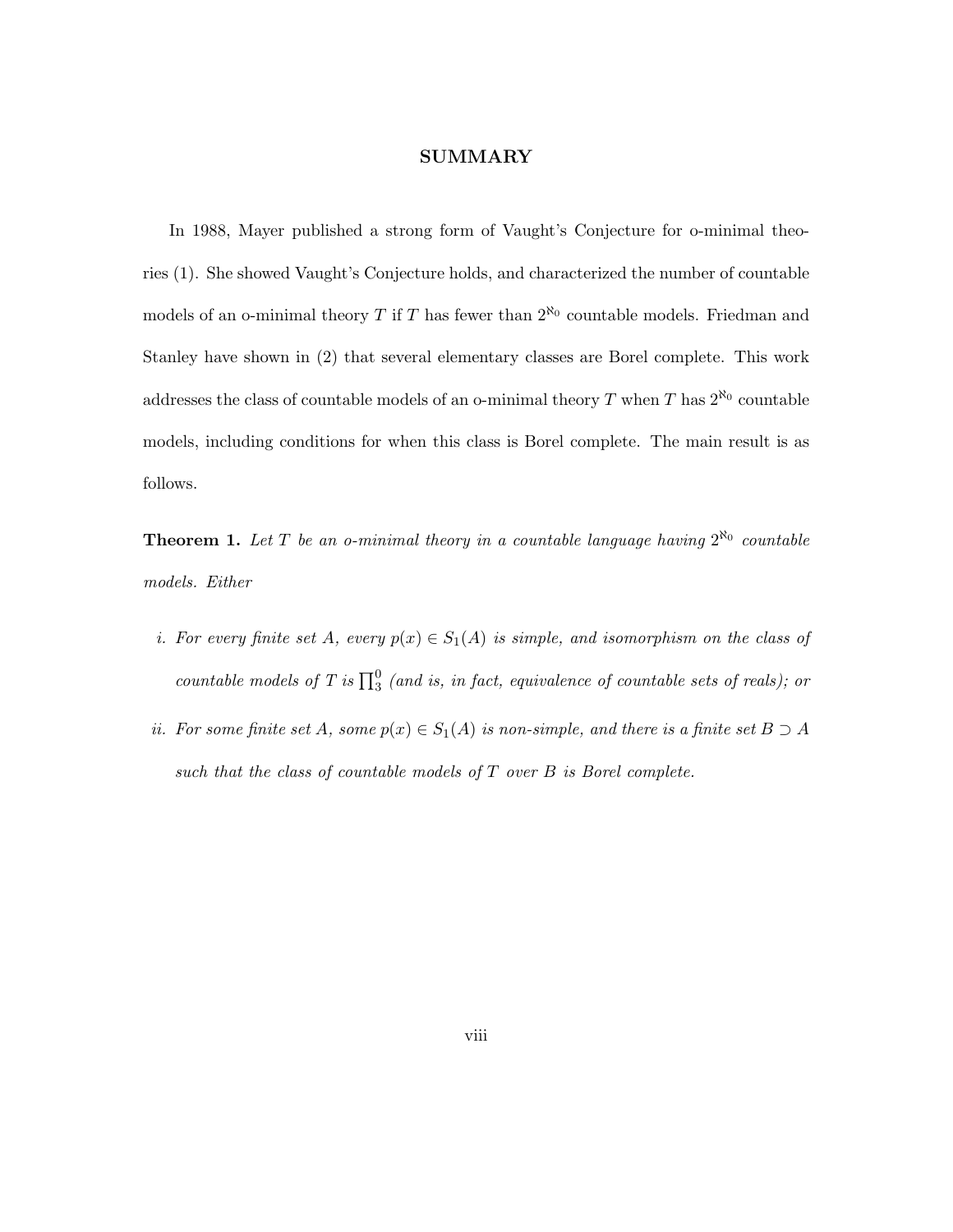#### CHAPTER 1

#### INTRODUCTION

In this chapter, we build the context for this body of work. This is entirely expository and there are no new proofs.

Given a complete o-minimal theory  $T$  we assume the existence of a large saturated model called the monster model. Every model under consideration is an elementary submodel of the monster model, and every set is a subset of the universe of the monster model. Therefore we can refer to the closure of a set A with respect to  $\emptyset$  without specifying a model. All languages are assumed to be countable.

We assume our language  $\mathcal L$  contains a binary relation symbol  $\lt$  that is a linear ordering in all considered structures, and interpret interval notation in the standard way. Unless otherwise stated, a theory T is assumed to be complete and in the language  $\mathcal{L}$ .

#### 1.1 O-minimal Theories

**Definition 2.** (Pillay and Steinhorn (3)). A theory T is *o-minimal* if and only if for all models M of T, for all  $\theta(x, y_1, \ldots, y_n)$  in  $\mathcal L$  and for all n-tuples  $\overline{m} \in M^n$ ,  $\{x \in M : \mathcal M \models$  $\theta(x, \overline{m})$  can be written as the union of finitely many points and intervals having endpoints in  $M \cup {\pm \infty}$ .

In (4), Knight, Pillay and Steinhorn show that we can replace "for all models  $\mathcal M$  of  $T$ " by "there exists a model  $\mathcal M$  of  $T$  such that".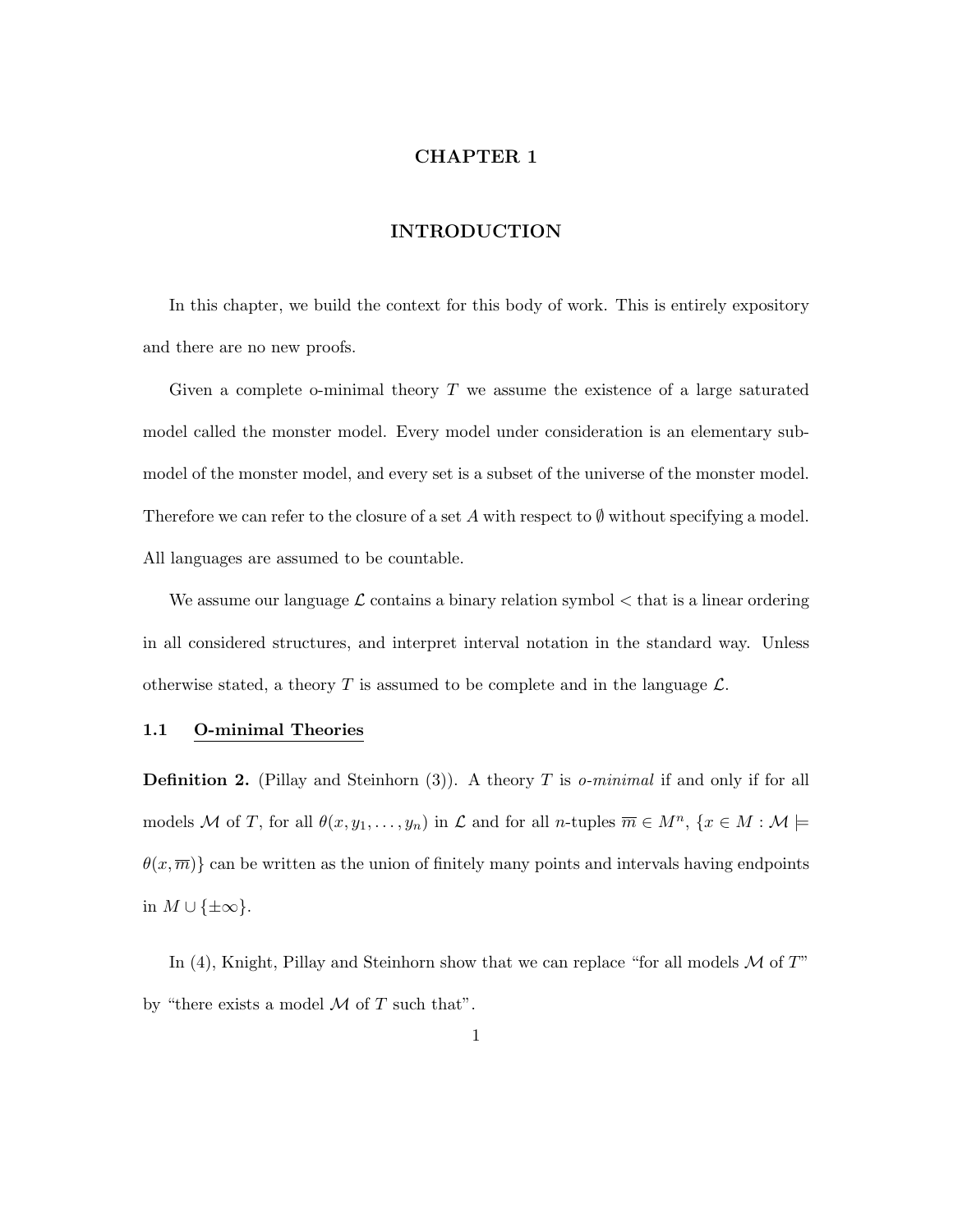If T is o-minimal and A and B are sets, the algebraic closure of A with respect to B is equal to the definable closure of A with respect to B.

The following theorems about o-minimal theories will be used throughout this work.

**Theorem 3.** (Monotonicity Theorem for O-minimal Theories) (3). Let  $T$  be o-minimal and A be a set. Suppose that f is a unary function with domain  $(a, b)$ , where possibly  $a = -\infty$  and/or  $b = \infty$ , such that f is definable with parameters from A, and a,b are elements of  $\text{cl}_{\emptyset}(A) \cup \{\pm \infty\}$ . Then there are  $a_0 = a, a_1, \ldots, a_{n-1}, a_n = b \in \text{cl}_{\emptyset}(A) \cup \{\pm \infty\}$ such that

- i.  $a_0 < a_1 < \cdots < a_n$ ;
- ii. f is monotone or constant on each interval  $(a_{i-1}, a_i)$ ,  $i = 1, \ldots, n$ ; and
- iii. if f is not constant on  $(a_{i-1}, a_i)$  then  $f(a_{i-1}, a_i)$  is an interval and the restriction of f to  $(a_{i-1}, a_i)$  is an order preserving or reversing bijection onto  $f(a_{i-1}, a_i)$ .

As an application of Theorem 3, Pillay and Steinhorn showed the following result. We will rely on Theorem 4 in the main argument of Section 3.2.

**Theorem 4.** (Exchange Principle for O-minimal Theories) (3). Let  $T$  be o-minimal with  $\mathcal{M} \models T$  and  $b, c, a_1, \ldots, a_n \in M$ . If  $b \in \text{cl}_{\emptyset}(\{c, a_1, \ldots, a_n\})$  and  $b \notin \text{cl}_{\emptyset}(\{a_1, \ldots, a_n\})$  then  $c \in \mathrm{cl}_{\emptyset}(\{b, a_1, \ldots, a_n\}).$ 

#### 1.1.1 Cell Decomposition

In this section, we generalize o-minimality to  $M<sup>n</sup>$ . Cells are definable sets of a simple form, analogous to points and intervals in the 1-dimensional case. We show that a definable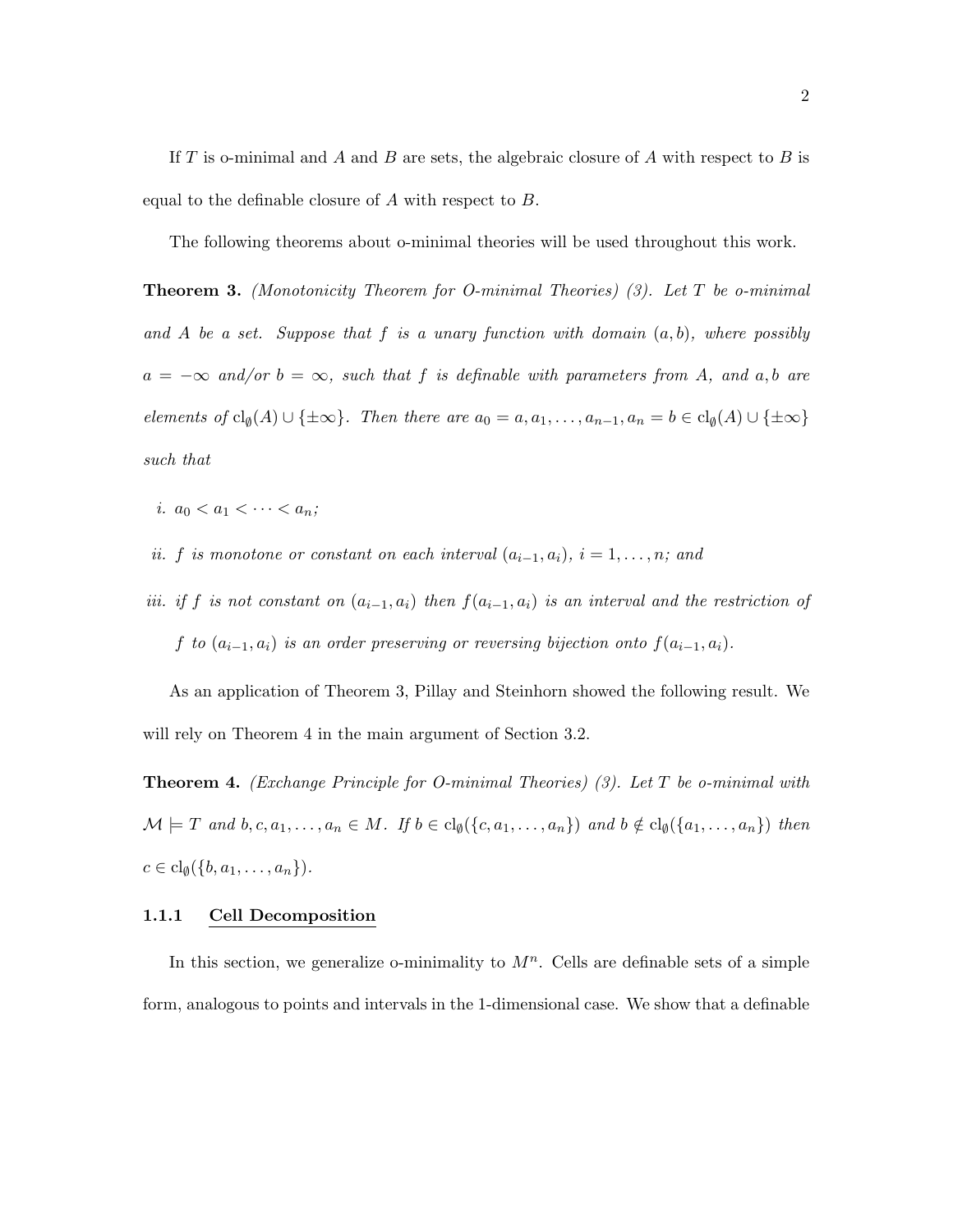set in  $M^n$  can be split into finitely many cells, and for a function f on  $M^n$ , this can be done in such a way that f is continuous on each cell. This closely follows Chapter 3 in  $(5)$ . For each definable set  $X \subset M^n$  let

> $C(X) = \{f : X \to M : f \text{ is definable and continuous}\},\$  $C_{\infty}(X) = C(X) \cup \{-\infty, +\infty\},$

where we regard  $-\infty$  and  $+\infty$  as constant functions on X. For  $f, g \in C_{\infty}(X)$  we write  $f < g$  if  $f(x) < g(x)$  for all  $x \in X,$  and in this case let

$$
(f,g)_X = \{(x,y) \in X \times M : f(x) < y < g(x)\}.
$$

Note that  $(f, g)_X$  is a definable subset of  $M^{n+1}$ . We write  $(f, g)$  instead of  $(f, g)_X$  when X is clear from the context.

**Definition 5.** Let  $(i_1, \ldots, i_n)$  be a sequence of 0's and 1's of length n. An  $(i_1, \ldots, i_n)$ -cell is a definable subset of  $M<sup>n</sup>$  defined inductively as follows:

- (i) a (0)-cell is a one-element set  $\{a\} \subseteq M$  (a "point"), a (1)-cell is an interval  $(a, b) \subseteq M$ , where both  $a$  and  $b$  are definable;
- (ii) suppose  $(i_1, \ldots, i_n)$ -cells are already defined; an  $(i_1, \ldots, i_n, 0)$ -cell is the graph  $\Gamma(f)$ of a definable function  $f\in C(X)$  , where  $X$  is an  $(i_1,\ldots,i_n)$  -cell; an  $(i_1,\ldots,i_n,1)$  -cell is a set  $(f, g)_X$  where X is an  $(i_1, \ldots, i_n)$ -cell and  $f, g \in C_\infty(X)$ ,  $f < g$ .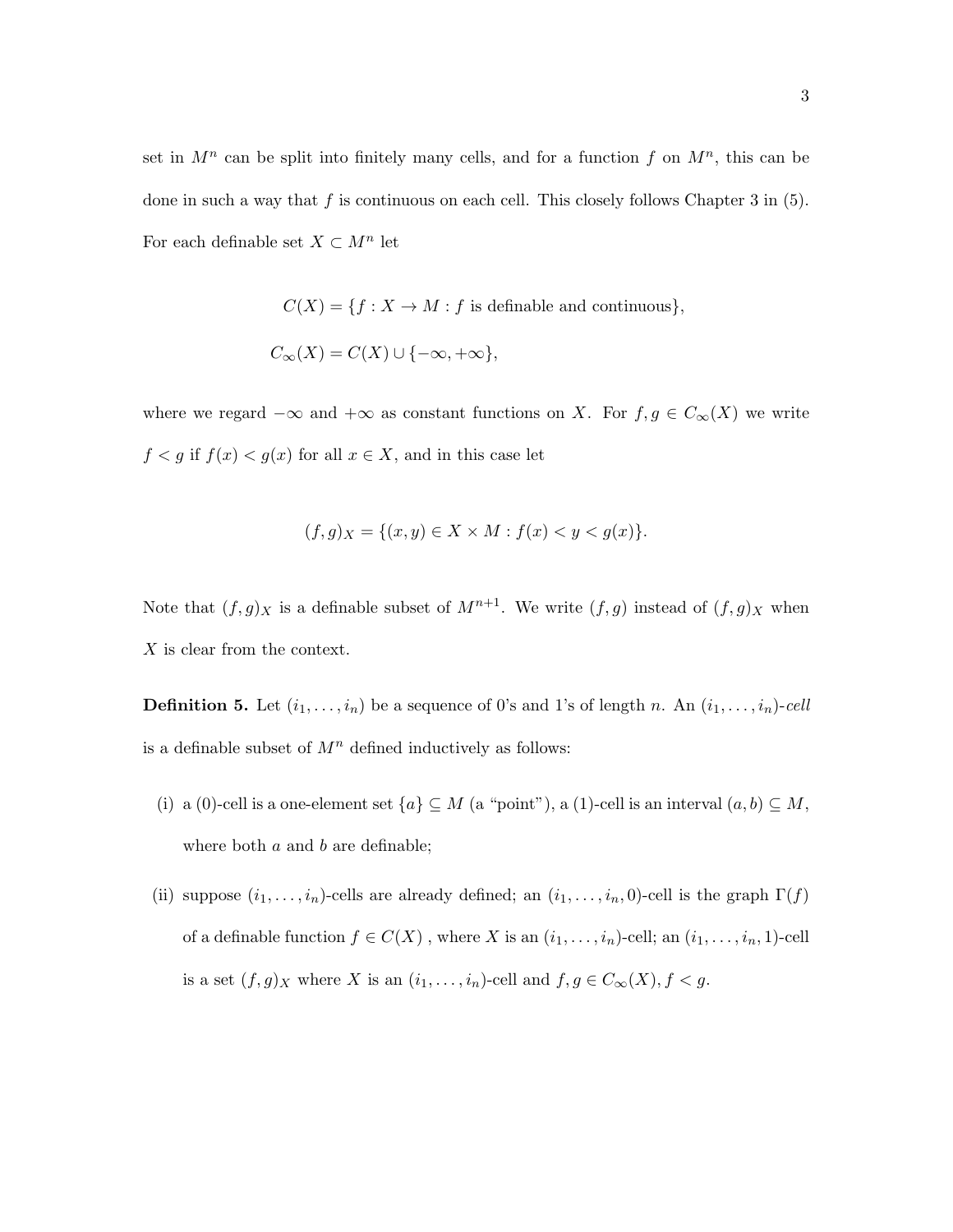For definable a and b, a  $(0,0)$ -cell is a "point"  $\{(a,b)\}\subseteq M^2$ , a  $(0,1)$ -cell is an "interval" on a vertical line  $\{a\} \times M$ , and a  $(1, 0)$ -cell is the graph of a continuous definable function on a definable interval. A box in  $M^n$  is a  $(1,\ldots,1)$ -cell.

**Definition 6.** A *decomposition* of  $M^n$  is a special kind of partition of  $M^n$  into finitely many cells. This is defined inductively:

(i) a decomposition of  $M^1 = M$  is a collection

$$
\{(-\infty, a_1), (a_1, a_2), \ldots, (a_k, +\infty), \{a_1\}, \ldots, \{a_k\}\}\
$$

where  $a_1 < \ldots < a_k$  are definable points in  $M$ ;

(ii) a decomposition of  $M^{n+1}$  is a finite partition of  $M^{n+1}$  into cells A such that the set of projections  $\pi(A)$  is a decomposition of  $M^n$ .

A decomposition  $\mathcal D$  of  $M^n$  is said to partition a set  $A \subseteq M^n$  if each cell in  $\mathcal D$  is either contained in A or disjoint from A. In other words, A is a union of cells in  $\mathcal D$ . This brings us to the main result of the section.

Theorem 7. (Cell Decomposition Theorem) (5).

- (I) Given any definable sets  $A_1, \ldots, A_k \subseteq M^n$  there is a decomposition of  $M^n$  partitioning each of the  $A_1, \ldots, A_k$ .
- (II) For each definable function  $f : A \to M, A \subseteq M^n$ , there is a decomposition  $D$  of  $M^n$  such that the restriction  $f \upharpoonright B : B \to M$  to each cell  $B \in \mathcal{D}$  with  $B \subseteq A$  is continuous.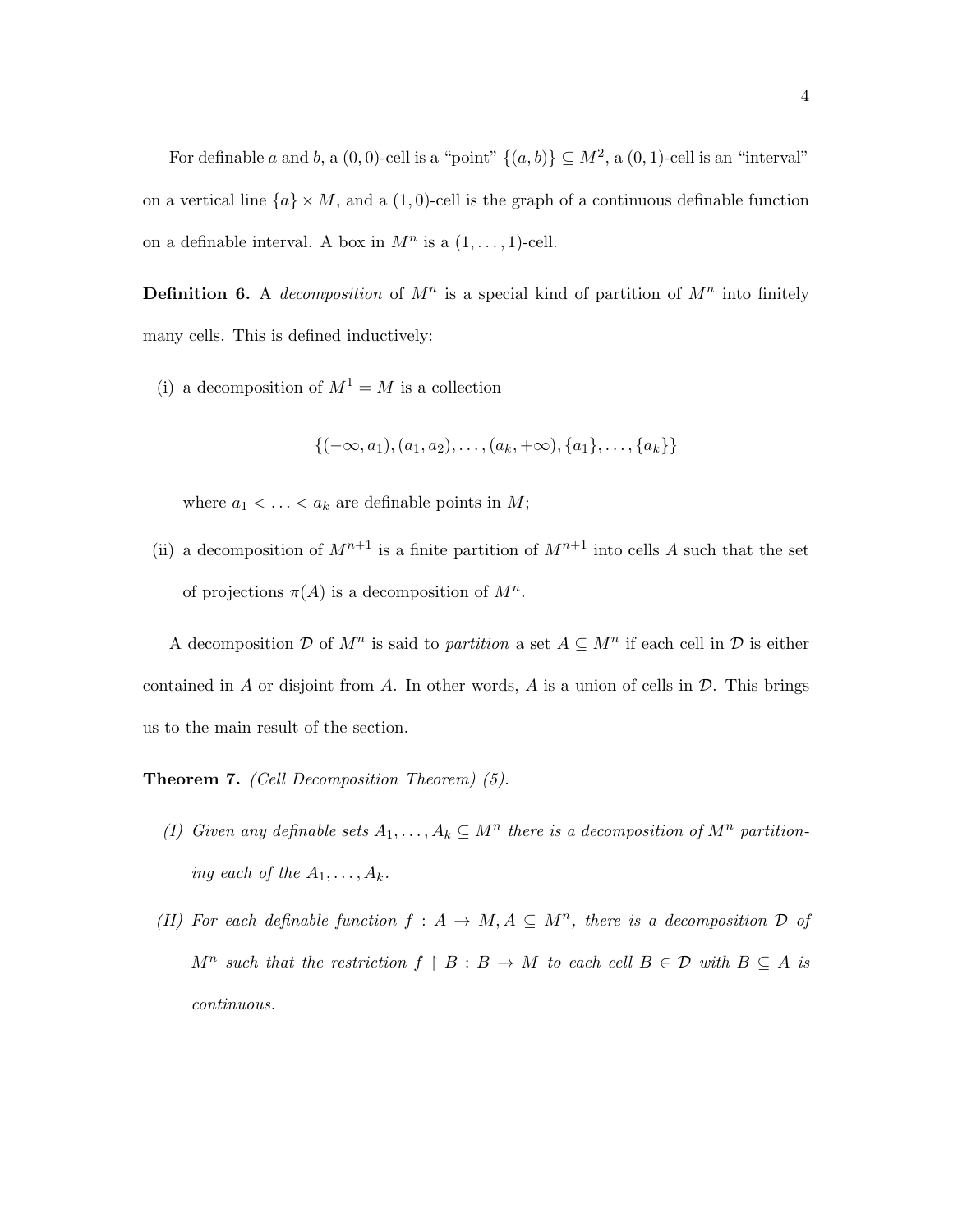The strength of this theorem is once we show a set is definable, we have an idea of what form it can take. This theorem will allow us to very specifically identify a definable set in Section 3.2.

#### 1.2 Prime Models and Omitting Types

In several arguments in this work, we expand a model by a finite set, and use the prime model over the set. Naturally this depends on the existence and uniqueness of prime models. A useful feature of prime models is that realizing one form of type will not force a model to realize a different form of type, with the definition of form forthcoming. This is the crux of the final argument in Section 3.2.

**Theorem 8.** (Existence and Uniqueness of Prime Models) (3). Let T be an o-minimal theory and let A be a set. There is a model of T, say  $\mathcal{M}$ , such that M contains A and M is prime over A. Furthermore, M is unique up to isomorphism over A.

Theorem 8 allows us to refer to the prime model of an o-minimal theory  $T$  over a set  $A$ . We let  $\Pr_T(A)$  denote the prime model of T over A. We omit T if the theory is clear from context. For a specific type  $p(x) \in S_1(A)$  and a specific model  $M \supset A$ , we let  $p(M)$  denote the set of realizations of  $p(x)$  in M. Note that in an o-minimal setting, the realizations of a type form a convex set.

In an o-minimal setting, the isolated types over a set  $A$  are either the type of a point or an interval. Specifically, they are of the form  $p(x) = \{\varphi(x) : x = a \vdash \varphi(x)\}\)$  for some  $a \in \text{cl}(A)$  or  $p(x) = \{\varphi(x) : a < x < b \vdash \varphi(x)\}$  for  $a < b \in \text{cl}(A)$  and  $(a, b) \cap \text{cl}(A) = \emptyset$ . We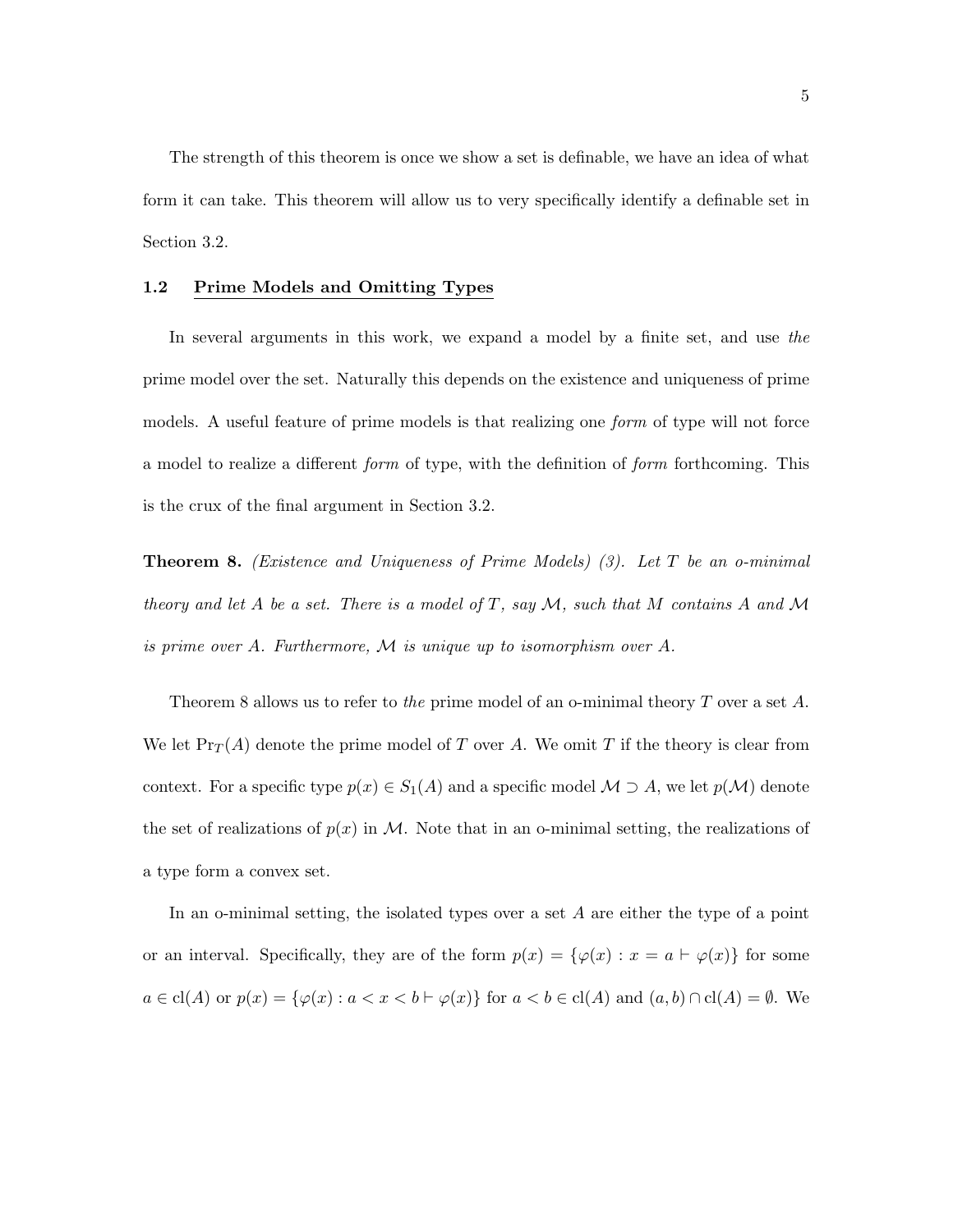will refer to the latter as "atomic intervals." Marker (6) classifies the nonisolated elements of  $S_1(A)$  as "cuts" and "noncuts".

Definition 9. "Cuts" and "noncuts" are defined as follows:

- 1. A nonisolated type  $p(x) \in S_1(A)$  is a cut if and only if there exist  $a_i, b_i \in \text{cl}_{\emptyset}(A)$   $(i \in \omega)$ such that for all  $i \in \omega$ ,  $a_i < a_{i+1}$  and  $b_{i+1} < b_i$  and  $p(x)$  is determined by  $\{a_i < x < a_i\}$  $b_i : i \in \omega$ .
- 2. A nonisolated type  $p(x) \in S_1(A)$  is a noncut if and only if there exist  $a_i \in \text{cl}_{\emptyset}(A)$  ( $i \in$  $\omega$ ) and  $b \in \text{cl}_{\emptyset}(A) \cup \{\pm \infty\}$  such that either:
	- a) For all  $i \in \omega$ ,  $a_i < a_{i+1}$  and  $p(x)$  is determined by  $\{a_i < x < b : i \in \omega\}$ , or
	- b) for all  $i \in \omega$ ,  $a_i > a_{i+1}$  and  $p(x)$  is determined by  $\{b < x < a_i : i \in \omega\}$ .

If  $p(x) \in S_1(A)$  is nonisolated then  $p(x)$  has a unique extension in  $S_1(M)$  whenever M is a model containing A and omitting  $p(x)$ . If  $p(x)$  is a cut (noncut), so is its extension. Note that in a model containing a realization of  $p(x)$ , extensions of  $p(x)$  are not unique, and an extension of a cut could be a noncut (or vice versa). Marker's omitting types results say that realizing a cut does not force us to realize a noncut (and vice versa).

". . .but it takes a model theorist to omit one."

**Theorem 10.** (Omitting Types) (6). Let  $\mathcal{M} \models T$ . Let  $p(x) \in S_1(M)$  be a nonisolated cut and let  $q(x) \in S_1(M)$  be a nonisolated noncut. Suppose a is a realization of  $p(x)$  and b is a realization of  $q(x)$ . Then  $p(x)$  is omitted in  $Pr(M \cup b)$  and  $q(x)$  is omitted in  $Pr(M \cup a)$ .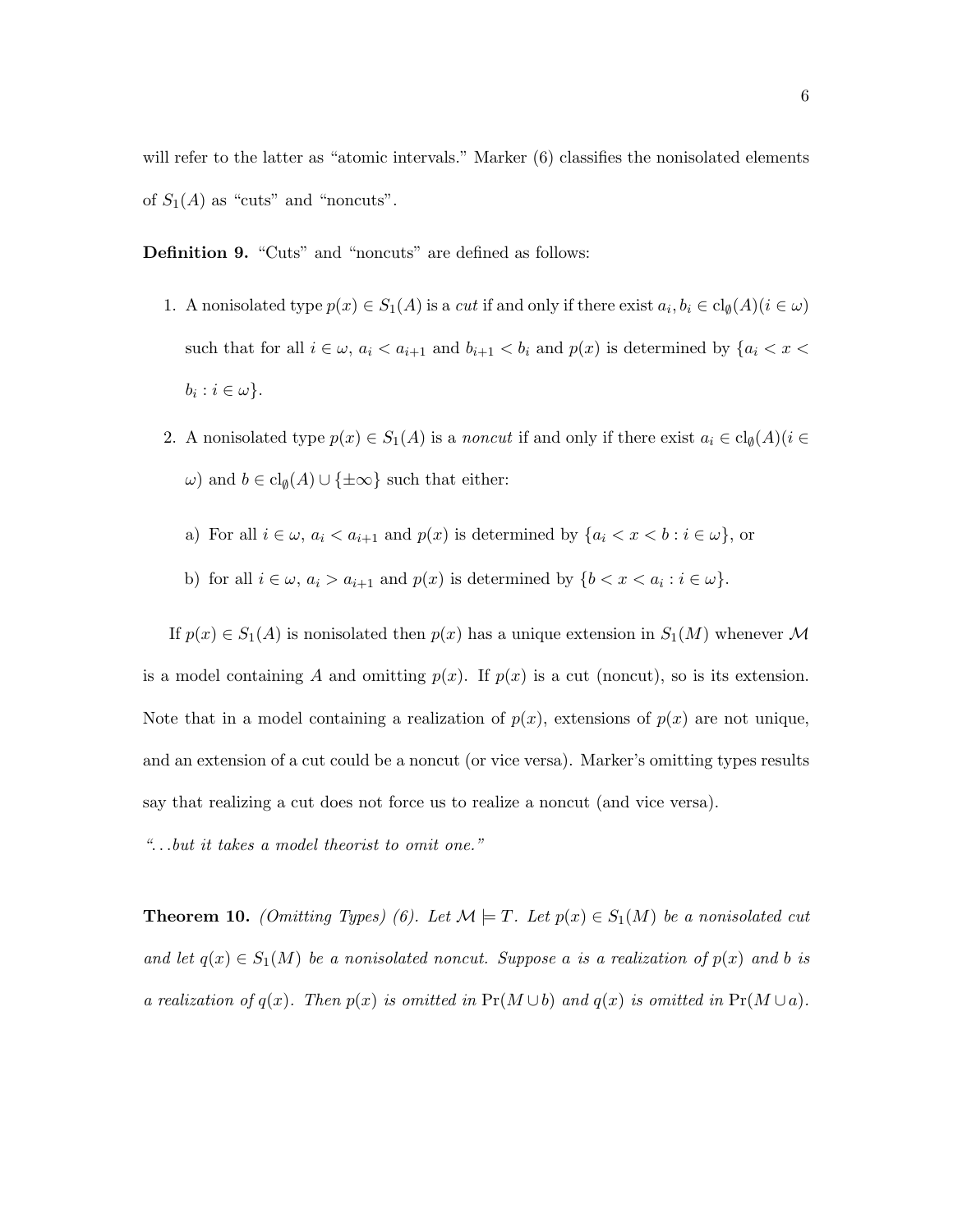#### 1.3 Vaught's Conjecture for O-minimal Theories

In (1), Mayer shows the following strong form of Vaught's Conjecture for o-minimal theories.

**Theorem 11.** (Vaught's Conjecture for  $o$ -Minimal Theories) (1). Let T be an  $o$ -minimal theory in a countable language. Either T has  $2^{\aleph_0}$  countable models or T has exactly  $6^a3^b$ countable models, where a and b are non-negative integers. Moreover, for all  $a, b \in \omega$  there exists an o-minimal theory T such that T has exactly  $6^a3^b$  countable models.

Mayer's result proves Vaught's Conjecture for o-minimal theories and gives a further classification of the number of countable models in the case there are fewer than  $2^{\aleph_0}$ countable models. This work will provide some classification of the countable models in the case there are  $2^{\aleph_0}$  countable models. Mayer defined *independence* of types and *simple* types and proved several results from both. We define independence and simple and slightly generalize her results in Section 3.1.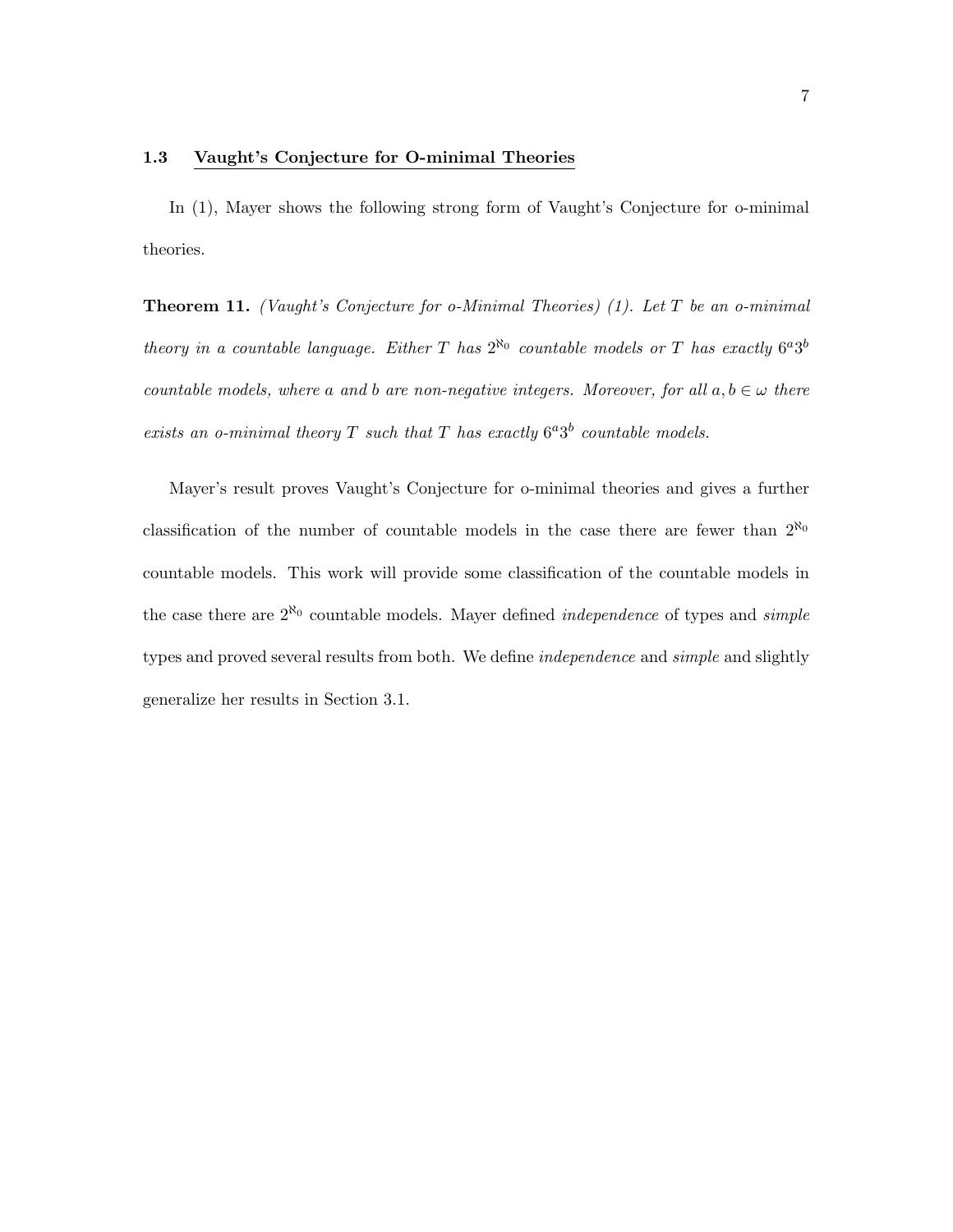#### CHAPTER 2

# DESCRIPTIVE SET THEORY OF COUNTABLE MODELS OF A **THEORY**

This chapter is a brief survey of Descriptive Set Theory leading to the definition of Borel completeness. For more details, refer to (7). This is followed by a few key examples and the approach of reducing from one Borel complete class to another. Lastly, examples of reducing to the class of countable models of two specific o-minimal theories illustrates the technique for the result in Section 3.2.

#### 2.1 Borel Completeness

It will be useful to limit our discussion to relational languages. Any language can be regarded as a relational language, by interpreting constant symbols and function symbols as relation symbols. For any language  $\mathcal{L}$ , we can instead consider a relational language  $\mathcal{L}^*$ and for any  $\mathcal{L}$ -structure M we can instead consider  $\mathcal{M}^*$ , the corresponding  $\mathcal{L}^*$  structure. First, any relation symbol in  $\mathcal L$  is in  $\mathcal L^*$  and for all n, for any n-ary relation symbol  $R \in \mathcal L$ and any L-structure  $\mathcal{M}, \mathcal{M} \models R(a_1, \ldots, a_n) \iff \mathcal{M}^* \models R(a_1, \ldots, a_n)$ . For each constant symbol  $c \in \mathcal{L}$ , we have a unary relation  $R_c(x) \in \mathcal{L}^*$  such that  $\mathcal{M} \models c = a$  if and only if  $\mathcal{M}^* \models R_c(a)$ . Lastly, for each *n*-ary function  $f \in \mathcal{L}$ , we have an  $(n+1)$ -ary relation symbol  $R_f \in \mathcal{L}^*$  such that  $\mathcal{M} \models f(a_1, \ldots, a_n) = b$  if and only if  $\mathcal{M}^* \models R_f(a_1, \ldots, a_n, b)$ .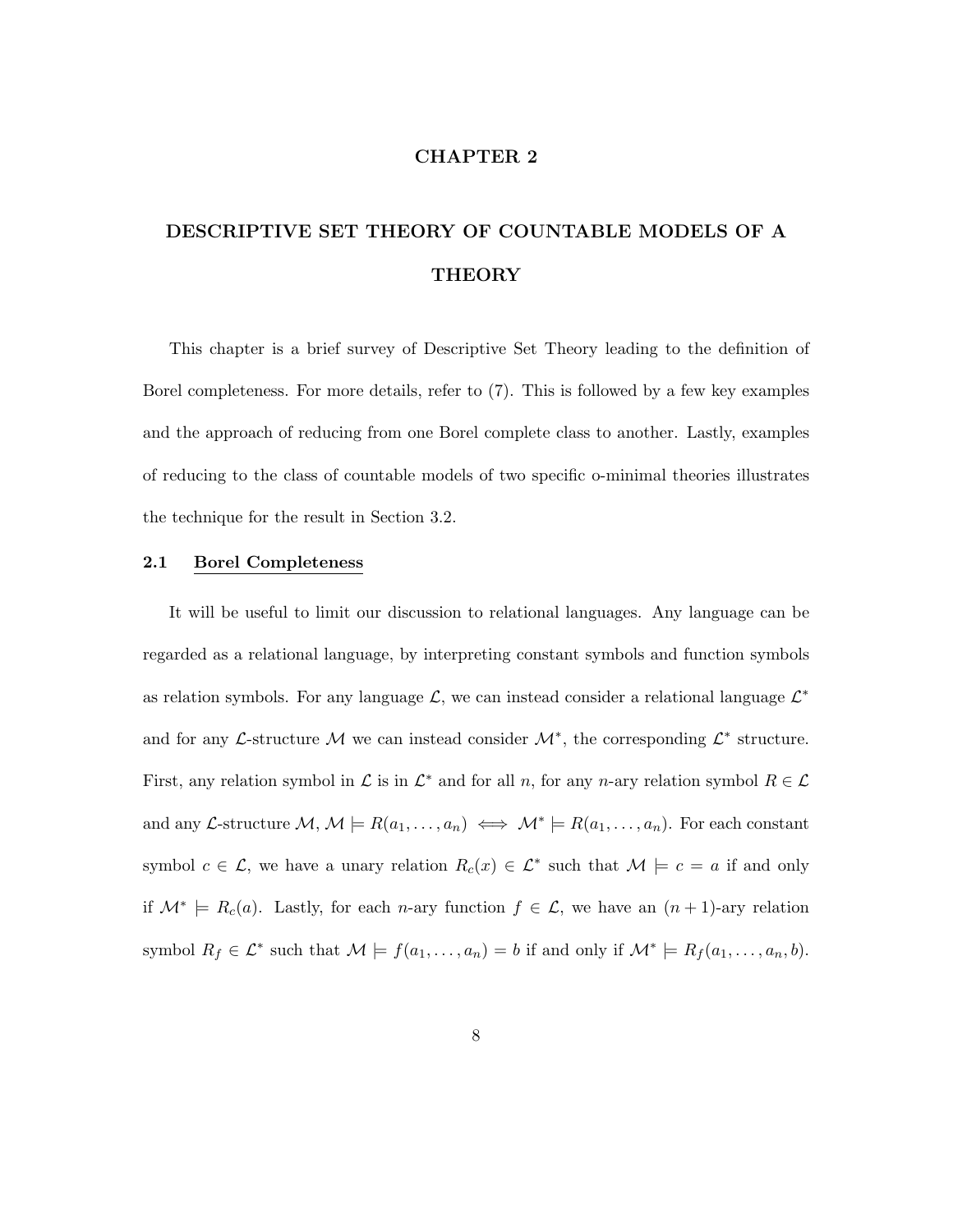Having defined this interpretation, we will freely treat all languages as relational without further explanation.

Given a relational language  $\mathcal{L} = \{R_i\}_{i \in I}$ , where I is a countable set of indices and each  $R_i$  is an  $n_i$ -ary relation symbol, we let  $Mod(\mathcal{L})$  denote the space of all countable L-structures with universe  $\omega$ . Each element of  $Mod(L)$  can be viewed as an element of the product space  $X_{\mathcal{L}} = \prod_{i \in I} 2^{\omega^{n_i}}$ . Mod $(\mathcal{L})$  is thus a compact Polish space, homeomorphic to the Cantor space, with the product topology on  $X_{\mathcal{L}}$ . In particular, for each  $x \in X_{\mathcal{L}}$ ,  $\mathcal{M}_x \in \text{Mod}(\mathcal{L})$  denotes the countable  $\mathcal{L}\text{-structure coded by } x$ , with  $R_i^{\mathcal{M}_x}(k_1,\ldots,k_{n_i}) \iff$  $x_i(k_1,\ldots,k_{n_i}) = 1$ . If  $\varphi$  is an  $\mathcal{L}$ -sentence,  $Mod(\varphi) \subset Mod(\mathcal{L})$  is the class of countable  $\mathcal{L}\text{-structures in which } \varphi \text{ holds.}$ 

**Definition 12.** If G is a group and X is a set, an *action* of G on X is a map  $a: G \times X \to X$ such that for all  $x \in X$  and  $g, h \in G$ ,  $a(1_G, x) = x$  and  $a(g, a(h, x)) = a(gh, x)$ .

**Definition 13.** A G-space is a pair  $(X, a)$ , where a is an action of the group G on the space  $X$ . If  $a$  is a Borel function, we say  $X$  is a *Borel G-space*.

**Definition 14.** The *logic action* of  $S_{\infty}$  on  $Mod(\mathcal{L})$  is defined by letting  $g \cdot \mathcal{M} = \mathcal{N}$  iff  $R_i^{\mathcal{N}}(k_1,\ldots,k_{n_i}) \iff R_i^{\mathcal{M}}(g^{-1}(k_1),\ldots,g^{-1}(k_{n_i}))$  for all  $i \in I$  and all  $(k_1,\ldots,k_{n_i}) \in \omega^{n_i}$ .

Thus  $g \cdot \mathcal{M} = \mathcal{N}$  iff g is an isomorphism from  $\mathcal M$  onto  $\mathcal N$ . The action of  $S_{\infty}$  on  $\text{Mod}(\mathcal L)$ is continuous, and the orbit equivalence relation is the isomorphism relation on  $Mod(\mathcal{L})$ , denoted  $\cong_{\mathcal{L}}$ .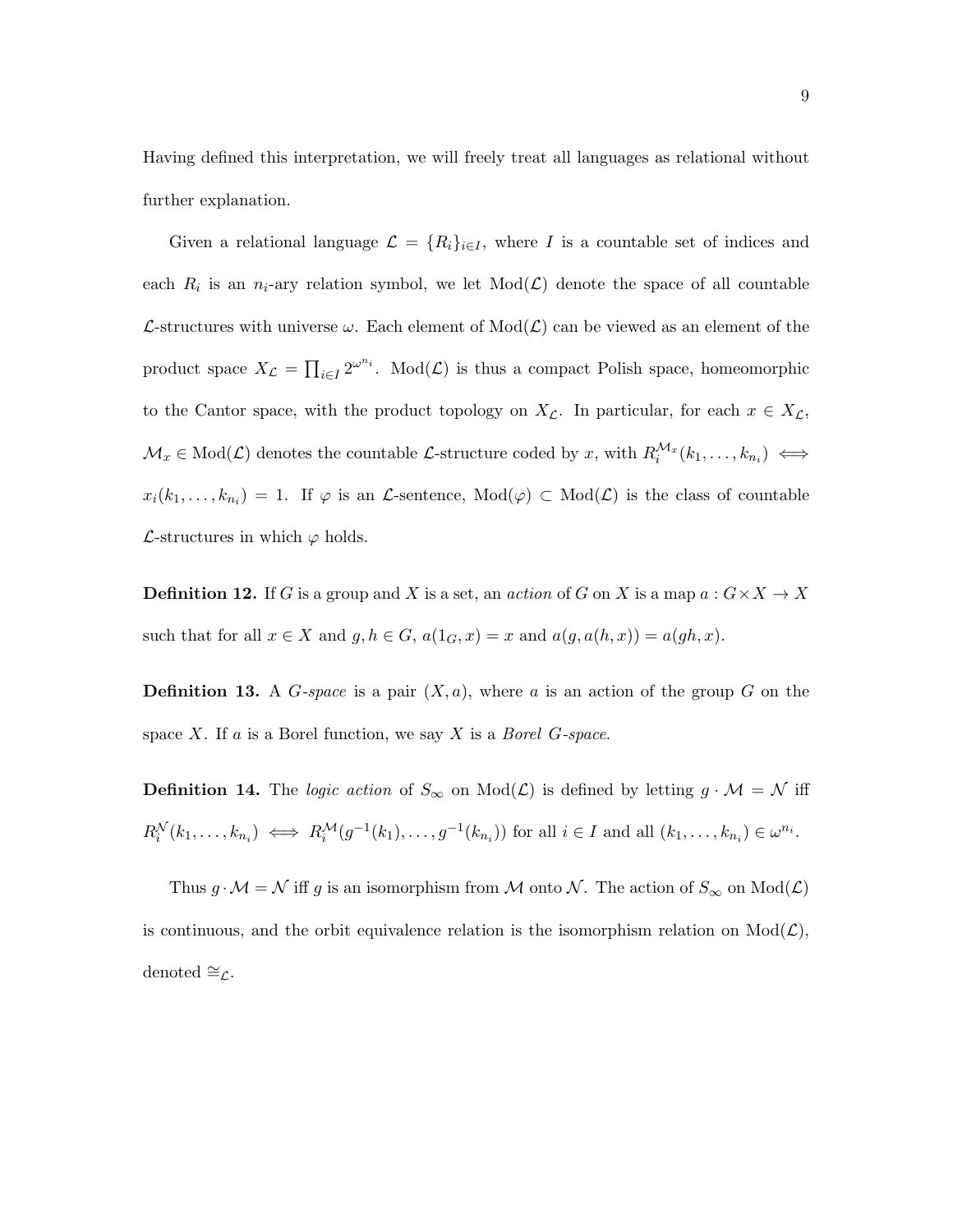**Theorem 15.** (Dougherty (8)) Let  $\mathcal{L}$  be a relational language containing symbols of unbounded arity. Let  $\mathcal{L}'$  be an arbitrary relational language. There is a Borel embedding of  $X_{\mathcal{L}'}$  into  $X_{\mathcal{L}}$ .

*Proof.* Let  $\mathcal{L} = \{R_i\}$  with each relation symbol  $R_i$  having arity  $n_i$ . By assumption,  $\{n_i\}$ is unbounded in  $\omega$ . Let  $\mathcal{L}' = \{R'_i\}$  with each relation symbol  $R'_i$  having arity  $n'_i$ . Let  $\varphi: \omega \to \omega$  be an injection such that  $\varphi(i) = j \iff n'_i \leq n_j$ . We now define  $\pi: X_{\mathcal{L}'} \to X_{\mathcal{L}}$ . Let  $x \in X_{\mathcal{L}'}$  code  $\mathcal{M}_x$ . Let  $\mathcal M$  be the L-structure on  $\omega$  such that for  $j \notin \varphi(\omega)$ ,  $R_j^{\mathcal{M}} = \omega^{n_j}$ and for  $j = \varphi(i)$ ,

$$
R_j^{\mathcal{M}}(a_1,\ldots,a_{n'_i},\ldots,a_{n_j}) \Longleftrightarrow R_i^{\mathcal{M}_x}(a_1,\ldots,a_{n'_i})
$$

Let  $\pi(x) = y$  where y is the unique element of  $X_{\mathcal{L}}$  with  $\mathcal{M}_y = \mathcal{M}$ . Clearly  $\pi$  is a Borel  $\Box$ embedding of  $X_{\mathcal{L}'}$  into  $X_{\mathcal{L}}$ .

**Definition 16.** Let  $\mathcal{L}$  be a relational language. An *invariant Borel class* of countable *L*-structures is an  $S_{\infty}$ -invariant Borel subset of Mod(*L*).

**Definition 17.** Suppose  $E$  is an equivalence relation on a set  $X$  and  $F$  is an equivalence relation on a set Y. A function  $f : X \to Y$  is called a *Borel reduction* from E to F if  $x_1Ex_2 \iff f(x_1)Ff(x_2)$  for all  $x_1, x_2 \in X$  and f is Borel. We say E is Borel reducible to F and write  $E \leq_B F$  if there is a Borel reduction from E to F.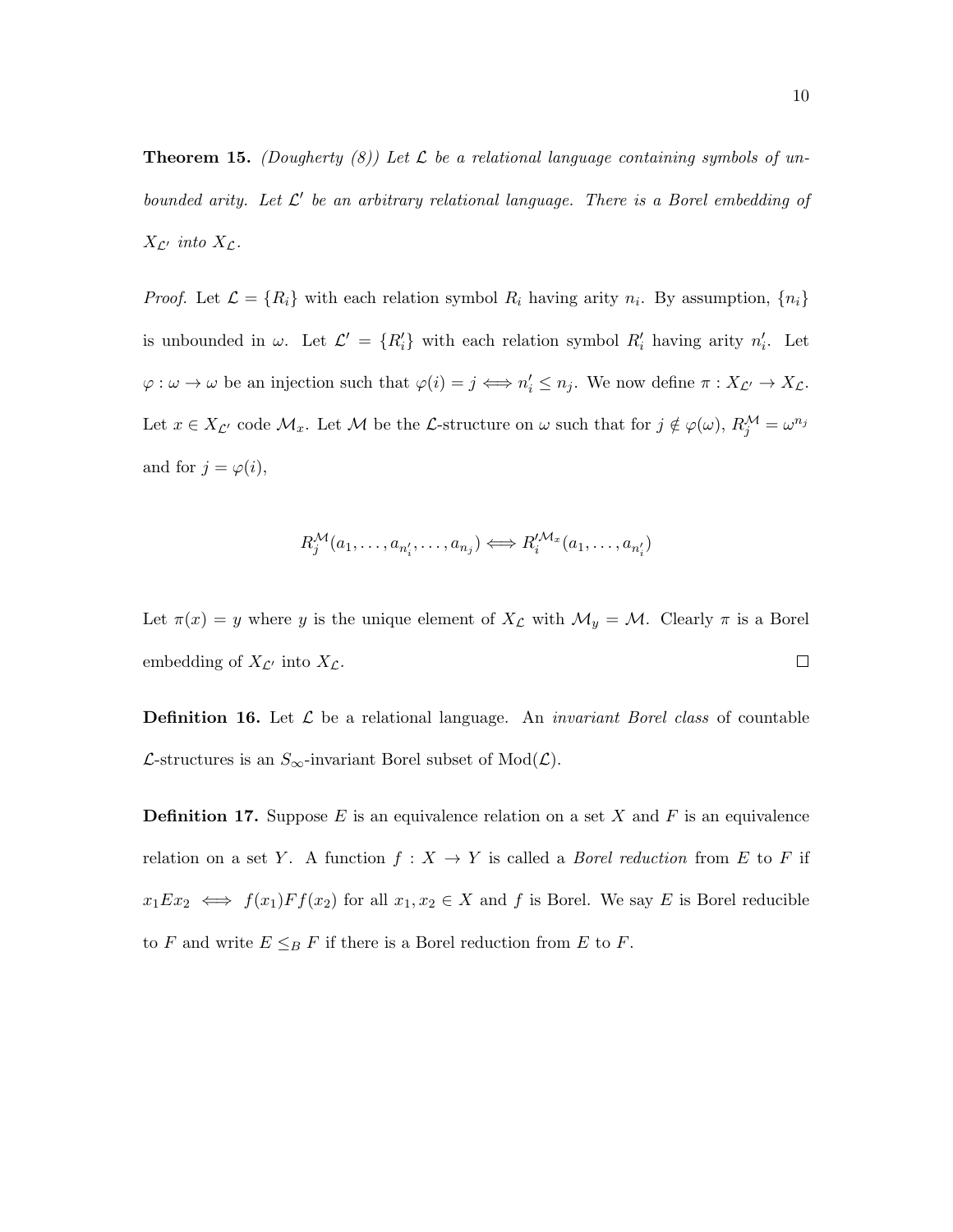**Definition 18.** Let C be an invariant Borel class. We say that C (or  $\cong \upharpoonright C$ ) is *Borel complete* if ≅ $\subset \mathcal{C}$  is Borel bireducible with the universal  $S_{\infty}$ -orbit equivalence relation.

#### 2.2 Fundamental Examples

This section contains a collection of theories for which the class of countable models is Borel complete. This is proved for the class of countable graphs by specifically illustrating the universality of the class. For the examples that follow, we construct a Borel reduction from one to the next. We will need the following Lemma from (7).

**Lemma 19.** Let G be a Polish group and X and Y Borel G-spaces. Let  $E_G^X$  and  $E_G^Y$ denote the orbit equivalence relation of G on X and Y respectively. If  $f : X \rightarrow Y$  is a Borel G-embedding from X to Y then f is a Borel reduction from  $E_G^X$  to  $E_G^Y$ .

#### 2.2.1 Countable Graphs

**Theorem 20.** The class of all countable graphs is Borel complete.

*Proof.* This proof of this well-known result is given in (7). Let  $\mathcal L$  be the relational language  $\{R_n\}_{n\geq 2}$  with each  $R_n$  an n-ary relation symbol. By Theorem 15, Mod( $\mathcal{L}$ ) is a universal Borel  $S_{\infty}$ -space. By Lemma 19, Mod $(\mathcal{L})$  is Borel complete. Let  $\mathcal{L}^{\Gamma} = \{R\}$ be the language comprising one binary relation symbol and let  $\gamma$  be the  $\mathcal{L}^{\Gamma}$ -sentence  $\forall x \forall y [\neg R(x, x) \land (R(x, y) \leftrightarrow R(y, x))]$ . Every model  $\mathcal{M} \in Mod(\gamma)$  is essentially a countable graph with vertex set  $V = \omega$  and edge set  $E = \{\{a, b\} : \mathcal{M} \models R(a, b)\}\$ . Conversely, every countable graph is represented by an element of  $Mod(\gamma)$ . We will refer to the elements of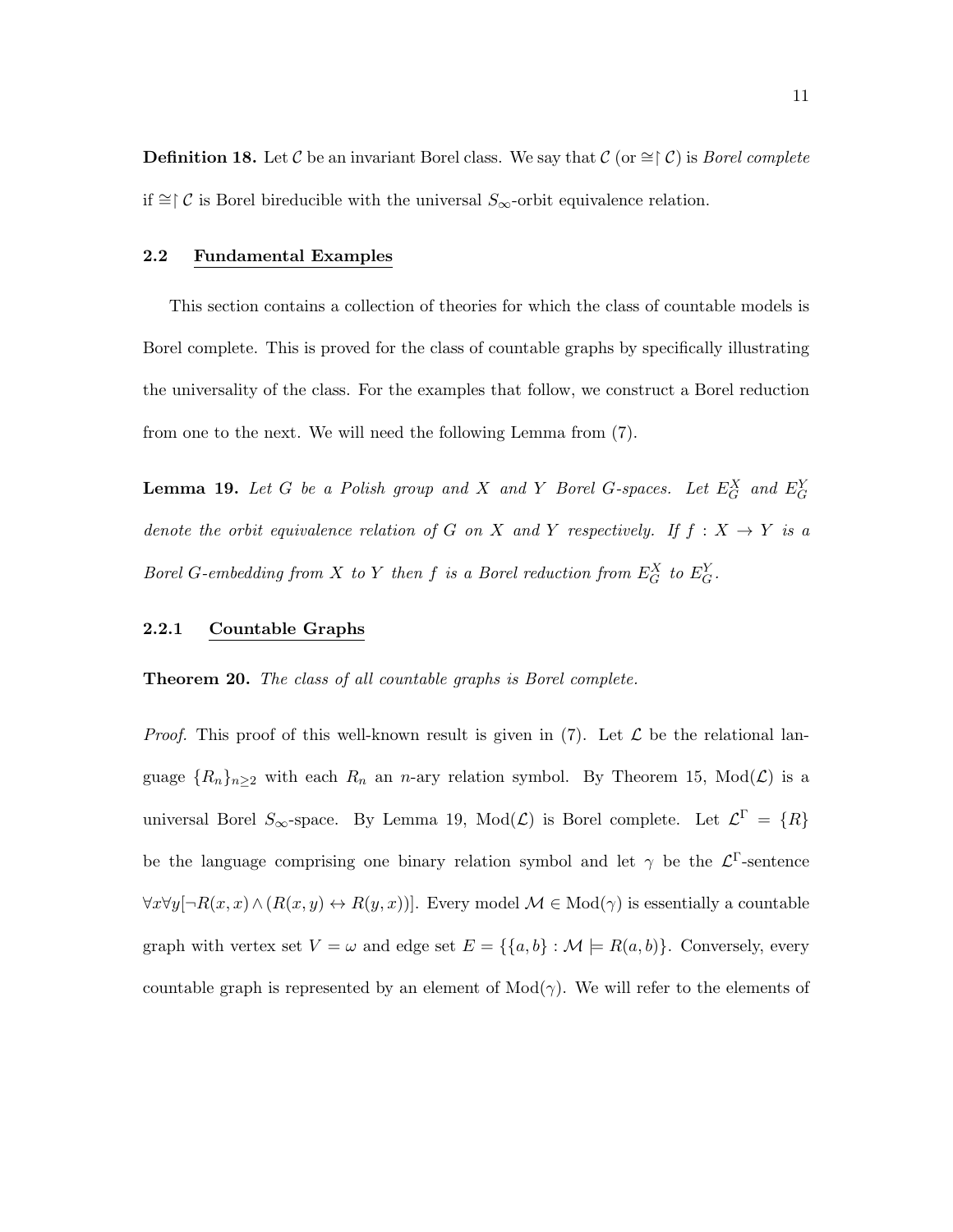Mod( $\gamma$ ) as countable graphs and the isomorphism relation  $\cong_{\gamma}$  as the graph isomorphism. It is now sufficient to construct a Borel reduction from  $Mod(\mathcal{L})$  to the class of all countable graphs Mod( $\gamma$ ). To each L-structure  $\mathcal{M} \in Mod(\mathcal{L})$  we will associate a countable graph  $\Gamma(\mathcal{M}).$ 

For  $n \geq 1$  an *n*-tag is a graph  $T_n$  with the vertex set

$$
\{a_1, \ldots, a_n\} \cup \{b_{1,1}, b_{2,1}, b_{2,2}, \ldots, b_{n,n}, c, d_1, d_2, d_3, f\} = A \cup B,
$$

where the two displayed sets  $A$  and  $B$  are disjoint and the demonstrated elements of  $B$  are distinct, with the following set of edges:

$$
\{a_1b_{1,1}, b_{1,1}c,
$$
  
\n $a_2b_{2,1}, b_{2,1}b_{2,2}, b_{2,2}c,$   
\n........  
\n $a_nb_{n,1}, b_{n,1}b_{n,2},..., b_{n,n-1}b_{n,n}, b_{n,n}c,$   
\n $cd_1, d_1d_2, d_2d_3, d_3d_1, fd_2\}.$ 

Figure 1 illustrates an *n*-tag. It is important that the *n*-tags have no symmetry; each vertex in an  $n$ -tag is uniquely determined by its properties. To be specific, note that in such a graph f has degree 1,  $d_1, d_2, d_3$  form a 3-cycle, c has degree  $n + 1$ , and each other vertex in B has degree 2. Also,  $d_1$  is adjacent to c,  $d_2$  is adjacent to f, and  $d_3$  is adjacent to neither c nor f. Such an n-tag will be used to code the tuple  $(a_1, \ldots, a_n)$ , and we denote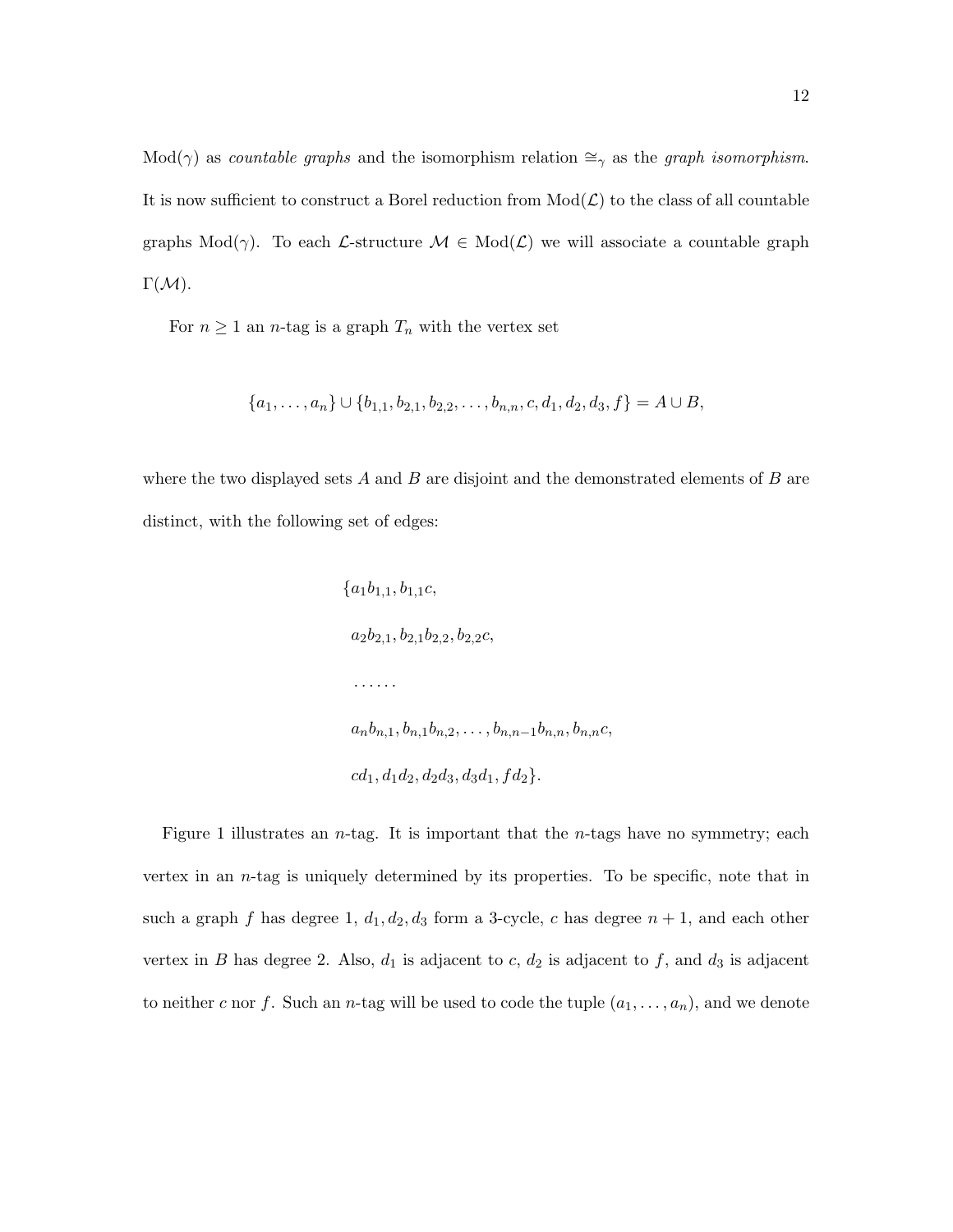

Figure 1. An *n*-tag  $T_n(a_1, \ldots, a_n)$ .

such an n-tag  $T_n(a_1, \ldots, a_n)$ . We call the vertex c the center of the n-tag. If  $a_1, \ldots, a_n$  are (not necessarily distinct) vertices in some graph  $\Gamma_0$  then by adding  $T_n(a_1, \ldots, a_n)$  to to  $\Gamma_0$ we mean to add fresh elements from  $B$  and the edges of  $T_n$  to form a new graph.

Given an  $\mathcal L$ -structure  $\mathcal M$  we first let  $\Gamma_0$  be the graph on  $M = \omega$  with a 1-tag added for each  $a \in M$ . Then for each  $R_n$ ,  $n \geq 2$ , and tuple  $(a_1, \ldots, a_n)$ , add an n-tag  $T_n(a_1, \ldots, a_n)$ iff  $\mathcal{M} \models R_n(a_1, \ldots, a_n)$ . The resulting graph is denoted  $\Gamma(\mathcal{M})$ .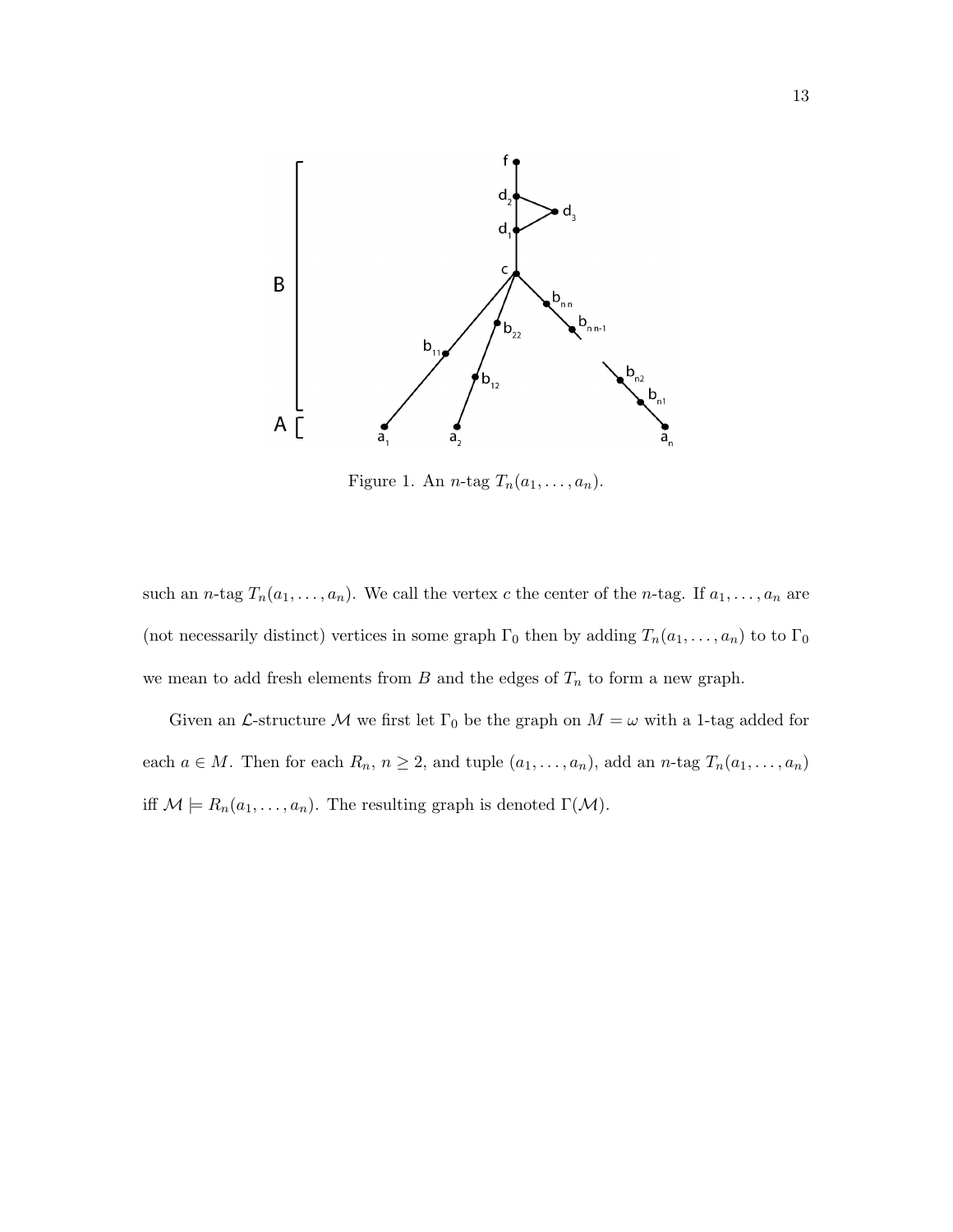Note that in  $\Gamma(\mathcal{M})$  each 3-cycle is created only by the addition of an *n*-tag. From this, the centers of *n*-tags can be identified by their adjacency to the 3-cycles. Let  $C(\mathcal{M})$  denote the set of centers of all *n*-tags for  $n \geq 1$ . Let  $\exists^{\neq} y_1 \dots y_k \setminus x_1 \dots x_l$   $\varphi$  abbreviate the formula

$$
\exists y_1, \ldots \exists y_k \left[ \bigwedge_{\substack{1 \leq i < i' \leq k \\ 1 \leq j \leq l}} (\neg y_i = y_{i'} \land \neg y_i = x_j) \land \varphi \right].
$$

Let  $\theta(x)$  be the  $\mathcal{L}^{\Gamma}$ -formula

$$
\exists^{\neq} y_1, y_2, y_3, z \setminus x \ [R(x, y_1), R(x, z), R(y_1, y_2), R(y_2, y_3), R(y_3, y_1)].
$$

Then  $\Gamma(\mathcal{M}) \models \theta(c)$  iff  $c \in C(\mathcal{M})$ .

For  $i \geq 1$ , let  $\eta_i(x)$  be the  $\mathcal{L}^{\Gamma}$ -formula

$$
\exists^{\neq} y_1 \ldots y_i \setminus x \bigwedge_{1 \leq j \leq i} R(x, y_j) \land \neg \exists^{\neq} y_1 \ldots y_{i+1} \setminus x \bigwedge_{1 \leq j \leq i+1} R(x, y_j).
$$

Then  $\Gamma(\mathcal{M}) \models \eta_i(c)$  iff c has degree i. Also, for  $l \geq 1$  let  $\lambda_l(x, y)$  be the  $\mathcal{L}^{\Gamma}$ -formula

$$
\exists^{\neq} z_1 \ldots z_l \setminus x, y \left[ \neg x = y \land R(x, z_1) \land R(z_l, y) \land \bigwedge_{1 \leq j \leq l} \eta_2(z_j) \land \bigwedge_{1 \leq j < l} R(z_j, z_{j+1}) \right].
$$

Then  $\Gamma(\mathcal{M}) \models \lambda_l(a, c)$  iff there is a path between a and c with l elements of degree 2 in between.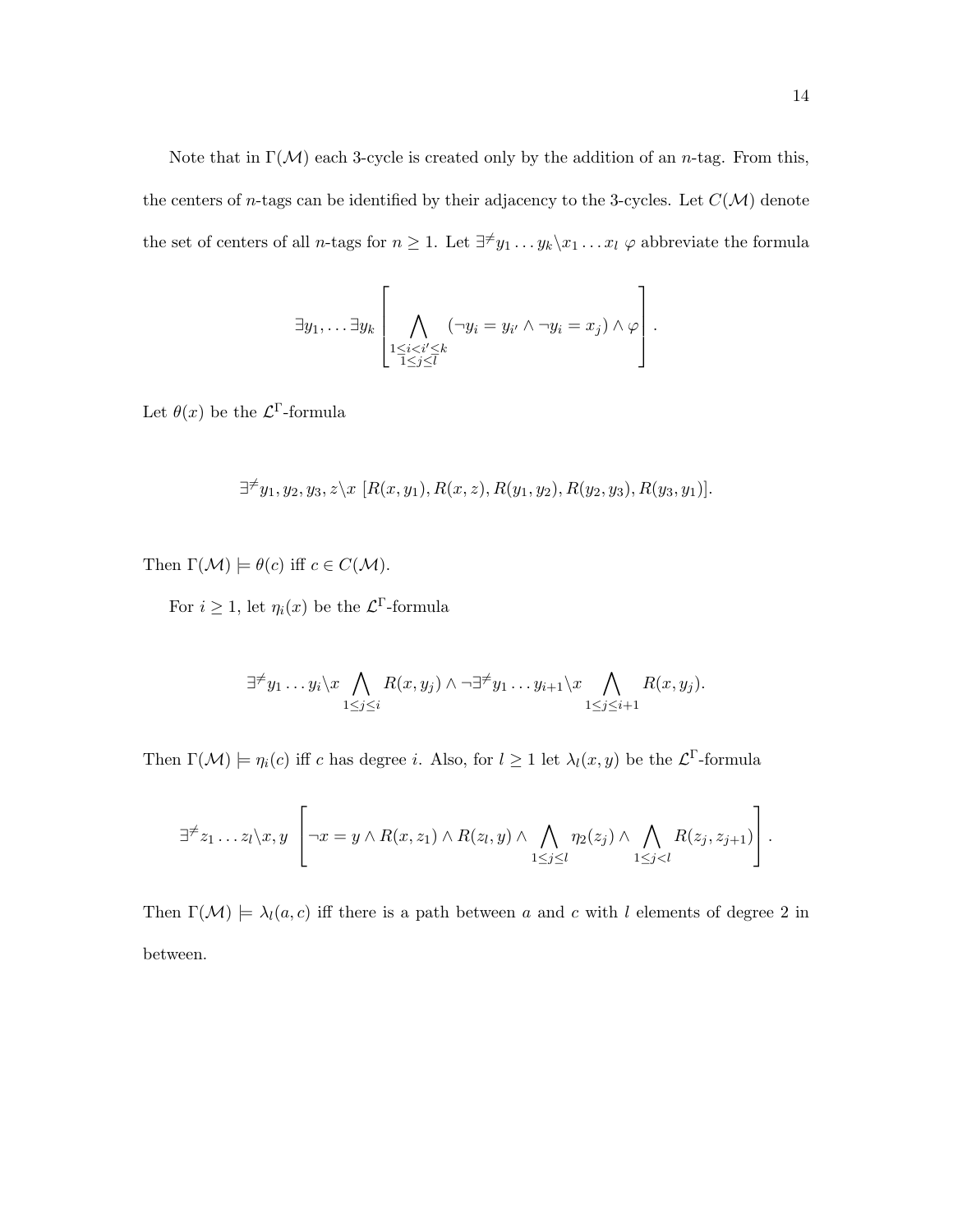For each  $c \in C(\mathcal{M})$ , if the degree of c is 2 then the tag it is a center of is a 1-tag. Therefore a vertex a of  $\Gamma(\mathcal{M})$  is in M iff there is a path of length 2 from a to a center of a 1-tag. Let  $\delta(x)$  be the  $\mathcal{L}^{\Gamma}$ -formula

$$
\exists y(\lambda_1(x,y)\land\theta(y)\land\eta_2(y)).
$$

Then  $\Gamma(\mathcal{M}) \models \delta(a)$  iff  $a \in M$ .

If  $c \in C(\mathcal{M})$  then the degree of c is one more than the arity of the tuple it codes. Thus, if c has degree  $n + 1$ , then c codes a unique n-tuple  $(a_1, \ldots, a_n)$ . For  $n \geq 2$ , let  $\rho_n(x_1,\ldots,x_n)$  be the  $\mathcal{L}^{\Gamma}$ -formula

$$
\exists y \bigwedge_{1 \leq i \leq n} [\delta(x_i) \wedge \theta(y) \wedge \eta_{n+1}(y) \wedge \lambda_i(x_i, y)].
$$

Then  $\Gamma(\mathcal{M}) \models \rho_n(a_1, \ldots, a_n)$  iff there is  $c \in C(\mathcal{M})$  and c codes the tuple  $(a_1, \ldots, a_n)$  in the sense that the unique n-tag  $T_n(a_1, \ldots, a_n)$  has center c. Clearly  $\Gamma(\mathcal{M}) \models \rho_n(a_1, \ldots, a_n)$  iff  $\mathcal{M} \models R_n(a_1, \ldots, a_n).$ 

We can now show that for  $M, \mathcal{N} \in Mod(\mathcal{L}), \mathcal{M} \cong \mathcal{N}$  iff  $\Gamma(\mathcal{M}) \cong \Gamma(\mathcal{N})$ . Clearly  $\Gamma$ is invariant. Suppose  $\pi : \Gamma(\mathcal{M}) \cong \Gamma(\mathcal{N})$ . For all  $a \in \Gamma(\mathcal{M})$ ,  $a \in M$  iff  $\Gamma(\mathcal{M}) \models \delta(a)$ iff  $\Gamma(\mathcal{N}) \models \delta(\pi(a))$  iff  $\pi(a) \in \mathcal{N}$ . Therefore  $\pi$  restricted to M is a bijection between M and N. For any  $n \geq 2$ ,  $a_1, \ldots, a_n \in M$ ,  $\mathcal{M} \models R_n(a_1, \ldots, a_n)$  iff  $\Gamma(\mathcal{M}) \models \rho_n(a_1, \ldots, a_n)$  iff  $\Gamma(\mathcal{N}) \models \rho_n(\pi(a_1), \ldots, \pi(a_n))$  iff  $\mathcal{N} \models R_n(\pi(a_1), \ldots, \pi(a_n))$ . Thus  $\pi \restriction M$  is an isomorphism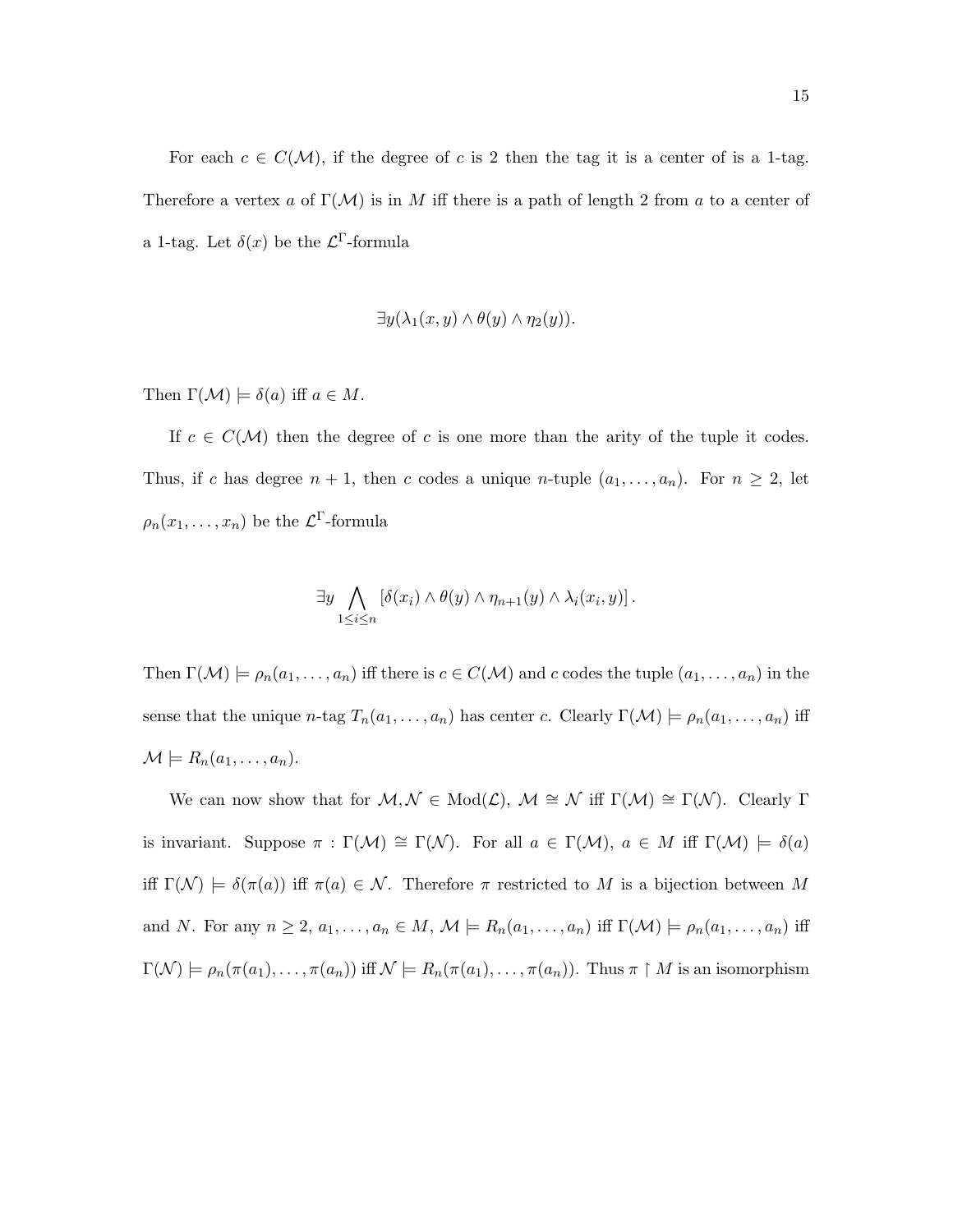between M and N. With any reasonable coding of  $\Gamma(\mathcal{M})$  by a genuine element of Mod( $\gamma$ ),  $\Box$ Γ is clearly a Borel map.

#### 2.2.2 Countable Trees

In descriptive set theory a tree T on  $\omega$  is a subset of  $\omega^{\langle \omega \rangle}$  closed under initial segments. That is, if  $s \subseteq t$  and  $t \in T$  then  $s \in T$ . We denote by  $lh(s)$  the length of s, regarding  $s \in \omega^{\leq \omega}$  as a finite sequence. By definition, every tree on  $\omega$  contains the empty sequence  $\emptyset$ , with  $lh(\emptyset) = 0$ . For trees  $S, T$  on  $\omega$ , an isomorphism is a bijection  $\pi : S \to T$  preserving initial segments, that is, for all  $s_1, s_2 \in S$ ,  $s_1 \subseteq s_2$  iff  $\pi(s_1) \subseteq \pi(s_2)$ . For any  $s \in S$ ,  $\ln(\pi(s)) = \ln(s)$ . In particular,  $\pi(\emptyset) = \emptyset$ . Every tree on  $\omega$  is an element of  $2^{(\omega^{<\omega})}$ . Let Tr be the set of all trees on  $\omega$ . Then Tr is a closed subset of the Polish space  $2^{(\omega^{<\omega})}$  and is itself Polish.

In graph theory, a tree is an acyclic connected graph. Here, a tree on  $\omega$  would be called a rooted tree. Conversely, a graph theoretic rooted tree can be coded by a tree on  $\omega$ . By this correspondence the class of all trees on  $\omega$  becomes an invariant Borel class.

**Theorem 21.** (Friedman-Stanley (2)) The class of all countable trees on  $\omega$  is Borel complete.

Proof. We will define a Borel reduction from the class of all countable graphs to the class of countable trees on  $\omega$ . To each countable graph  $\Gamma$  we will associate  $T(\Gamma)$ , a tree on  $\omega$ .

Fix a countable graph  $\Gamma$  with underlying set  $\omega$  and edge relation R. Let  $T_0$  be the full tree of nonrepeating finite sequences in  $\omega^{\langle \omega\rangle}$ .  $T(\Gamma)$  will be obtained by adding at most one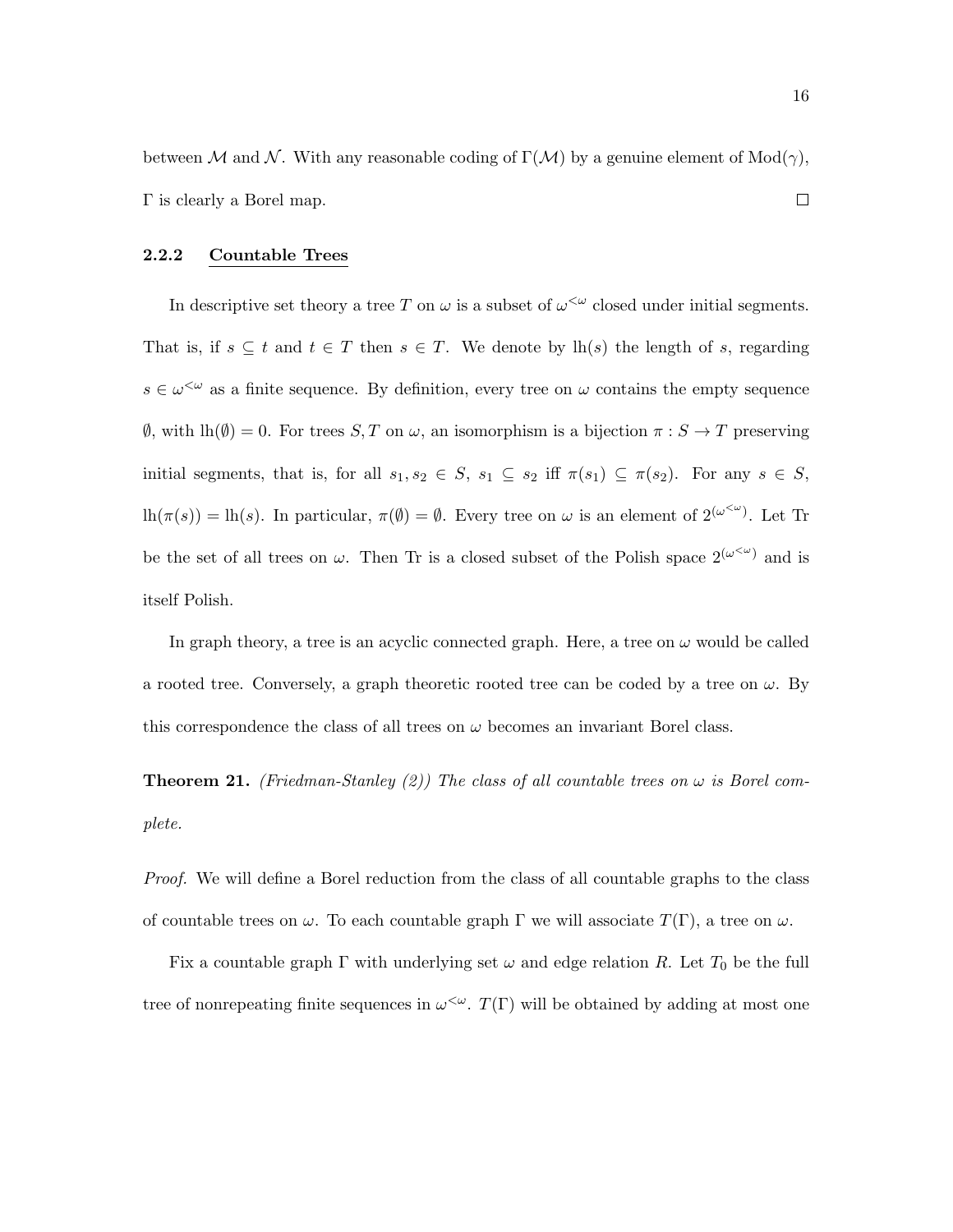new, terminal, immediate successor to each node in  $T_0$ . For  $m, n \in \omega$ , let  $\langle m, n \rangle = 2^m 3^n$ . Then for all  $m, n > 0$ , if  $s = (x_1, \ldots, x_{\langle m,n \rangle}) \in T_0$ , then add  $s^x_1$  to  $T_0$  iff  $R(x_m, x_n)$ . The resulting tree is  $T(\Gamma)$ .

The map  $T : \Gamma \to T(\Gamma)$  is continuous. We show that it is a reduction. First, let  $\pi : \Gamma \cong \Gamma'.$  Let  $\pi^* : \omega^{\leq \omega} \to \omega^{\leq \omega}$  be the automorphism induced by  $\pi$ :

$$
\pi^*(x_1,\ldots,x_k)=(\pi(x_1),\ldots,\pi(x_k)).
$$

Then  $\pi^*(T_0) = T_0$ . Now

$$
(x_1, \ldots, x_k, x_1) \in T(\Gamma)
$$
  
\n
$$
\iff \exists m, n > 0 \ (k = \langle m, n \rangle \land R^{\Gamma}(x_m, x_n))
$$
  
\n
$$
\iff \exists m, n > 0 \ (k = \langle m, n \rangle \land R^{\Gamma'}(\pi(x_m), \pi(x_n)))
$$
  
\n
$$
\iff (\pi(x_1), \ldots, \pi(x_k), \pi(x_1)) \in T(\Gamma').
$$

Thus  $\pi^*(T(\Gamma)) = T(\Gamma')$  and  $T(\Gamma) \cong T(\Gamma').$ 

Conversely, suppose  $\sigma : T(\Gamma) \cong T(\Gamma')$ . By a back-and-forth argument we find two permutations  $\pi$  and  $\pi'$  of  $\omega$  such that for all  $l \in \omega$ ,

$$
\sigma(\pi(0), \ldots, \pi(l)) = (\pi'(0), \ldots, \pi'(l)).
$$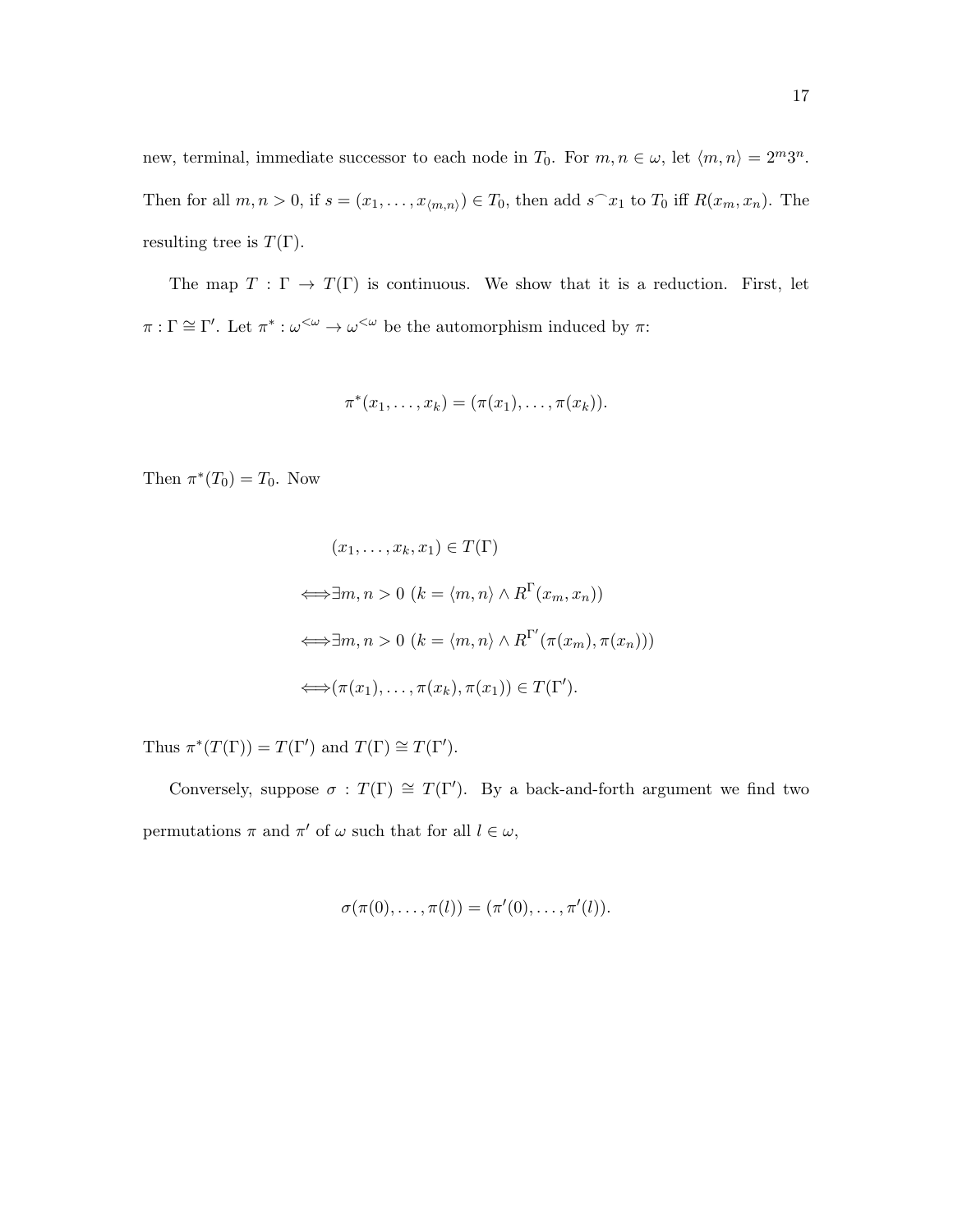This is done by induction on l. For the base case, let  $\pi(0) = 0$ ,  $s_0 = (\pi(0))$ , and define  $\pi'(0)$  so that  $\sigma(s_0) = (\pi'(0))$ . Next let  $\pi'(1)$  be the least element of  $\omega - {\pi'(0)}$ , and  $t_1 = (\pi'(0), \pi'(1))$ . Define  $\pi(1)$  so that  $\sigma^{-1}(t_1) = (\pi(0), \pi(1))$ . Since  $t_1$  is not a terminal node of  $T(\Gamma')$ , neither is  $\sigma^{-1}(t_1)$ , and hence,  $\pi(1) \neq \pi(0)$ . In general, suppose distinct  $\pi(0), \ldots, \pi(l)$  and distinct  $\pi'(0), \ldots, \pi'(l)$  have been defined. Suppose l is odd. Let  $\pi(l+1)$ be the least element of  $\omega - {\pi(0), \ldots, \pi(l)}$  and  $s_{l+1} = (\pi(0), \ldots, \pi(l+1))$ . Then  $\sigma(s_{l+1}) =$  $(\pi'(0), \ldots, \pi'(l), y)$  for some  $y \notin {\{\pi'(0), \ldots, \pi'(l)\}}$  since  $s_{l+1}$  and  $\sigma(s_{l+1})$  are not terminal nodes. Define  $\pi'(l+1) = y$  and continue the construction. If l is even, then the definition is similar to the case  $l = 0$ .

Now we claim that  $\pi' \circ \pi^{-1}$  is an isomorphism between  $\Gamma$  and  $\Gamma'$ . To see this suppose  $R^{\Gamma}(a, b)$ . Let  $m = \pi^{-1}(a), n = \pi^{-1}(b)$  and  $k = \langle m, n \rangle$ . Then the node  $(\pi(0), \ldots, \pi(k-1))$ 1),  $\pi(0)$  is a terminal node of  $T(\Gamma)$ . It follows that  $\sigma(\pi(0), \ldots, \pi(k-1), \pi(0))$  is a terminal note of  $T(\Gamma')$ . Hence  $\sigma(\pi(0), \ldots, \pi(k-1), \pi(0)) = (\pi'(0), \ldots, \pi'(k-1), \pi'(0)) \in T(\Gamma')$ . This implies that  $R^{\Gamma'}(\pi'(m), \pi'(n))$  or  $R^{\Gamma'}(\pi' \circ \pi^{-1}(a), \pi' \circ \pi^{-1}(b))$ . By symmetry, we have  $R^{\Gamma}(a, b)$  iff  $R^{\Gamma'}(\pi' \circ \pi^{-1}(a), \pi' \circ \pi^{-1}(b))$  for any  $a, b \in \omega$ .  $\Box$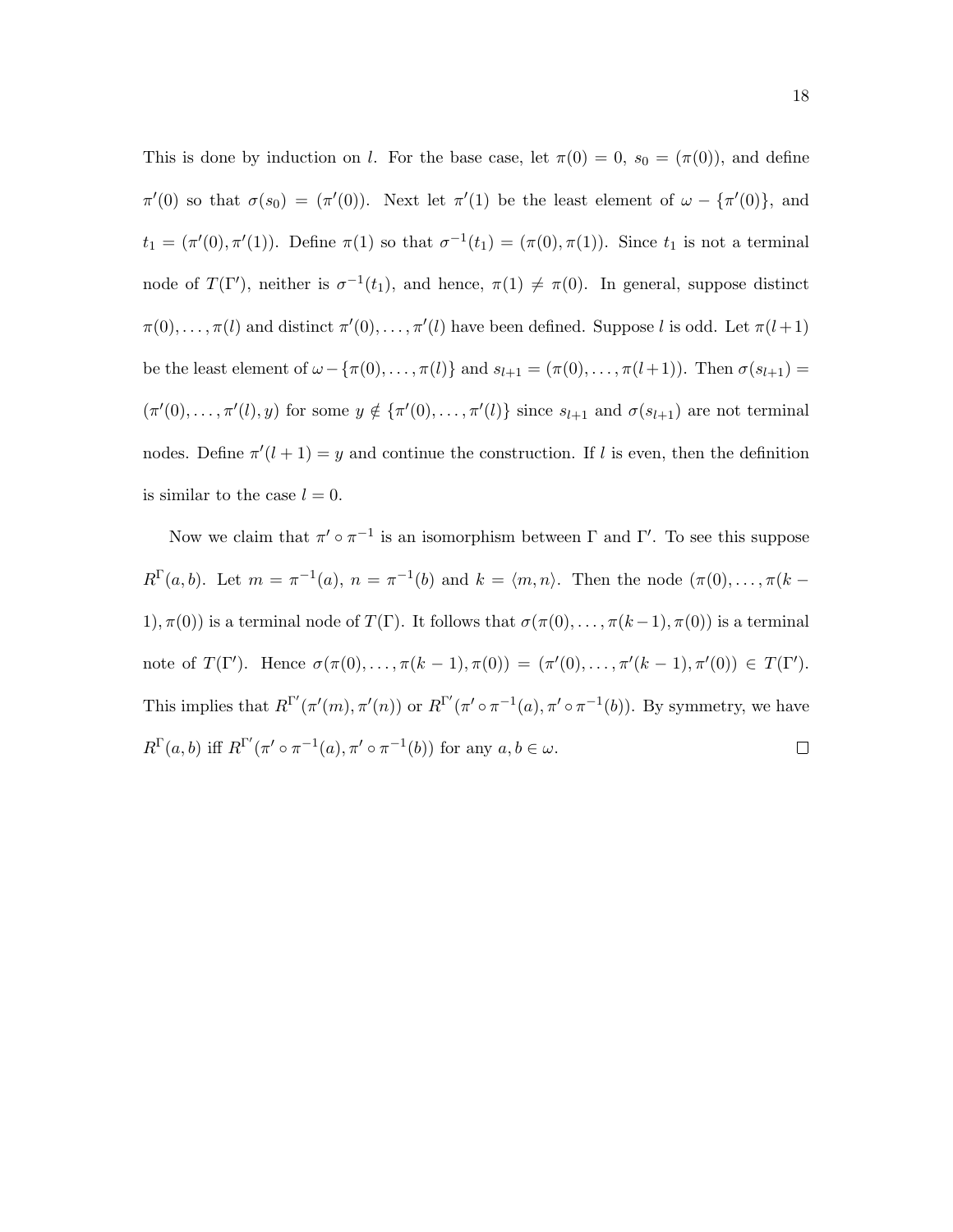#### 2.2.3 Countable Linear Orderings

Our next objective is to prove the Borel completeness of the class of countable linear orderings. Let  $\mathcal{L} = \{\langle\}\$ be the language with one binary relation symbol, and let  $\rho$  be the conjunction of the axioms of linear orders:

$$
\forall x \ \neg(x < x)
$$
\n
$$
\forall x \forall y \ (x < y \ \lor \ x = y \ \lor \ y < x)
$$
\n
$$
\forall x \forall y \forall z \ [(x < y \ \land \ y < z) \rightarrow x < z].
$$

Every element of  $Mod(\rho)$  is a linear ordering of  $\omega$ .

The proof that the class of linear orderings is Borel complete will be similar to that of Theorem 21 in that a base linear ordering will be defined and the orders coding other structures will be obtained by a uniform operation on the base linear order. We will be working with dense linear orders without endpoints. Since there is only one such order up to isomorphism, we will use the natural linear order  $(\mathbb{Q}, <)$  on the set of rational numbers. We begin with a definition.

**Definition 22.** If  $\mathcal{P} = \{P_m : m \in \omega\}$  is a partition of Q, we say that  $\mathcal{P}$  is mutually dense if for any  $p < q \in \mathbb{Q}$  and any  $m \in \omega$ , there is  $r \in P_m$  with  $p < r < q$ .

In particular, if  $P$  is a mutually dense partition of  $\mathbb{Q}$ , then every  $(P_m, \leq)$  is a dense linear order without endpoints.

**Lemma 23.** There exists a mutually dense partition of  $(\mathbb{Q}, <)$ .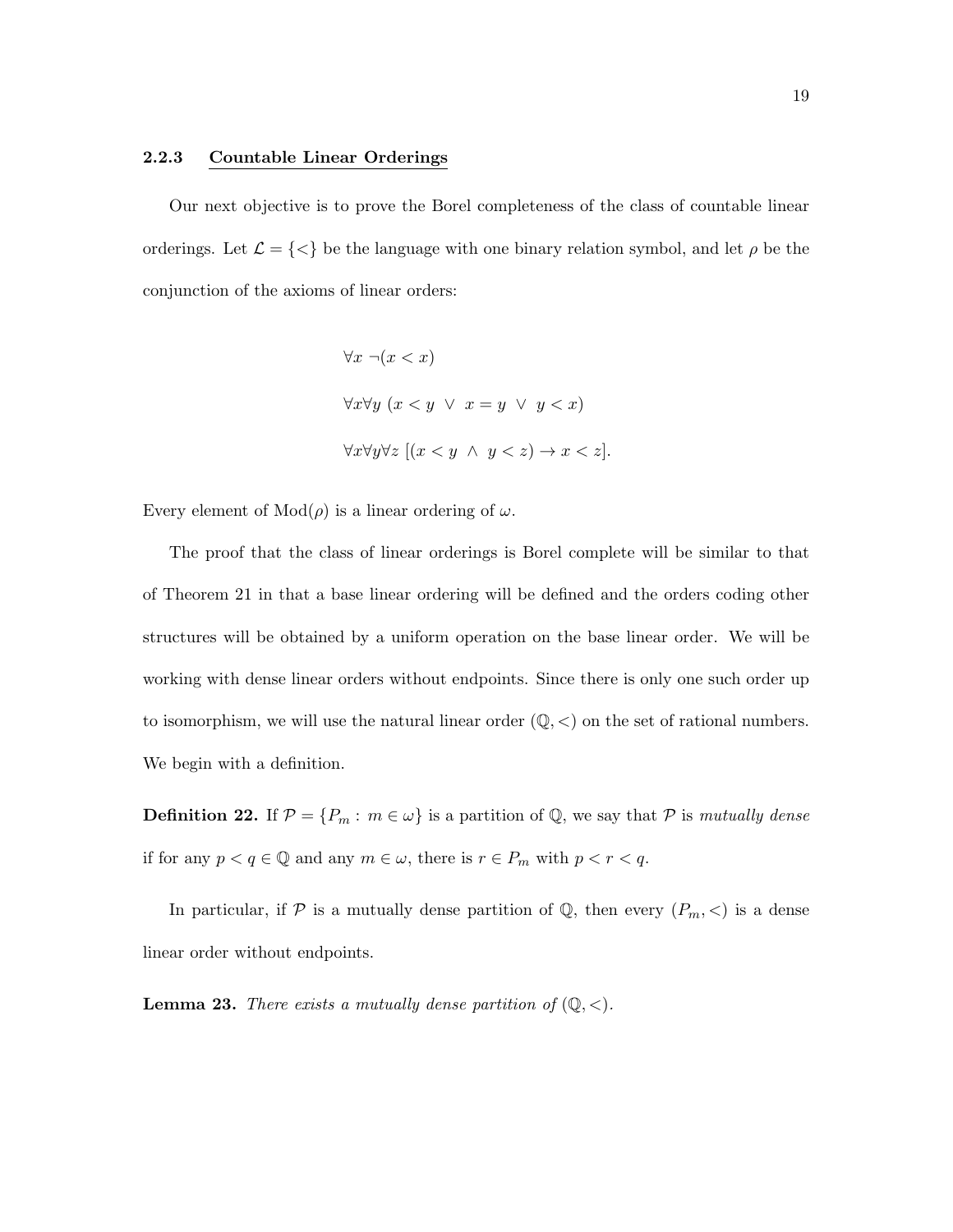*Proof.* Let  $q_0, q_1, \ldots$  be an enumeration of Q. We define a function  $f : \mathbb{Q} \to \omega$  so that the partition  $\mathcal{P} = \{f^{-1}(m) : m \in \omega\}$  is mutually dense. For any  $i, j, m \in \omega$ , let  $\langle i, j, m \rangle =$  $2^{i}3^{j}5^{m}$ . Then  $\langle \cdot, \cdot, \cdot \rangle$  is an injection from  $\omega^{3}$  into  $\omega$ . By induction on  $n \in \omega$  we define a finite set  $D_n \subseteq \mathbb{Q}$  and  $f(q)$  for each  $q \in D_n$  so that the following properties hold:

- (i)  $q_n \in D_n$  and  $D_n \subseteq D_{n+1}$  for all  $n \in \omega$ ;
- (ii) if  $n = \langle i, j, m \rangle$  for some  $i, j, m \in \omega$  with  $i \neq j$ , then there is  $r \in D_n$  with  $f(r) = m$ and either  $q_i < r < q_j$  or  $q_j < r < q_i$ .

For the base step of the induction let  $D_0 = \{q_0\}$  and  $f(q_0) = 0$ . For the inductive step, let  $n > 0$  and assume  $D_{n-1}$  has been defined and  $f(q)$  has been defined for all  $q \in D_{n-1}$ .

If  $n = \langle i, j, m \rangle$  for  $i, j, m \in \omega$  and  $i \neq j$ , we have either  $q_i < q_j$  or  $q_j < q_i$ . In either case, by the density of  $\mathbb Q$  there is  $r \notin D_{n-1}$  such that  $q_i < r < q_j$  or  $q_j < r < q_i$ . Let k be least so that  $q_k$  has this property. Let  $D_n = D_{n-1} \cup \{q_n, q_k\}$ . Let  $f(q_k) = m$ . If  $q_n \in D_{n-1} \cup \{q_k\}$  then  $f(q_n)$  is already defined, otherwise let  $f(q_n) = 0$ . We have that (i) and (ii) are satisfied in this case.

If  $n \notin \{(i, j, m) : i \neq j, m \in \omega\}$ , then let  $D_n = D_{n-1} \cup \{q_n\}$ . If  $q_n \in D_{n-1}$  then  $f(q_n)$ is already defined; otherwise let  $f(q_n) = 0$ . This completes the inductive definition.

Now by (i) we have that  $\bigcup_n D_n = \mathbb{Q}$ , hence f is defined on all of  $\mathbb{Q}$ . To see that f has the required property, let  $p < q \in \mathbb{Q}$  and  $m \in \omega$ . For some unique  $i, j$  we have  $p = q_i$  and  $q = q_j$ . Also,  $i \neq j$ . Then for  $n = \langle i, j, m \rangle$ , by (ii) we have some  $r \in D_n$  with  $f(r) = m$ with  $p = q_i < r < q_j = q$ , as required.  $\Box$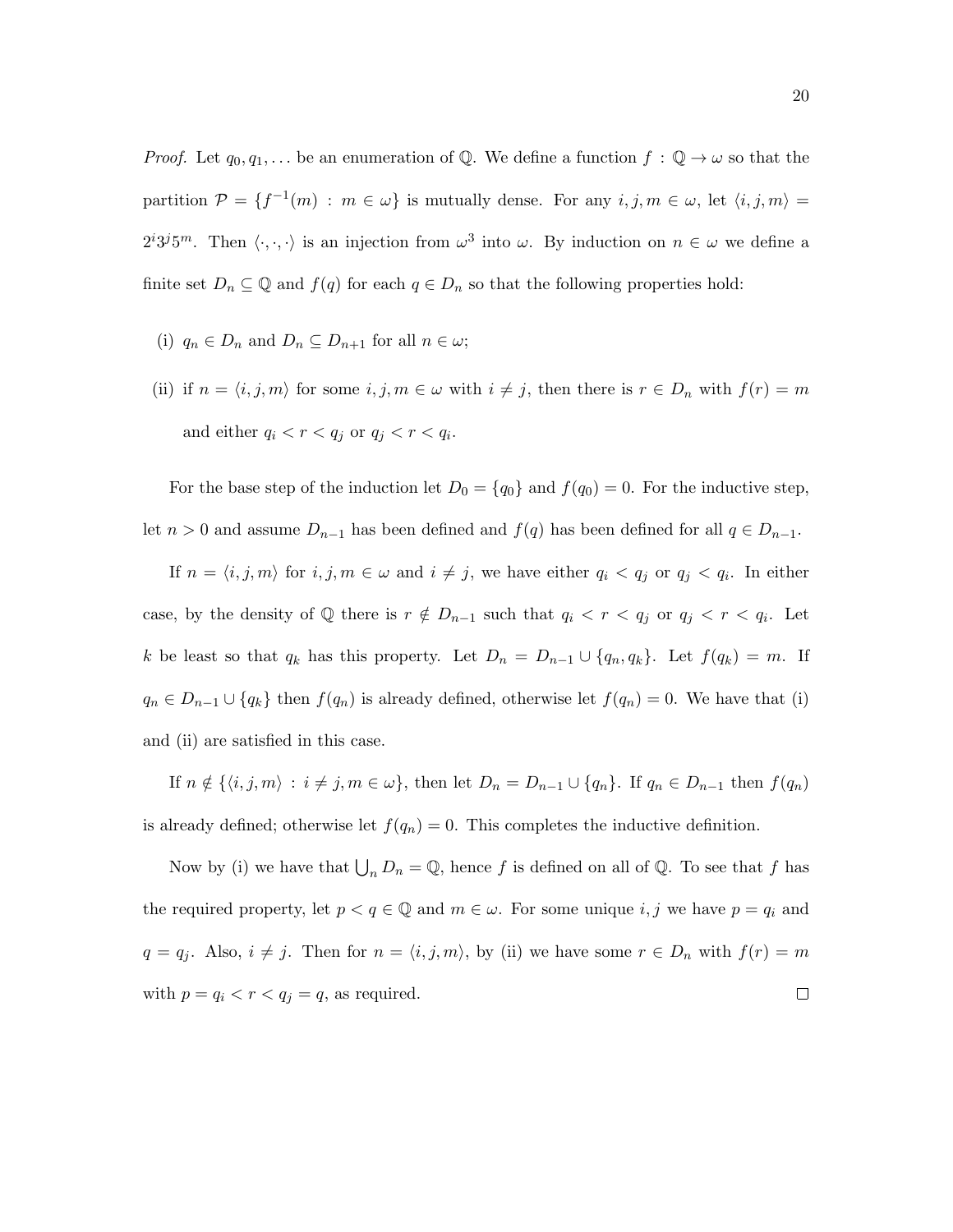A standard back-and-forth argument shows that any two mutually dense partitions of Q are isomorphic, that is, if  $\mathcal{P}_1 = \{P_{m,1} : m \in \omega\}$  and  $\mathcal{P}_2 = \{P_{m,2} : m \in \omega\}$  are mutually dense partitions of  $\mathbb{Q}$ , then there is an order-preserving bijection  $\pi : \mathbb{Q} \to \mathbb{Q}$  such that for any  $m \in \omega$  and  $q \in \mathbb{Q}$ ,  $q \in P_{m,1}$  iff  $\pi(q) \in P_{m,2}$ .

Fix a mutually dense partition  $\mathcal{P} = \{P_m : m \in \omega\}$  for Q. We define a labelled linear order  $Q_{\lt}\omega$  with labels  $\omega^{\lt}\omega$ .  $Q_{\lt}\omega$  will be the union of a sequence of inductively defined linear orders  $\mathcal{Q}_n$  with labels in  $\omega^{\leq n}$  so that  $\mathcal{Q}_n \subseteq \mathcal{Q}_{n+1}$  for all  $n \in \omega$ . The labelling function will be denoted  $\lambda$  :  $\mathcal{Q}_{<\omega} \to \omega^{\lt;\omega}$ . We also define  $l$  :  $\mathcal{Q}_{<\omega} \to \omega$  by  $l(x) = \text{lh}(\lambda(x))$ . Thus  $l(x)$  represents the level of  $\lambda(x)$ , and  $l(x) = n$  iff  $\lambda(x) \in \omega^n$ . We will say that  $x \in \mathcal{Q}_{\leq \omega}$  is of level *n* if  $l(x) = n$ .

To begin the inductive definition, let  $\mathcal{Q}_0 = (\mathbb{Q}, <)$ , and for every  $x \in \mathcal{Q}_0$ , define  $\lambda(x) = \emptyset$ and  $l(x) = 0$ . Suppose  $\mathcal{Q}_n$  has been defined and  $\lambda$  and l have been defined for elements of  $\mathcal{Q}_n$ . Let  $\mathcal{Q}_{n+1}$  be the linear order obtained by adding adding a copy of  $(\mathbb{Q}, \leq)$  to the immediate right of each element of  $\mathcal{Q}_n$ . Formally,  $\mathcal{Q}_{n+1} = \mathcal{Q}_n \times (\{-\infty\} \cup \mathbb{Q})$  with the lexicographic order, where  $({-\infty} \cup \mathbb{Q}, <)$  is an extension of  $(\mathbb{Q}, <)$  with  $-\infty < q$  for all  $q \in \mathbb{Q}$ . In this formal definition we identify each  $x \in \mathcal{Q}_n$  with  $(x, -\infty) \in \mathcal{Q}_{n+1}$ , thus maintaining  $\mathcal{Q}_n \subseteq \mathcal{Q}_{n+1}$ . Note that the new elements of  $\mathcal{Q}_{n+1}$  form the product set  $\mathcal{Q}_n \times \mathbb{Q}$ . Thus for each  $x \in \mathcal{Q}_n$  and  $q \in \mathbb{Q}$ , we define  $l(x, q) = n + 1$  and  $\lambda(x, q) = \lambda(x)$  m, where m is the unique number such that  $q \in P_m \in \mathcal{P}$ . Then  $\lambda$  on  $\mathcal{Q}_n \times \mathbb{Q}$  has the properties:

(i) for each  $x \in \mathcal{Q}_n$  and  $q \in \mathbb{Q}$ ,  $\lambda(x,q) \supseteq \lambda(x)$  and  $\lambda(x,q) \in \omega^{n+1}$ ; and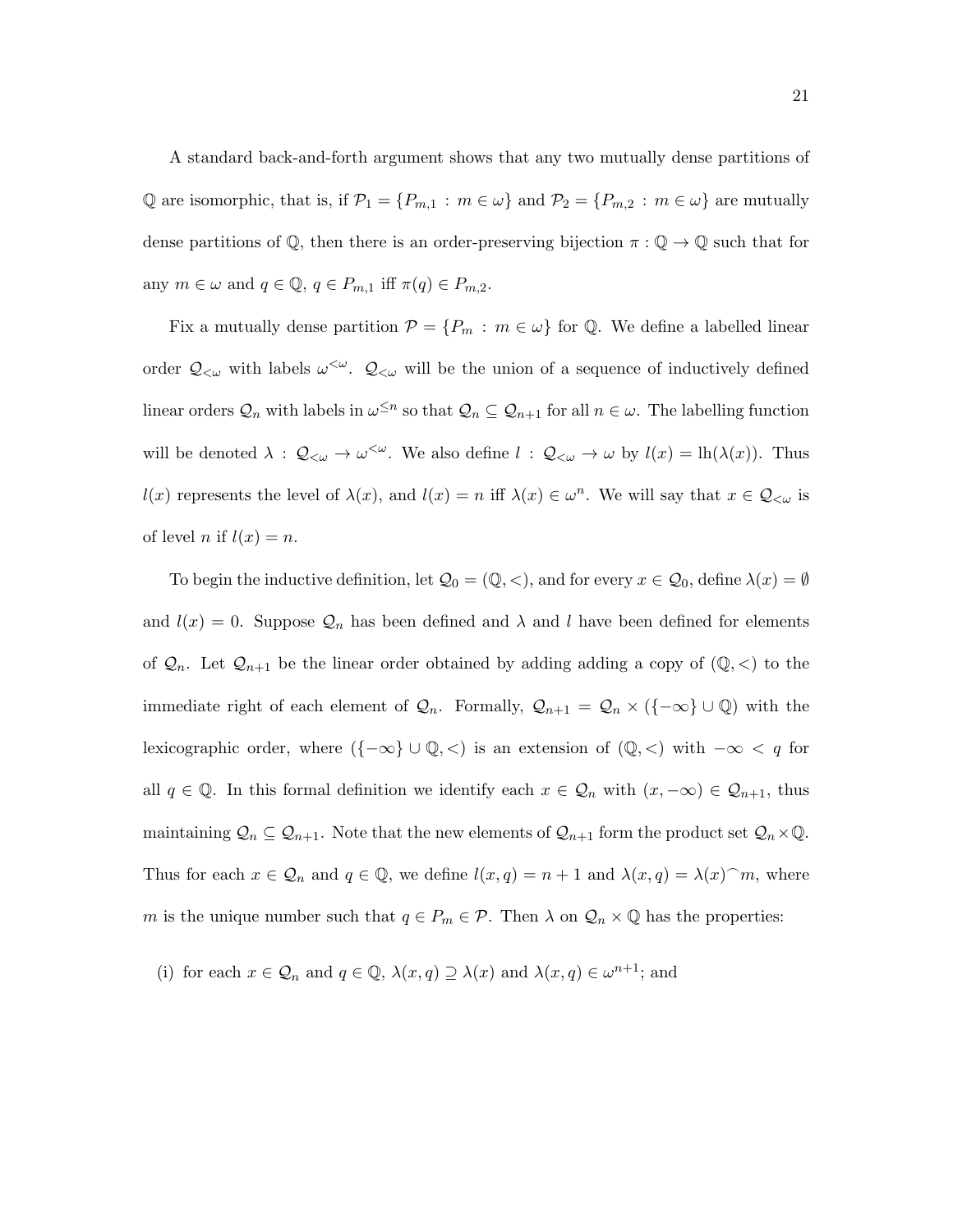(ii) for each  $x \in \mathcal{Q}_n$ , the partition  $\{\lambda^{-1}(\lambda(x)^\frown m) : m \in \omega\} = \{\{x\} \times P_m : m \in \omega\}$  is mutually dense in  $\{x\}\times \mathbb{Q}.$ 

This finishes the inductive definition of  $\mathcal{Q}_n$  and also of  $\mathcal{Q}_{< \omega}$ .

**Theorem 24.** (Friedman-Stanley  $(2)$ ) The class of all countable linear orderings is Borel complete.

Proof. Following (7), we will construct a Borel reduction from the class of all binary relations on  $\omega$  to the class of countable linear orderings. This is sufficient, since the Borel complete class of all countable graphs is a subclass.

Let  $\mathcal{L}^R = \{R\}$  where R is a binary relation symbol. If

$$
\varphi_0^{\mathcal{M},\vec{a}} = \bigwedge \{ \theta(\vec{v}) \, : \, \theta \text{ is atomic or negated atomic and } \mathcal{M} \models \theta(\vec{a}) \}
$$

is the atomic type of  $\vec{a}$  over  $\mathcal{M}$ , for each  $n \in \omega$  the set

$$
\Phi_n = \{ \varphi_0^{\mathcal{M}, \vec{a}} \, : \, \mathcal{M} \in \text{Mod}(\mathcal{L}^R), \vec{a} \in \omega^n \}
$$

of formulas with *n* free variables  $v_0, \ldots, v_{n-1}$  is finite since the language is finite. Let  $\Phi = \bigcup_n \Phi_n$ . Fix a bijection  $c : \Phi \to \omega$  so that for all  $\varphi, \psi \in \Phi$  if  $\varphi \in \Phi_n$ ,  $\psi \in \Phi_m$  and  $n < m$ , then  $c(\varphi) < c(\psi)$ . Thus the function c gives a coding of atomic types of tuples by natural numbers.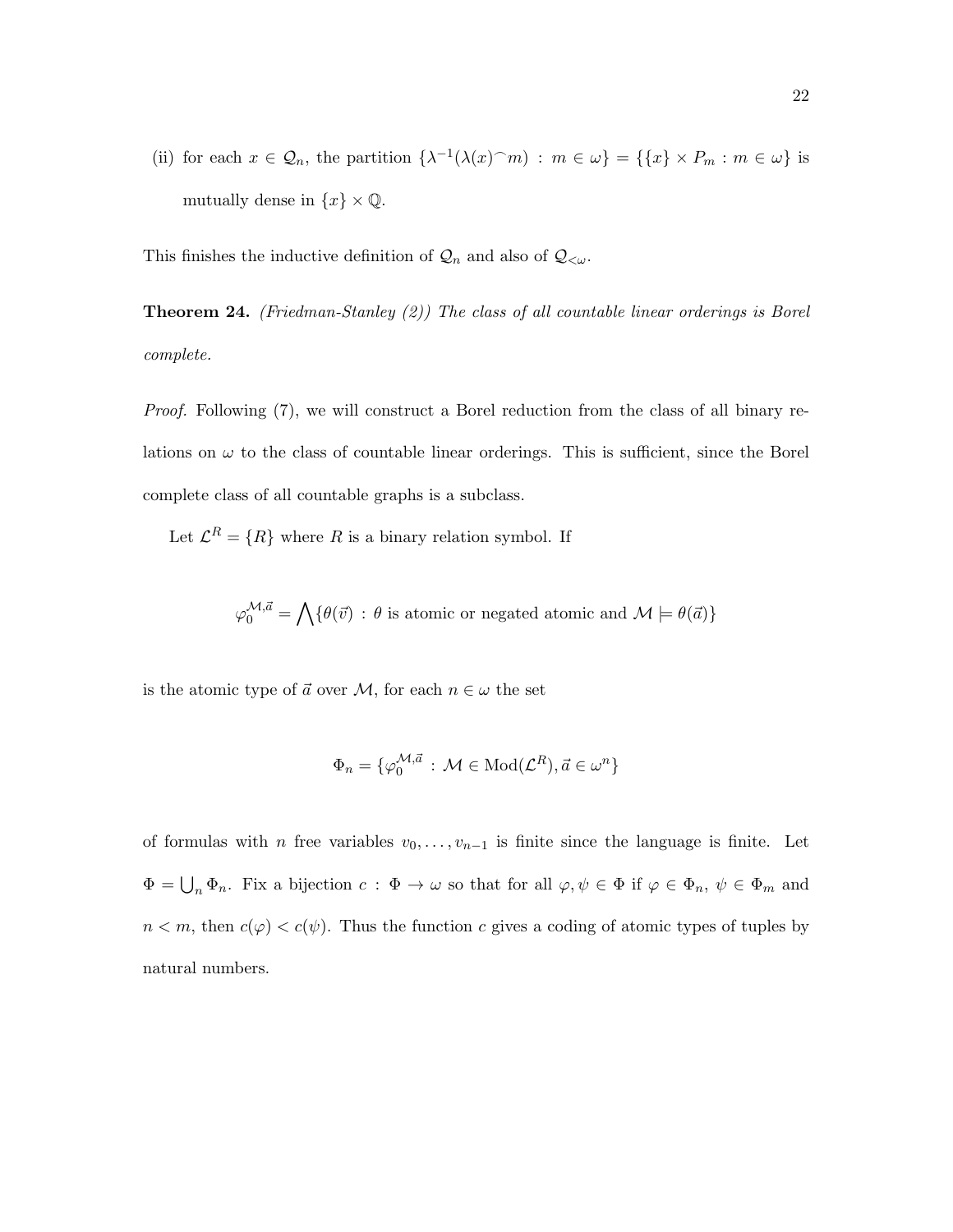For each  $n \in \omega$  define a linear order  $(B_n, <)$  by

$$
B_n = D_1 \cup F_n \cup D_2
$$

where  $D_1$  and  $D_2$  are dense linear orders without endpoints,  $F_n$  contains  $n + 2$  elements, and for any  $p \in D_1$ ,  $r \in F_n$ , and  $q \in D_2$ ,  $p < r < q$ .

Let  $\theta_n(u, v)$  be the conjuction of the following formulas:

$$
\exists c_1 \ldots c_{n+2} \ u < c_1 < \ldots < c_{n+2} < v
$$

$$
\nexists x \bigvee_{i=1}^{n+1} c_i < x < c_{i+1}
$$

 $\forall xy \ u < x < y < c_1$  →  $\exists z_1z_2z_3 \ u < z_1 < x < z_2 < y < z_3 < c_1$ 

$$
\forall xy \ c_{n+2} < x < y < v \rightarrow \exists z_1 z_2 z_3 \ c_{n+2} < z_1 < x < z_2 < y < z_3 < v
$$

Note that for any  $n \in \omega$  and any linear ordering  $\mathcal{N} \in Mod(\rho)$  and  $a, b \in N, \mathcal{N} \models \theta_n(a, b)$ iff  $a < b$  and the linear order  $\{x \in \mathcal{N} : a < x < b\}$  is isomorphic to  $B_n$ . We let  $\psi_n(u)$  be the formula

$$
\exists v \,\theta_n(u,v) \vee \exists v \,\theta_n(v,u).
$$

We can now define for each  $\mathcal{M} \in Mod(\mathcal{L}^R)$  a countable linear order  $\mathcal{Q}(\mathcal{M})$ . Note that each  $x \in \mathcal{Q}_{\leq \omega}$  gives rise to a tuple  $\lambda(x)$ , which in turn is coded by a natural number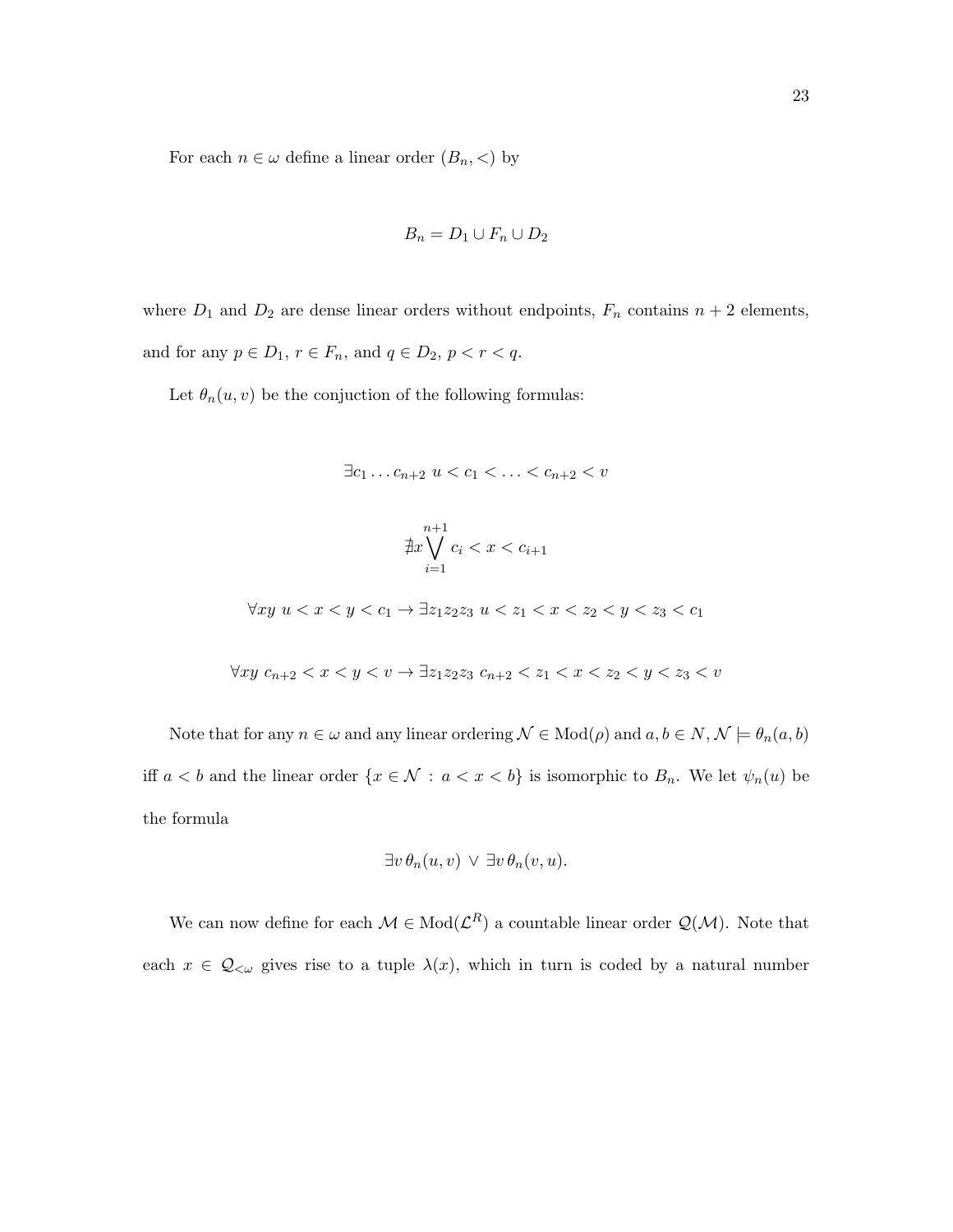$c(\varphi_0^{\mathcal{M},\lambda(x)})$  $\mathcal{L}^{(1)}(x)$ , Define  $c_x = c(\varphi_0^{(1)}(x))$  $\mathcal{Q}(\mathcal{M})$ . Now  $\mathcal{Q}(\mathcal{M})$  is obtained from  $\mathcal{Q}_{\leq \omega}$  by replacing each element x of  $\mathcal{Q}_{\leq \omega}$  by a copy of the linear order  $B_{c_x}$ . This finishes the definition of the map  $\mathcal{Q}: \mathcal{M} \mapsto \mathcal{Q}(\mathcal{M})$ . The map is clearly Borel.

We check that Q is a reduction. First suppose  $\pi : \mathcal{M} \mapsto \mathcal{M}'$ , where  $\mathcal{M}, \mathcal{M}' \in Mod(\mathcal{L}^R)$ . Since  $\pi$  is a bijection from  $\omega$  onto  $\omega$ , it induces an automorphism  $\pi^*$  of the tree  $\omega^{\langle\omega\rangle}$ , where  $\pi^*(a_1,\ldots,a_n)=(\pi(a_1),\ldots,\pi(a_n)).$  Furthermore,  $\pi^*$  induces an automorphism  $\pi_n^*$  of  $\mathcal{Q}_n$ as labelled linear orders such that  $\pi_{n+1}^* \upharpoonright \mathcal{Q}_n = \pi_n^*$ . Let  $\pi_{\leq \omega}^* = \bigcup_n \pi_n^*$ . Then  $\pi_{\leq \omega}^*$  is an automorphism of  $\mathcal{Q}_{<\omega}$ . Now if  $x \in \mathcal{Q}_{<\omega}$  then  $\pi^*(\lambda(x)) = \lambda(\pi^*_{<\omega}(x))$  and  $c_x = c_{\pi^*_{<\omega}(x)}$ . Thus for any  $x \in \mathcal{Q}_{\leq \omega}$ , the copy of  $B_{c_x}$  in  $\mathcal{Q}(\mathcal{M})$  replacing x is isomorphic to the copy of  $B_{c_{\pi_{\leq \omega}^*(x)}}$  in  $\mathcal{Q}(\mathcal{M}')$  replacing  $\pi_{\leq \omega}^*(x)$ . This shows that  $\mathcal{Q}(\mathcal{M}) \cong \mathcal{Q}(\mathcal{M}')$ .

Conversely, assume  $M, M' \in Mod(\mathcal{L}^R)$  and  $\sigma : \mathcal{Q}(\mathcal{M}) \cong \mathcal{Q}(\mathcal{M}')$ . Note that for any  $a \in \mathcal{Q}(\mathcal{M})$  there is some  $n \in \omega$  such that  $\mathcal{Q}(\mathcal{M}) \models \psi_n(a)$ , implying  $\mathcal{Q}(\mathcal{M}') \models \psi_n(\sigma(a))$ . It follows that  $\sigma$  induces an order-preserving bijection  $\sigma'$  from the copy of  $\mathcal{Q}_{<\omega}$  in the construction of  $\mathcal{Q}(\mathcal{M})$  to the copy of  $\mathcal{Q}_{\leq \omega}$  in the construction of  $\mathcal{Q}(\mathcal{M}')$ . Moreover, for each  $x \in \mathcal{Q}_{<\omega}, c_x = \sigma'(x)$ , and hence  $\varphi_0^{\mathcal{M},\lambda(x)} = \varphi_0^{\mathcal{M}',\lambda(\sigma'(x))}$  $\int_0^{\mathcal{M}(\mathcal{M}(\sigma'(x)))}$ . Also by construction, if  $x, y \in \mathcal{Q}_{\leq \omega}$  then  $\lambda(x) \subseteq \lambda(y)$  iff  $x < y$  and for all z with  $x < z < y$  we have  $l(x) < l(z)$ . Since this property is preserved by  $\sigma'$ , we have that for all  $x, y \in \mathcal{Q}_{\leq \omega}, \lambda(x) \subseteq \lambda(y)$ iff  $\lambda(\sigma'(x)) \subseteq \lambda(\sigma'(y))$ . Similar to the argument in Theorem 21, we can construct two permutations  $\pi$  and  $\pi'$  of  $\omega$  such that for all  $n \in \omega$ ,

$$
\varphi_0^{\mathcal{M}, (\pi(0), \ldots, \pi(n))} = \varphi_0^{\mathcal{M}', (\pi'(0), \ldots, \pi'(n))}.
$$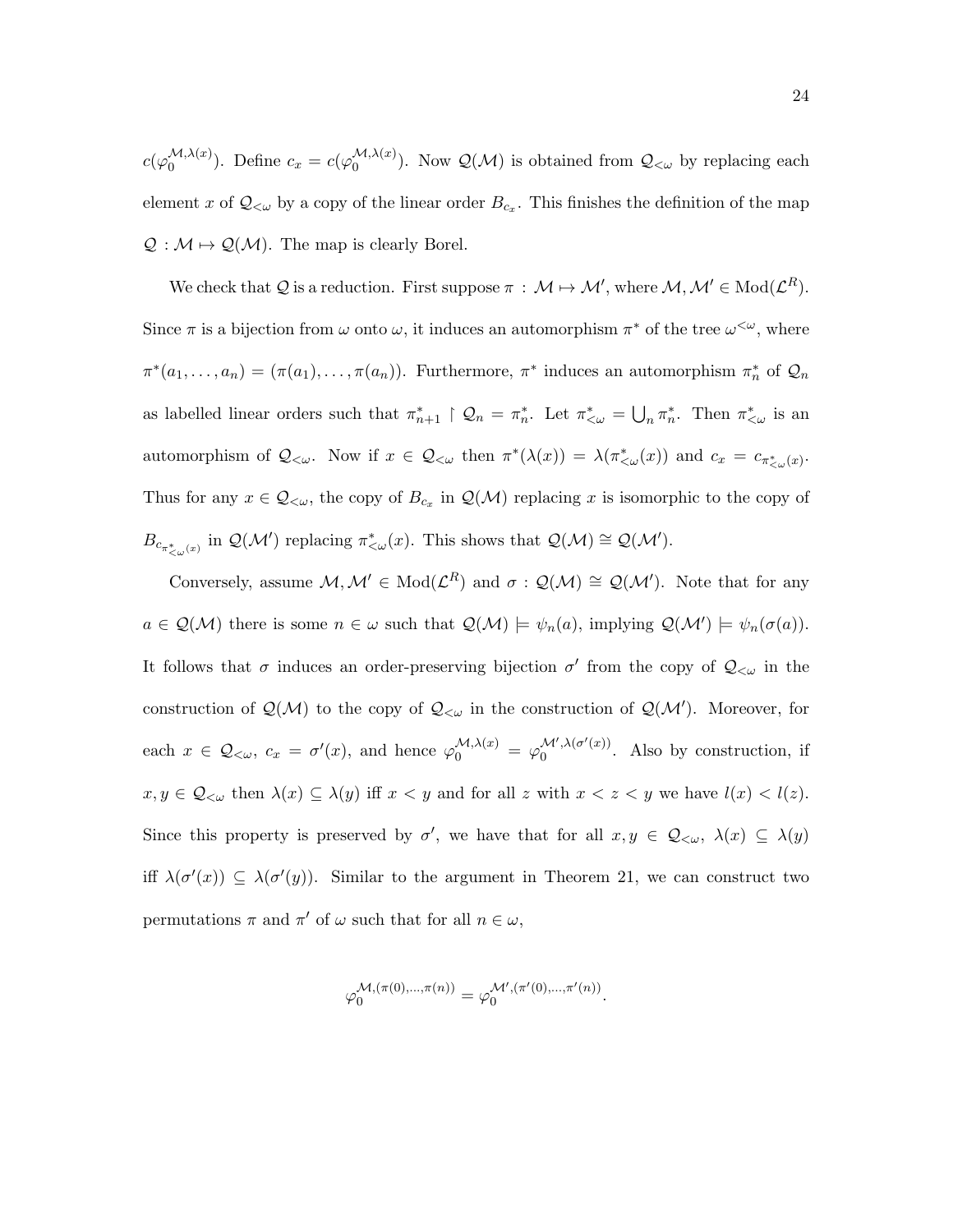Then  $\pi' \circ \pi^{-1}$  is an isomorphism from M to M', as in the proof of Theorem 21.  $\Box$ 

We will use the fact that the class of countable linear orderings is Borel complete in Sections 2.3 and 3.2, and construct Borel reductions from this class.

#### 2.3 O-minimal Examples

This section contains two examples of o-minimal theories for which the class of countable models is Borel complete. In both cases, we construct a Borel reduction from the class of countable linear orderings which is Borel complete by Theorem 24. The approach in each of these examples (by Marker) is generalized in 3.2.

Theorem 25. The class of countable divisible ordered abelian groups is Borel complete.

*Proof.* Let  $(G, +, <)$  be an ordered abelian group. A pair of positive elements  $a, b \in G$  are comparable if there are  $n, m \in \mathbb{N}$  such that  $a < nb$  and  $b < ma$ . We denote this  $a \sim b$ . Let  $L(G)$  be the set of comparability classes of G. The ordering of G restricts to an ordering  $\lt_L$  of the comparability classes. We call  $(L(G), \lt_L)$  the *ladder* of G. Isomorphic groups have isomorphic ladders.

We construct a Borel reduction from the class of countable linear orderings to the class of countable divisible ordered abelian groups. Let  $(L, \leq_L)$  be a countable linear order. Let  $G(L) = \{f : L \to \mathbb{Q} : f(l) = 0 \text{ for all but finitely many } l\}.$   $G(L)$  is a divisible abelian group under coordinate wise addition. We order  $G(L)$  by  $f < g$  if and only if  $f(l) < g(l)$ where l is greatest such that  $f(l) \neq g(l)$ . This makes  $G(L)$  a divisible ordered abelian group.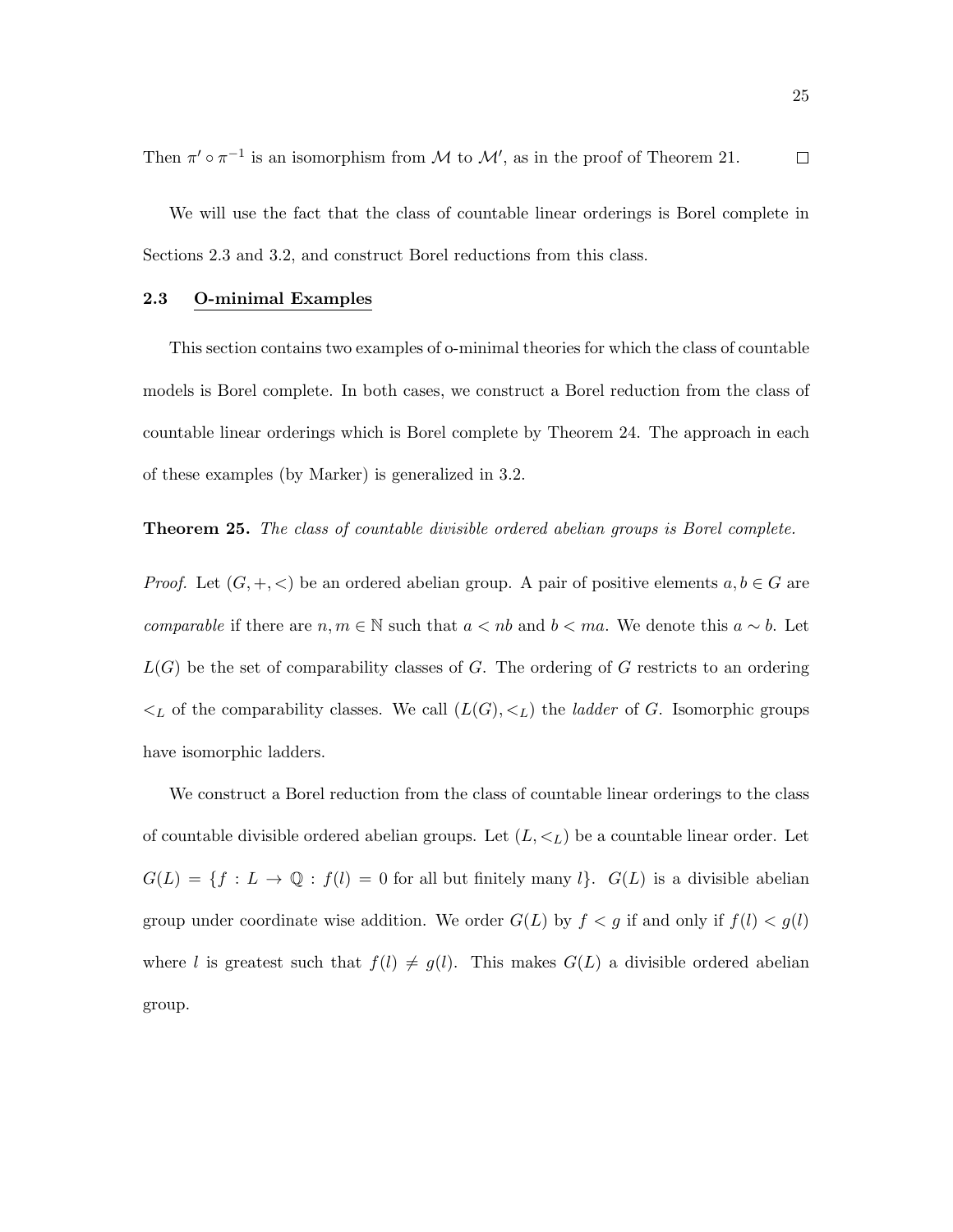$L(G(L)) = L$ . This follows since for any  $l \in L$ , we define  $f_l \in G(L)$  by

$$
f_l(x) = \begin{cases} 1 & \text{if } x = l \\ 0 & \text{otherwise} \end{cases}
$$

Clearly, any  $f \in G(L)$  is comparable to some  $f_l$ , and  $f_j \nsim f_k$  for  $j \neq k$ .

Therefore,  $G(L_1) \cong G(L_2)$  as groups if and only if  $L_1 \cong L_2$  as orderings. Since the class of countable linear orderings is Borel complete, and  $L \mapsto G(L)$  is a Borel reduction,  $\Box$ the class of countable divisible ordered abelian groups is Borel complete.

In (2), Friedman and Stanley show that for p prime or  $p = 0$ , the class of countable fields of characteristic p is Borel complete. The following example strengthens this result and is proved with the same approach as Theorem 25.

#### **Theorem 26.** The class of countable real closed fields is Borel complete.

*Proof.* If R is a real closed field, we say positive infinite elements a and b are *comparable* if there are  $m, n \in \mathbb{N}$  such that  $a < b^n$  and  $b < a^m$ . We denote comparability by  $\sim$  and the set of comparability classes of R by  $L(R)$ . Again, note that the ordering of R restricts to an ordering  $\lt_L$  of the set of comparability classes, and call  $(L(R), \lt_L)$  the *ladder* of R. Isomorphic real closed fields have isomorphic ladders.

If  $(L, <)$  is a linear order, let  $F(L) = \mathbb{Q}(X_l : l \in L)$ . We order  $F(L)$  such that each  $X_l > \mathbb{Q}$  and  $X_i^n < X_j$  for all pairs  $i < j \in \mathbb{N}$  and all  $n \in \mathbb{N}$ . Let  $R(L)$  be the real closure of  $F(L)$ .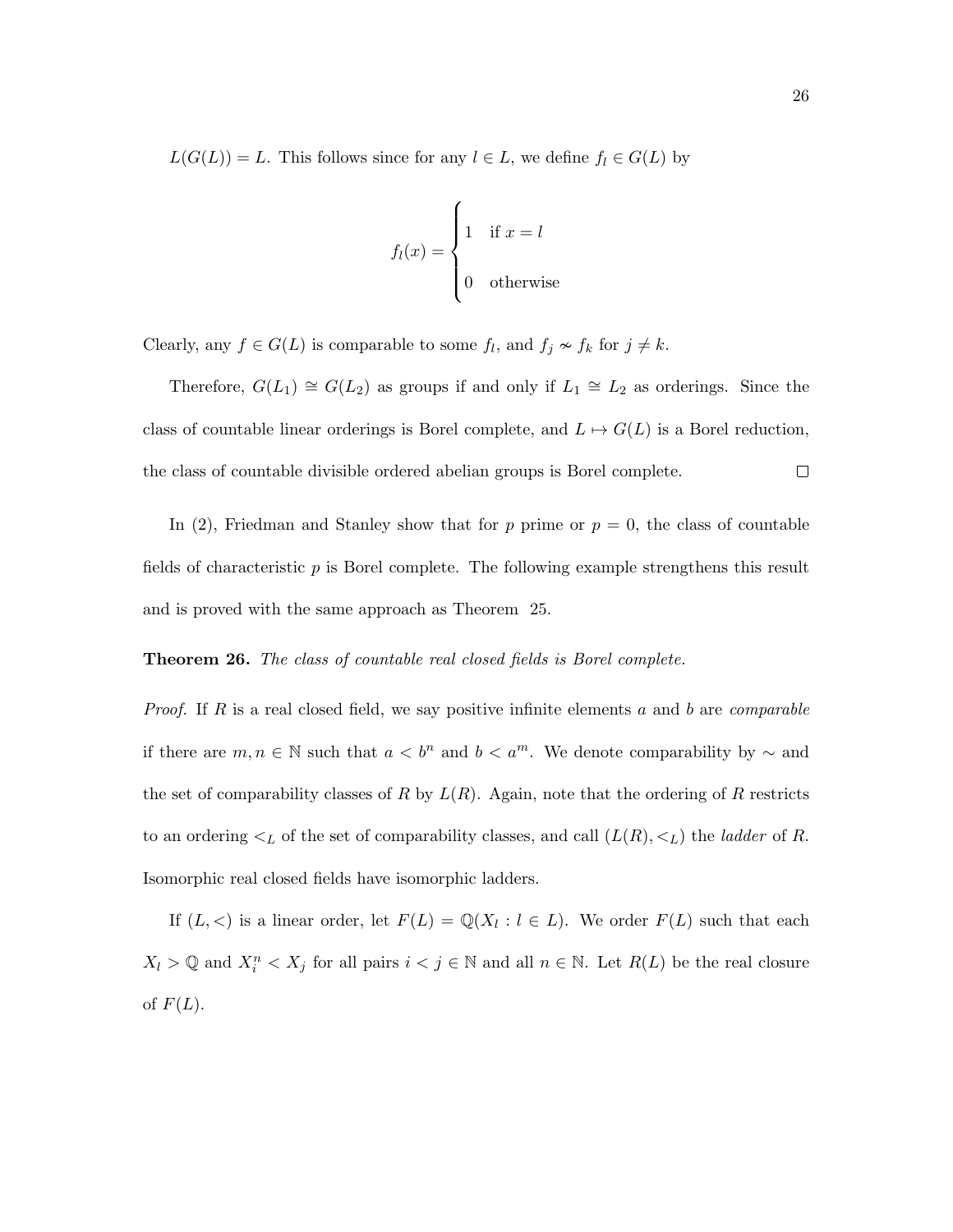We will prove  $L(R(L)) = L$  by showing every positive infinite element of  $R(L)$  is comparable to some  $X_l$ . If  $a \in R(L)$  then a is in the real closure of  $\mathbb{Q}(X_{l_1}, \ldots, X_{l_n})$  where  $l_1 < \ldots < l_n$  for some *n*. We proceed by induction on *n*.

Let K be the real closure of  $\mathbb{Q}(X_{l_1},\ldots,X_{l_{n-1}})$ . We can identify the real closure of  $K(X_{l_n})$  as a subfield of the field of Puiseux series over K. Thus we can write  $a = \alpha X_{l_n}^q(1+\epsilon)$ where  $\alpha \in K$ ,  $q \in \mathbb{Q}$  and  $\epsilon$  is infinitesimal. Since a is positive infinite, we have  $\alpha > 0$  and  $q\geq 0.$  If  $q=0,$  then  $a\sim \alpha$  and we are done by induction. Otherwise, choose  $0 < r < q < s$ in  $\mathbb{Q}$ . Clearly  $X_{l_n}^r < a < X_{l_n}^s$  so  $a \sim X_{l_n}$ .

Therefore,  $R(L_1) \cong R(L_2)$  as real closed fields if and only if  $L_1 \cong L_2$  as orderings. Since the class of countable linear orderings is Borel complete, and  $L \mapsto R(L)$  is a Borel reduction, the class of countable real closed fields is Borel complete.  $\Box$ 

In Section 3.2, we will generalize the notion of comparability to countable models of an o-minimal theory  $T$  (satisfying certain conditions), and construct a similar reduction from the class of countable linear orderings to the class of countable models of T.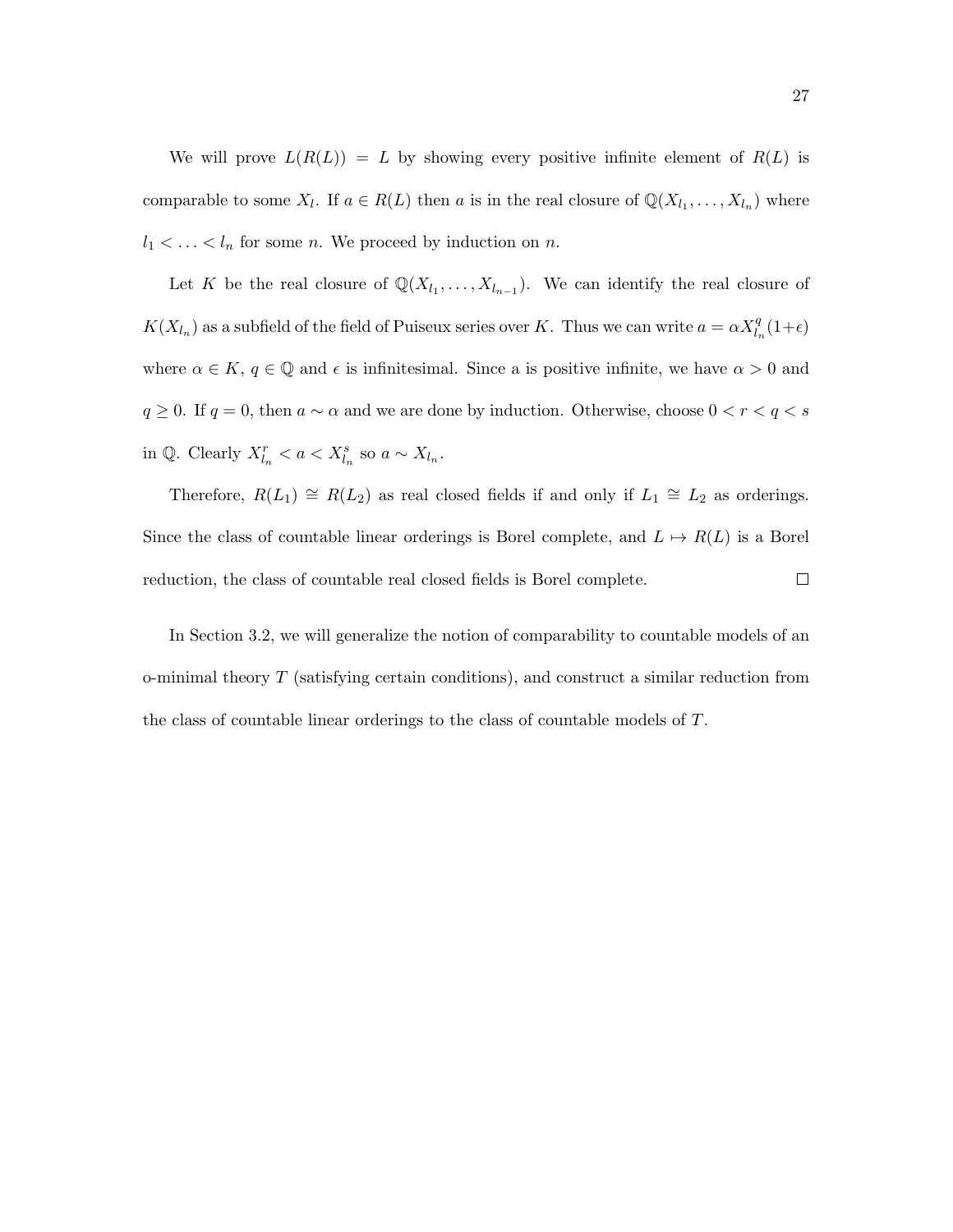#### CHAPTER 3

# A CLASSIFICATION OF O-MINIMAL THEORIES HAVING  $2^{\aleph_0}$ COUNTABLE MODELS

In (9), Vaught proposed the following conjecture.

**Conjecture 27.** (Vaught's Conjecture). Let  $T$  be a complete theory in a countable language L having infinite models. There are at most  $\aleph_0$  countable models of T or there are  $2^{\aleph_0}$ countable models of T.

Obviously, Vaught's Conjecture holds under the assumption of the Continuum Hypothesis. Vaught's Conjecture has been studied for many classes of theories having specific properties. As outlined in the Summary, Mayer proved Vaught's Conjecture for o-minimal theories, and furthermore, classified the theories having countably many models as having  $6^a3^b$  countable models for non-negative integers a and b. This chapter explores the class of countable models of an o-minimal theory T when that class has cardinality  $2^{\aleph_0}$ . These theories are classified into those lacking non-simple types and those having them. This distinction results in the following dichotomy.

**Theorem 28.** Let T be an o-minimal theory in a countable language having  $2^{\aleph_0}$  countable models. Either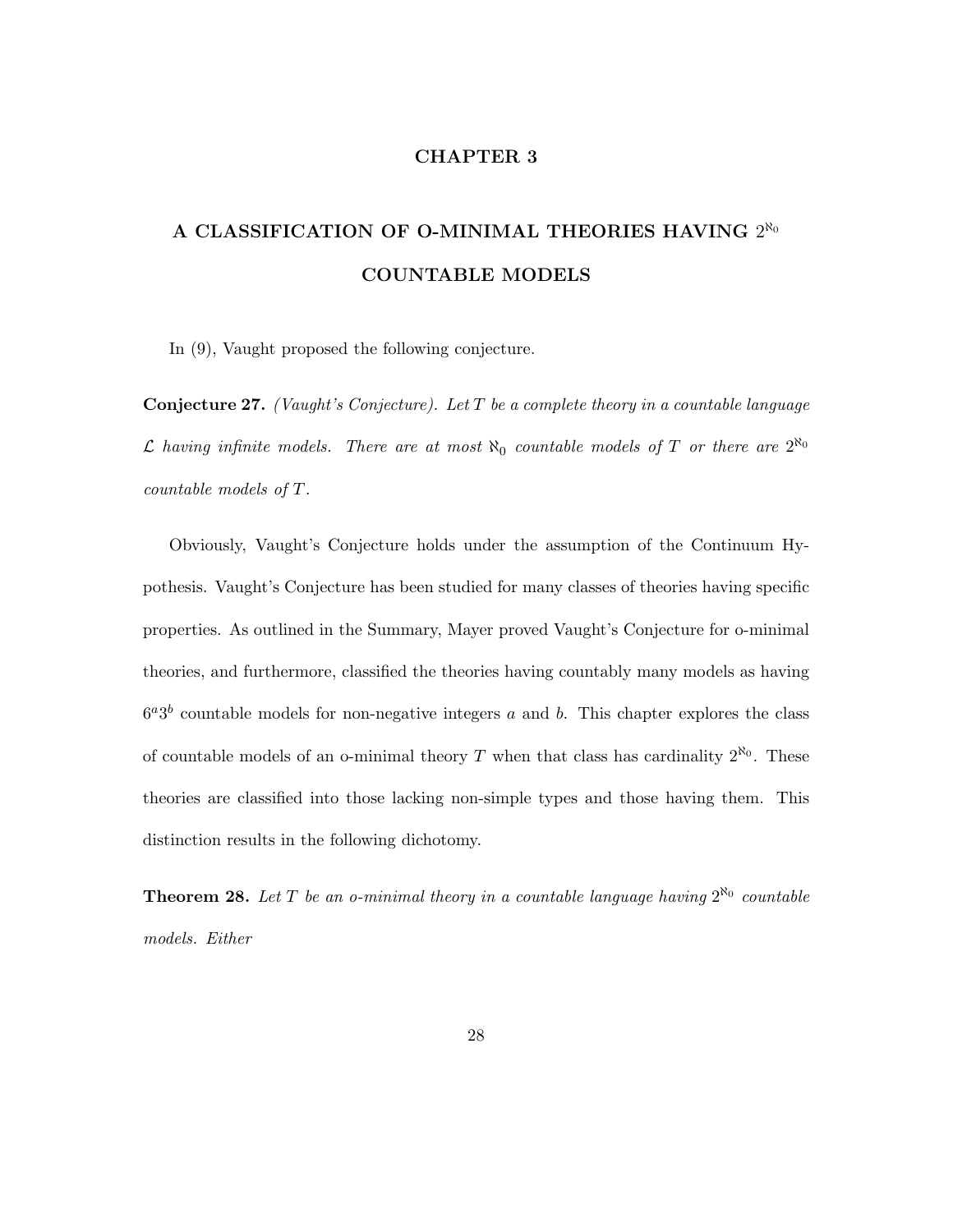- i. Every  $p(x) \in S_1(A)$  for every finite set A is simple, and isomorphism on the class of countable models of T is  $\prod_3^0$  (and is, in fact, equivalence of countable sets of reals); or
- ii. Some  $p(x) \in S_1(A)$  is non-simple for some finite set A, and there is a finite set  $B \supset A$ such that the class of countable models of  $T$  over  $B$  is Borel complete.

In the first section, we define simple and address the case where all types over all finite sets are simple. In the next section, we handle the second case, where we have a non-simple type.

#### 3.1 No Non-simple Types

In the first case, every type is simple and the class of countable models of  $T$  has a fairly basic structure. This section follows Mayer (1) very closely. We begin with a few definitions.

**Definition 29.** A function is *trivial* if it is a finite union of constant and projection functions. A *non-trivial* function is a function that is not trivial.

**Definition 30.** A one-type  $p(x) \in S_1(A)$  is *simple* if and only if for all  $n \in \omega$  whenever  $f(x_1, \ldots, x_n)$  is a non-trivial A-definable *n*-ary function and  $a_1, \ldots, a_n$  are realizations of  $p(x)$  then  $f(a_1, \ldots, a_n)$  is not a realization of  $p(x)$ .

Essentially, if a type is simple, we can understand very specifically what the realizations can look like. There are no functions mapping realizations to other realizations, and there cannot be a great deal of complexity within the realizations of a specific type. The following lemma is an example of this lack of complexity.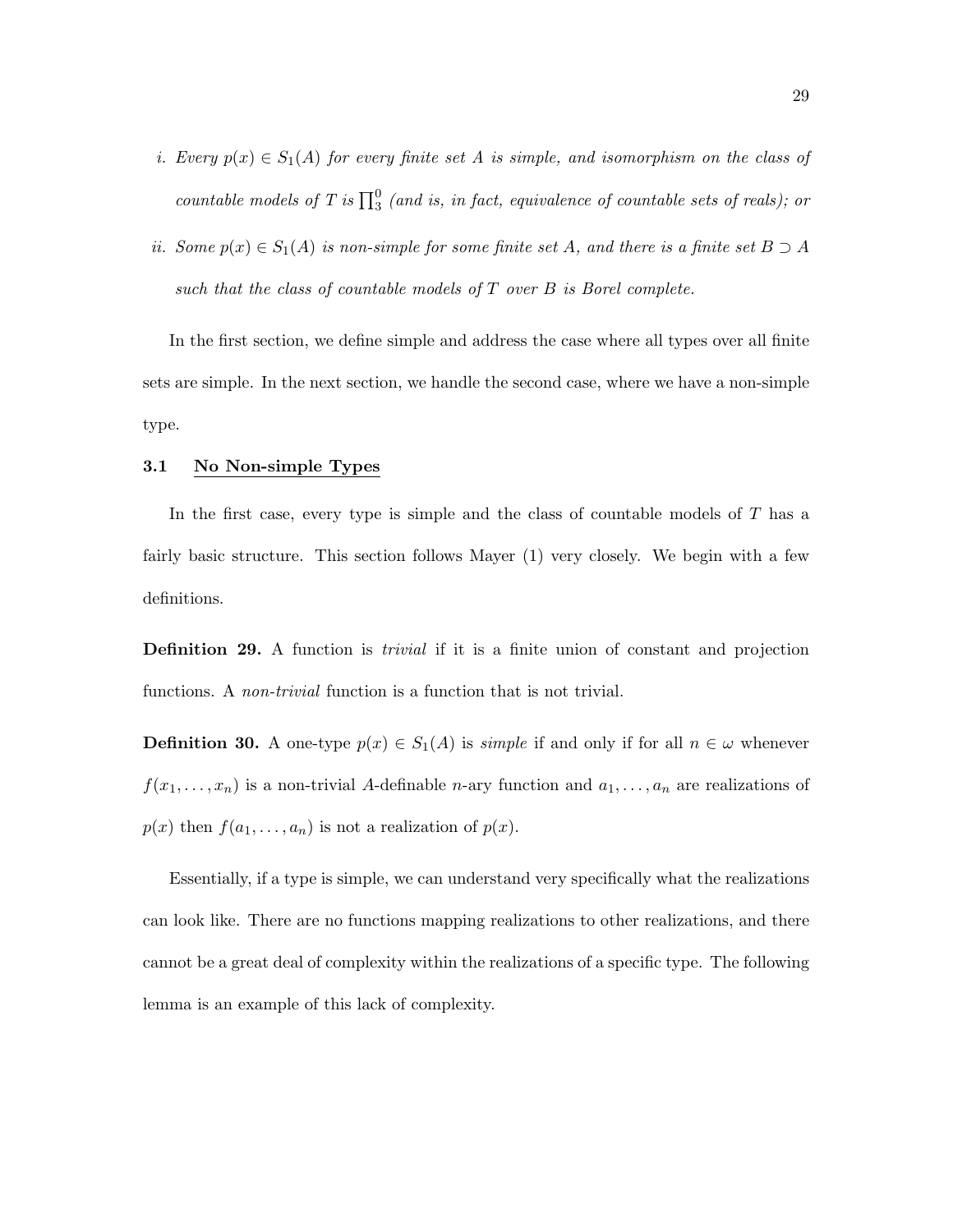**Lemma 31.** Let T be an o-minimal theory and let  $p(x) \in S_1(A)$  be a simple type. If  $a_1 < a_2$ are realizations of  $p(x)$  then there exists  $a_3$  such that  $a_3$  realizes  $p(x)$  and  $a_1 < a_3 < a_2$ .

*Proof.* Let  $a_1$  and  $a_2$  be as in the lemma and suppose there is no  $a_3$  satisfying  $p(x)$  and  $a_1 < a_3 < a_2$ . Let  $f(x)$  be the A-definable unary function  $\{\langle x, y \rangle : x < y\}$  and whenever  $x \leq z \leq y$  then  $x = z$  or  $y = z$ . In this case,  $a_1 \in \text{dom}(f)$  and  $p(f(a_1))$ . This contradicts  $p(x)$  is simple.  $\Box$ 

The following lemma about realizations of noncuts will allow us to completely characterize the realizations of simple types.

**Lemma 32.** Let  $T$  be an o-minimal theory and let  $M$  be a model of  $T$  containing  $A$ . Let  $p(x) \in S_1(A)$  be a noncut. Then M does not contain both a least realization of  $p(x)$  and a greatest realization of  $p(x)$ .

*Proof.* We will show that depending on the form of  $p(x)$ , either a least realization or a greatest realization will result in  $p(x)$  being isolated, which is a contradiction. Consequently,  $p(x)$  cannot have both a least and greatest realization. Suppose  $p(x)$  is of the form  $\{a < x < b_i : i \in \omega\}$  with  $\{a, b_i\} \subset \Pr(A)$ . Suppose M is a model of T and M contains a least realization of  $p(x)$ , say c. In this case, c is A-definable by

$$
(a < x) \land \forall y \ y > a \rightarrow (y \geq x).
$$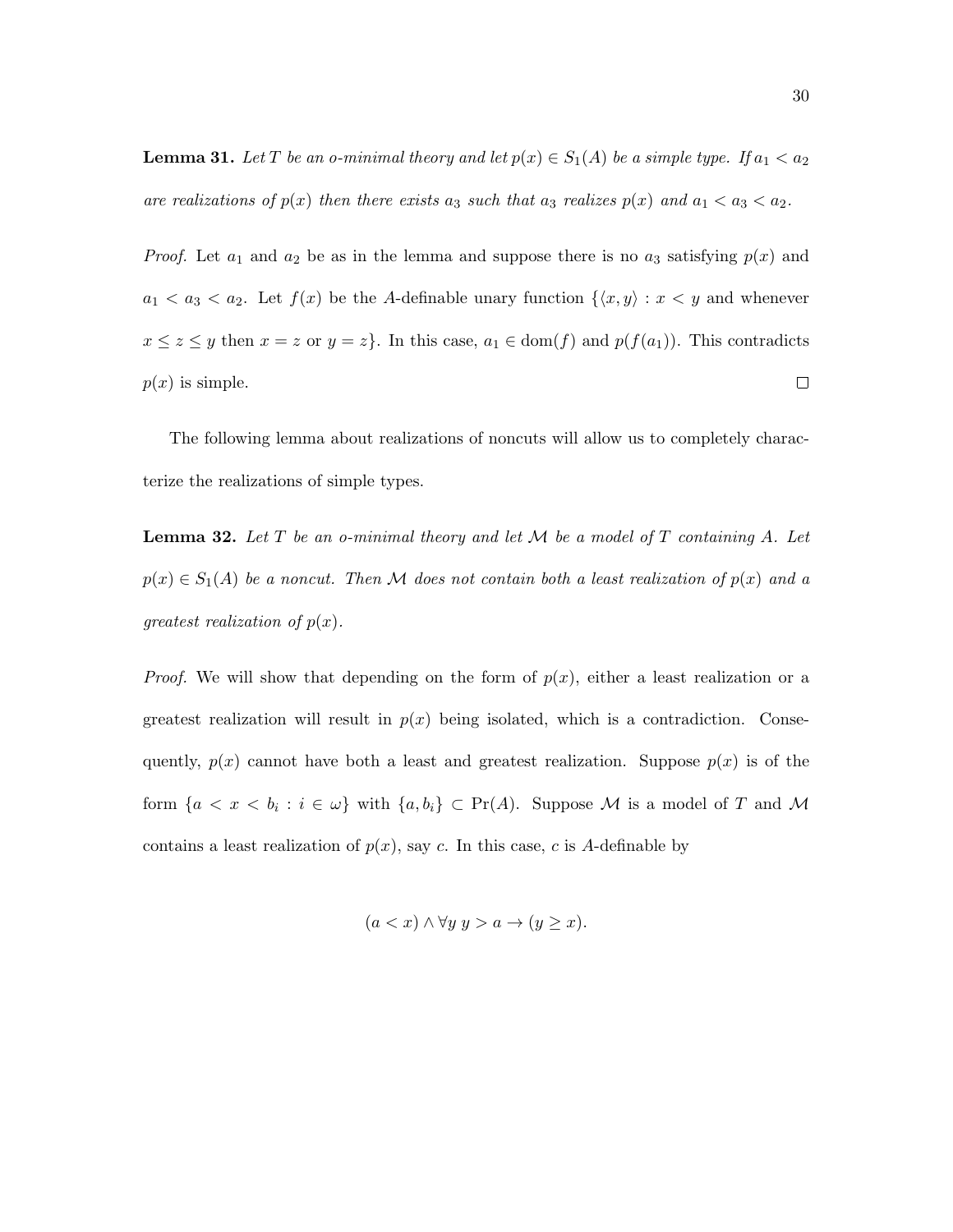Similarly, if  $p(x)$  is of the form  $\{x < b_i\}$  with  $\{b_i\} \subset \Pr(A)$ , c is A-definable by  $\forall y \ x \leq y$ . If  $p(x)$  is of the form  $\{a_i < x < b : i \in \omega\}$  with  $\{a_i, b\} \subset \Pr(A)$  and has a largest realization c, c is A-definable by

$$
(x < b) \land \forall y \ y < b \to (y \le x).
$$

Similarly, if  $p(x)$  is of the form  $\{a_i < x\}$  with  $\{a_i\} \subset \Pr(A)$ , c is A-definable by  $\forall y \ y \leq x$ . In any case,  $p(x)$  is isolated, as desired.  $\Box$ 

Lemma 31 requires simple types to be realized by dense linear orders, and Lemma 32 restricts when the set of realizations can have endpoints. Therefore, simple types can only be realized in very specific ways.

**Theorem 33.** Let T be an o-minimal theory and let  $p(x) \in S_1(A)$ .

- 1. If  $p(x)$  is a simple cut, then whenever M is a model of T one of the following six possibilities holds.
	- i.  $p(x)$  is omitted in M,
	- ii.  $p(x)$  has exactly one realization in M,
	- iii.  $p(\mathcal{M})$  is order-isomorphic to  $(0,1) \cap \mathbb{Q}$  in  $(\mathbb{Q}, <)$ ,
	- iv.  $p(\mathcal{M})$  is order-isomorphic to  $[0,1) \cap \mathbb{Q}$  in  $(\mathbb{Q}, <)$ ,
	- v.  $p(\mathcal{M})$  is order-isomorphic to  $(0,1] \cap \mathbb{Q}$  in  $(\mathbb{Q}, <)$ ,
	- vi.  $p(\mathcal{M})$  is order-isomorphic to  $[0,1] \cap \mathbb{Q}$  in  $(\mathbb{Q}, <)$ .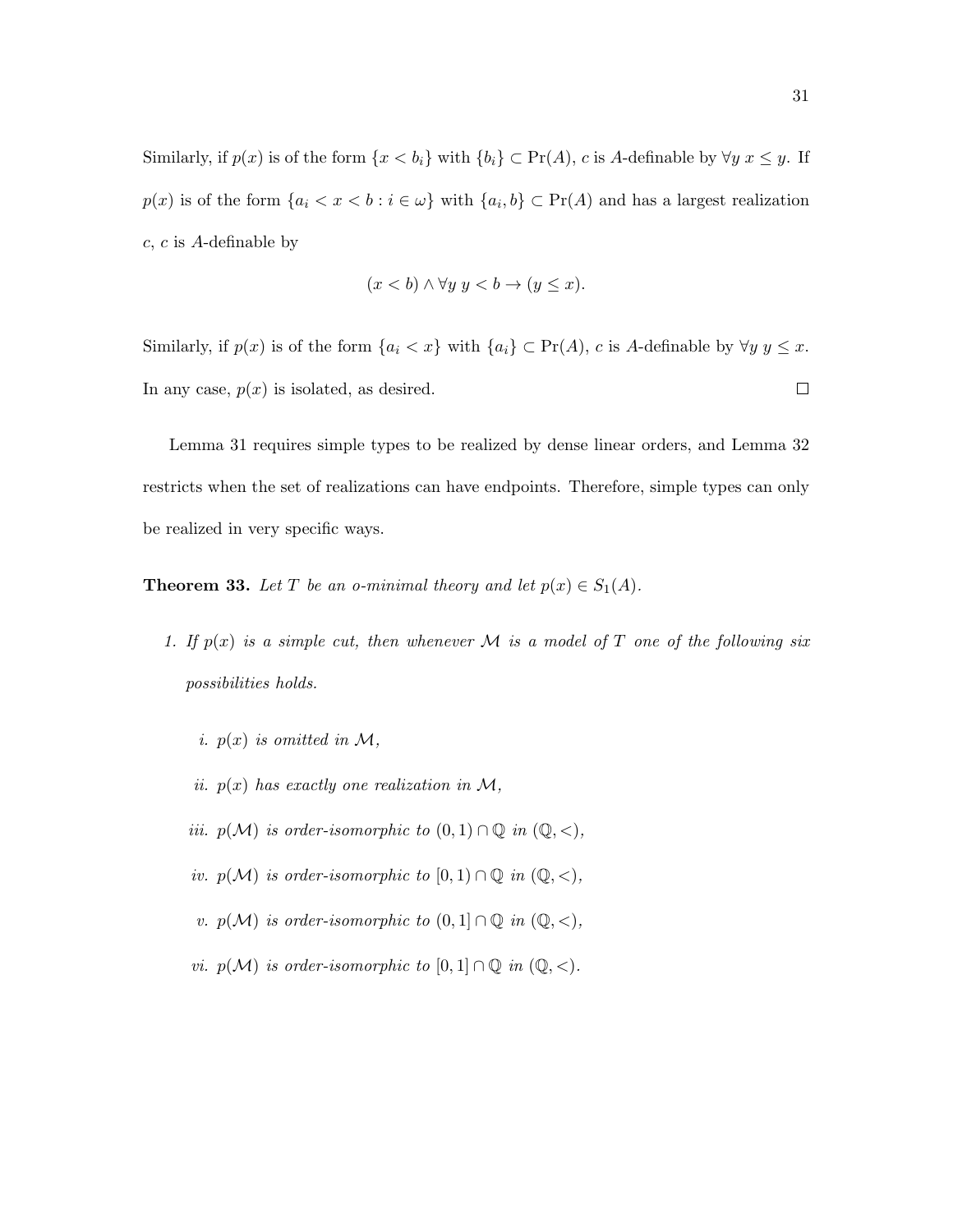Moreover, for each of the six possibilities there is a model  $M$  of  $T$  in which this possibility occurs.

- 2. If  $p(x)$  is a simple noncut, then whenever M is a model of T, there are three possibilities for the order type of  $p(\mathcal{M})$ .
	- i.  $p(x)$  is omitted in M,
	- ii.  $p(\mathcal{M})$  is order-isomorphic to  $(0,1) \cap \mathbb{Q}$  in  $(\mathbb{Q}, <)$ ,
	- iii. a)  $p(\mathcal{M})$  is order-isomorphic to  $(0,1] \cap \mathbb{Q}$  in  $(\mathbb{Q}, <)$ ,
		- b)  $p(\mathcal{M})$  is order-isomorphic to  $[0,1) \cap \mathbb{Q}$  in  $(\mathbb{Q}, \leq)$ .

with possibility a) if  $p(x)$  is of the form  $\{a < x < b_i : i \in \omega\}$  or  $\{x < b_i\}$  and possibility b) if  $p(x)$  is of the form  $\{a_i < x < b : i \in \omega\}$  or  $\{a_i < x\}$ . Moreover, for each of the three possibilities there is a model  $M$  of  $T$  in which this possibility occurs.

*Proof.* Suppose  $p(x)$  has more than one realization. Note that if  $p(x)$  is a noncut,  $p(x)$ cannot have exactly one realization, since this would contradict Lemma 32. We will construct an order isomorphism from  $p(\mathcal{M})$  to  $((0,1) \cap \mathbb{Q}) \cup E$  where  $E \subseteq \{0,1\}$ . If  $p(\mathcal{M})$ has a least element, we name it  $\alpha$  and let  $(\alpha, 0) \in f_0$ . If  $p(\mathcal{M})$  has a greatest element, we name it  $\beta$  and let  $(\beta, 1) \in f_0$ . By Lemma 31,  $p(\mathcal{M}) \setminus {\alpha, \beta}$  is a dense linear order without endpoints, and so is  $(0,1) \cap \mathbb{Q}$ . Let g be a standard order-isomorphism between two dense linear orders without endpoints, from  $p(\mathcal{M})\backslash\{\alpha,\beta\}$  to  $(0,1)\cap\mathbb{Q}$ . Then  $f = f_0 \cup g$  is the desired order-isomorphism. $\Box$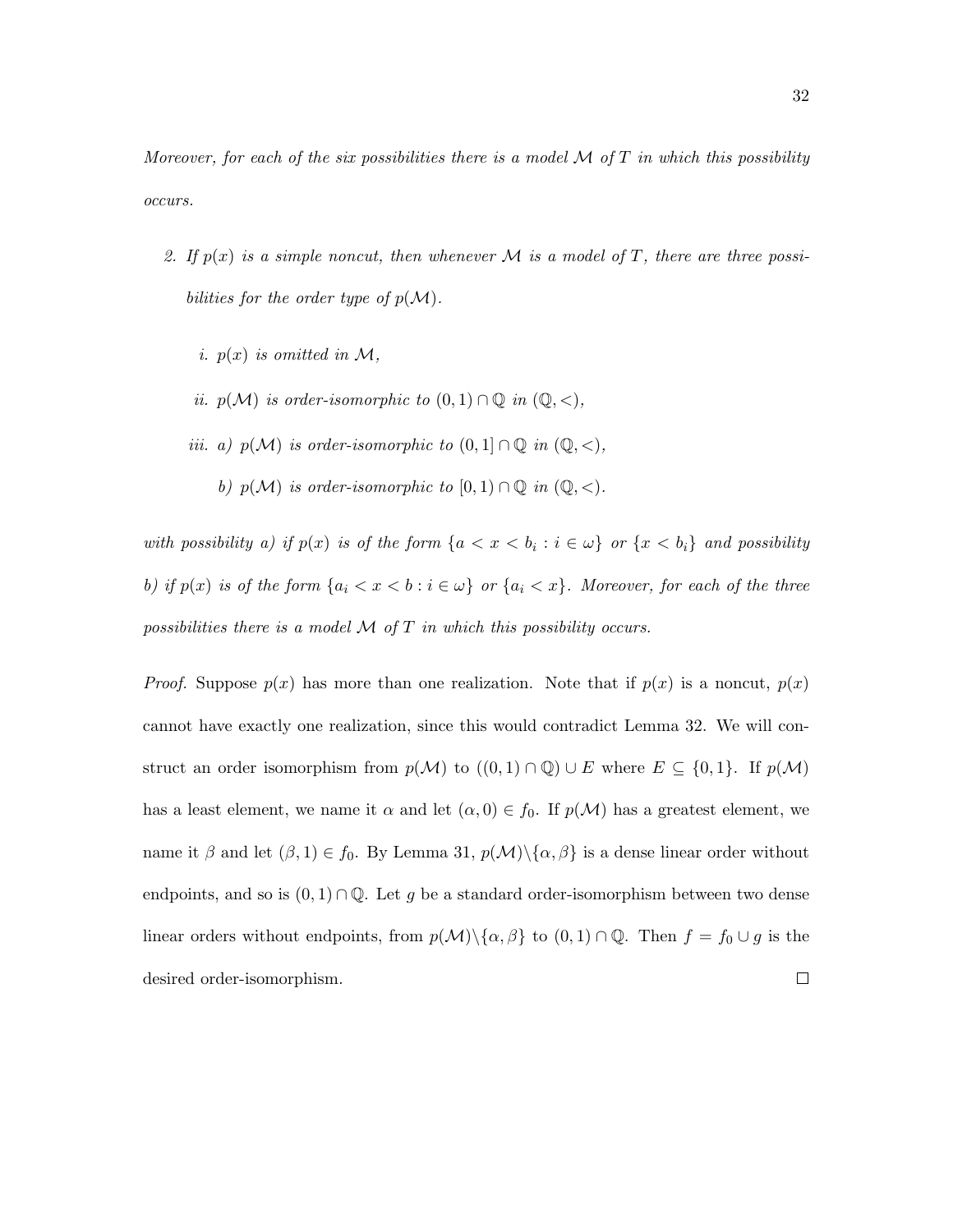In the remainder of this section, we show that if all types over all finite sets are simple, the isomorphism class of a countable model is determined by the order types of the realizations of types.

**Definition 34.** Let M and N be models of a theory T. Suppose  $A \subset M$ ,  $B \subset N$  and f is an elementary unary function mapping A onto B. If  $p(x) \in S_1(A)$  then  $p_f(x) \in S_1(B)$ is given by  $\{\theta(x, f(a_0), \ldots, f(a_n)) : \theta(x, a_0, \ldots, a_n) \in p(x)\}.$ 

The next few lemmas follow from o-minimality and no non-simple types. Together they allow us to prove order-isomorphism of realizations of types implies isomorphism.

**Lemma 35.** Let T be an o-minimal theory such that  $S_1(A)$  does not contain any nonsimple types for any finite set A. Let a and b be such that  $cl_{\emptyset}(\{a,b\}) \cap (a,b) = \emptyset$ . Then there is no nontrivial  $\{a, b\}$ -definable unary function which maps the interval  $(a, b)$  into itself.

*Proof.* Suppose, for contradiction, that f is a non-trivial  $\{a, b\}$ -definable unary function mapping  $(a, b)$  into itself. The domain of f and the range of f restricted to  $(a, b)$  include all of  $(a, b)$  by o-minimality. Without loss of generality, we may assume  $f(x) > x$  for all  $x \in (a, b)$ . Choose  $c \in (a, b)$  and let  $p(x)$  be any non-isolated type which includes the set of formulas  $\{a < x < b\} \cup \{d < x : d \in \text{cl}_{\emptyset}(\{a, b, c\}) \cap (a, b)\}.$  If  $\alpha$  realizes  $p(x)$ , so does  $f(\alpha)$ , contradicting  $p(x)$  is simple.  $\Box$ 

**Lemma 36.** Let T be an o-minimal theory such that  $S_1(A)$  does not contain any nonsimple types for a finite set A and let M be a model of T. Let  $p(x), q(x) \in S_1(A)$  be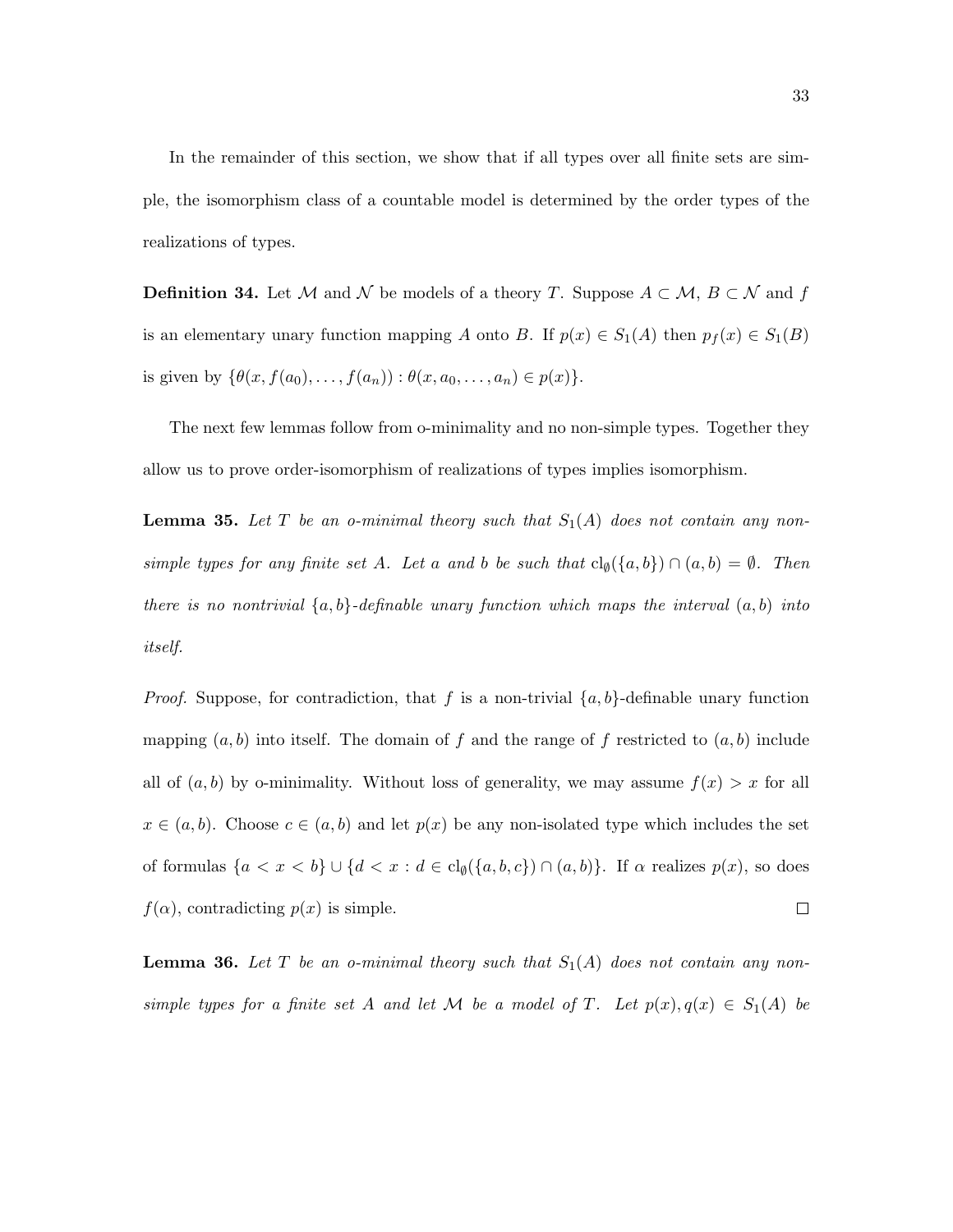non-isolated. Then there is at most one A-definable function f which maps  $p(\mathcal{M})$  into  $q(\mathcal{M})$ .

*Proof.* Suppose, for contraction, that  $f$  and  $g$  are distinct, non-trivial A-definable functions mapping  $p(\mathcal{M})$  into  $q(\mathcal{M})$ . Then  $g^{-1}(f(x))$  maps  $p(\mathcal{M})$  non-trivially into itself. By Lemma 36, this contradicts  $p(x)$  is simple.  $\Box$ 

**Lemma 37.** Let T be an o-minimal theory such that  $S_1(A)$  does not contain any nonsimple types for a finite (possibly empty) set A, and let M and N be countable models of T over A such that whenever  $p(x) \in S_1(A)$  then  $p(\mathcal{M})$  is order-isomorphic to  $p(\mathcal{N})$ . Let B be a finite subset of M disjoint from A. Then there exists an elementary map f from B into N such that for all  $p(x) \in S_1(A \cup B)$ ,  $p(M)$  is order-isomorphic to  $p_f(N)$ .

*Proof.* We proceed by induction on  $n = |B|$ . By hypothesis, the result holds for  $n = 0$ . Let  $B = \{b_1, \ldots, b_{k+1}\}\$  and let  $\widehat{B} = B\backslash \{b_{k+1}\}\$ . By induction, there is an elementary map f from  $\widehat{B}$  into N such that for all  $p(x) \in S_1(A \cup \widehat{B}), p(\mathcal{M})$  is order isomorphic to  $p_f(\mathcal{N})$ . We note  $p(x) = \text{tp}(b_{k+1}/A \cup \widehat{B})$  is non-isolated. If  $p(x)$  is an atomic interval, the result follows from Lemma 35.

Suppose  $p(x)$  is a cut, determined by  $\{c_i < c_{i+1} < x < d_{i+1} < d_i : i \in \omega\}$  for some  $c_i, d_i \in \text{cl}_A(\widehat{B})$ . The noncut case is similar. Let  $p(x)^+ \in S_1(A \cup B)$  be the noncut determined by  $\{b_{k+1} < x < d_{i+1} < d_i : i \in \omega\}$  and let  $p(x)^{-} \in S_1(A \cup B)$  be the noncut determined by  ${c_i < c_{i+1} < x < b_{k+1} : i \in \omega}$ . By hypothesis, we can find  $f(b_{k+1}) \in N$  such that  $p(\mathcal{M})^+$ is order-isomorphic to  $p_f(\mathcal{N})^+$  and  $p(\mathcal{M})^-$  is order-isomorphic to  $p_f(\mathcal{N})^-$ .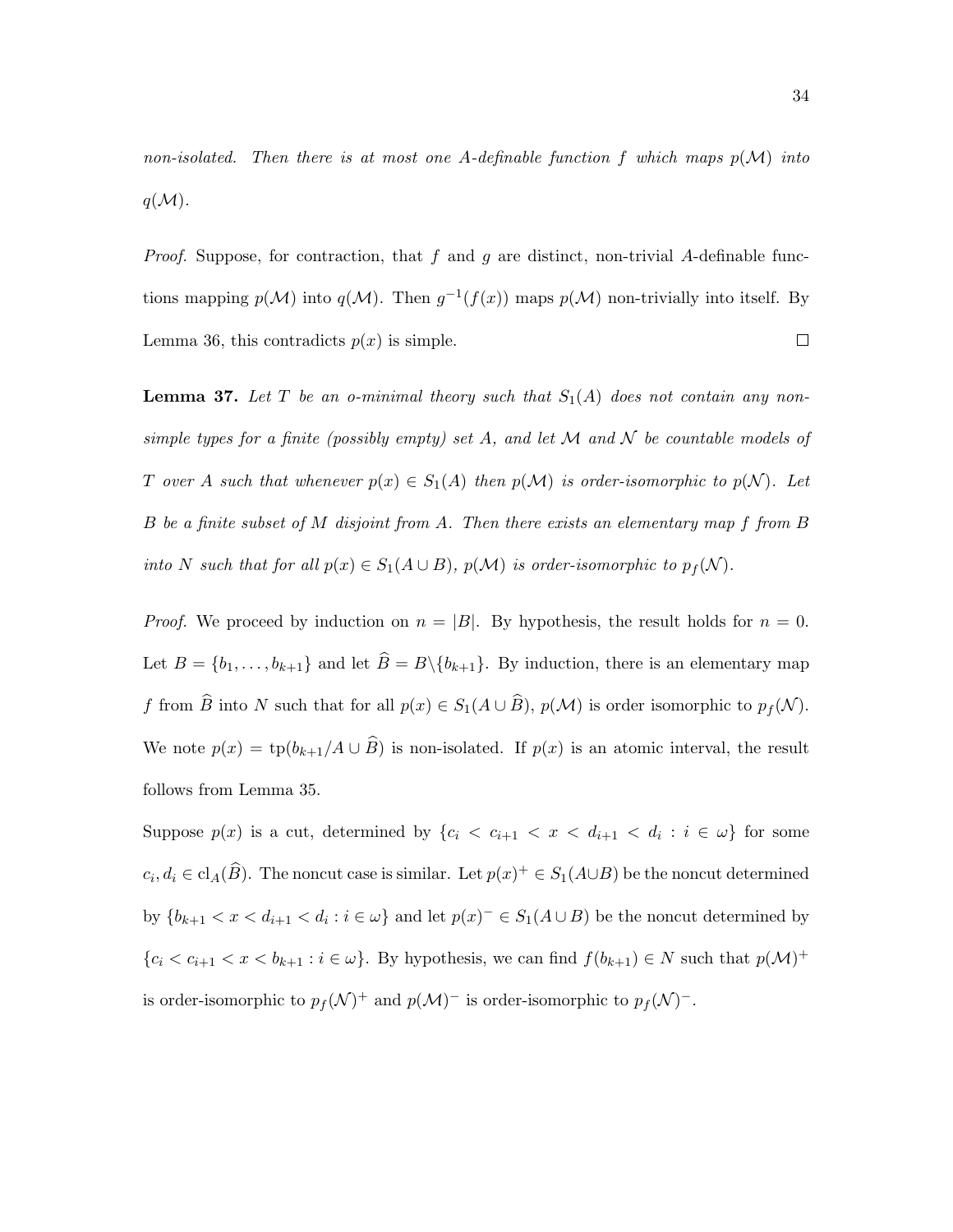Let F be the partial isomorphism from  $\text{cl}_A(B)$  into N which is induced by f. We must show  $q(\mathcal{M})$  is order-isomorphic to  $q_F(\mathcal{N})$ , for all  $q(x) \in S_1(A \cup B)$ .

Let  $\alpha$  be an arbitrary element of  $\text{cl}_A(B)\backslash \text{cl}_A(\widehat{B})$ , say  $\alpha = h(b_{k+1})$  where h is an  $A \cup \widehat{B}$ definable function. Clearly,  $\alpha$  realizes  $p_h(x)$ . By Lemma 36,  $\alpha$  is the unique element of cl<sub>A</sub>(B) realizing  $p_h(x)$ . It follows that every cut in  $S_1(A\cup B)$  is the unique extension of a cut in  $S_1(A\cup \widehat{B})$ , and if  $q(x)$  is a noncut in  $S_1(A\cup B)$  which is not equal to its restriction to  $S_1(A \cup \widehat{B})$ , then there is an  $A \cup \widehat{B}$ -definable function h such that either  $q(x) = p_h(x)^+$ or  $q(x) = p_h(x)$ . By o-minimality, the restriction of h to  $\{x : x \text{ realizes } p(x)\}$  is either an order preserving map (in both  $M$  and  $N$ ) or an order reversing map (in order  $M$  and  $N$ ). In either case,  $q(\mathcal{M})$  is order-isomorphic to  $q_F(\mathcal{N})$ , for all  $q(x) \in S_1(A \cup B)$  as required.  $\Box$ 

The following theorem shows that order-isomorphism of realizations of types is a sufficient condition for isomorphism of models, when all types are simple.

**Theorem 38.** Let T be an o-minimal theory such that  $S_1(A)$  does not contain any nonsimple types for any finite set A. Let B be a finite (possibly empty) set and let M and N be countable models of T such that whenever  $p(x) \in S_1(B)$  then  $p(M)$  is order-isomorphic to  $p(\mathcal{N})$ . Then M and N are isomorphic over B.

*Proof.* We construct an isomorphism using Lemma 37. Let  $\{m_i : i \in \omega\}$  and  $\{n_i : i \in \omega\}$ be enumerations of M and N respectively. We define an isomorphism  $f$  from M onto N and  $f^{-1}$  from N onto M by a back-and-forth construction defining a series of elementary maps from subsets of  $M$   $(A_k^M)$  onto subsets of  $N$   $(A_k^N)$  and vice versa.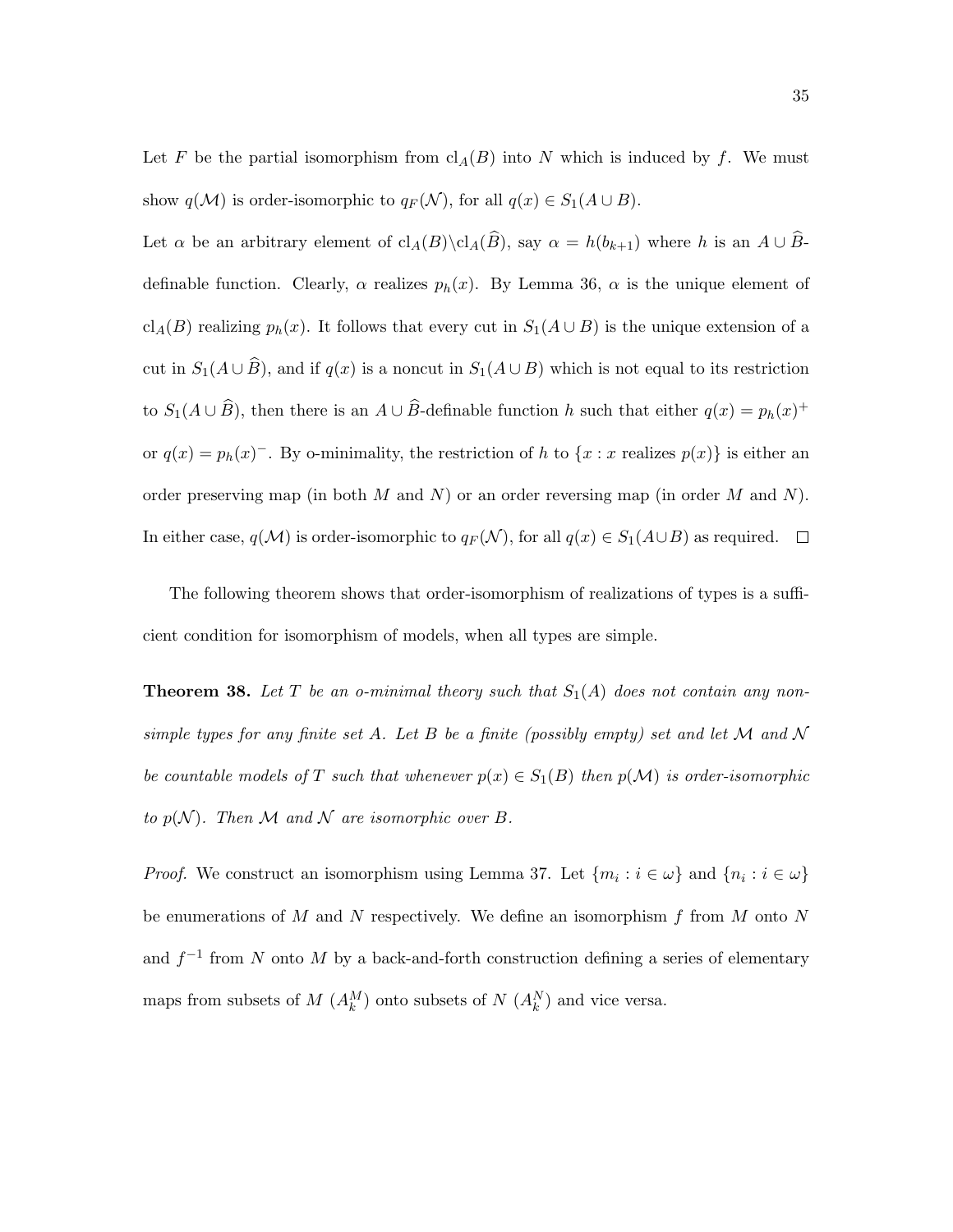Step 0. Let  $A_0 = \text{cl}_B(\emptyset)$  and define  $f_0$  from  $A_0^M = \{x \in M : x \in A_0\}$  onto  $A_0^N = \{x \in N : x \in A_0\}$  $x \in A_0$  in the obvious way.  $f_0^{-1}$  is then implicitly defined.

 $Step 2k+1$ . Assume  $f_{2k}$ ,  $A_{2k}^M$  and  $A_{2k}^N$  are defined so that  $f_{2k}$  is an elementary map from  $A_{2k}^M$ onto  $A_{2k}^N$ ,  $A_{2k}^M$  is a finitely generated algebraically closed set and whenever  $p(x) \in S_1(A_{2k}^M)$ then  $p(\mathcal{M})$  is order-isomorphic to  $p_{f_{2k}}(\mathcal{N})$ . Choose i to be the least integer such that  $m_i \notin A_{2k}^M$ . Define  $A_{2k+1}^M$  to be  $\{x \in M : x \in \text{cl}_{\emptyset}(A_{2k}^M \cup \{m_i\})\}$ . Applying Lemma 37 to the theory obtained from  $T$  by adding constants to the language of  $T$  for the finitely many generators of  $A_{2k}^M$ , we can extend  $f_{2k}$  to an elementary map  $f_{2k+1}$  with domain  $A_{2k+1}^M$  such that whenever  $p(x) \in S_1(A_{2k+1}^M)$  then  $p(\mathcal{M})$  is order-isomorphic to  $p_{f_{2k+1}}(\mathcal{N})$ . Let  $A_{2k+1}^N$ be  $\{x \in N : c \in \text{cl}_{\emptyset}(A_{2k}^N \cup f_{2k+1}(m_i))\}.$ 

Step 2k + 2. Assume  $f_{2k+1}$ ,  $A_{2k+1}^M$  and  $A_{2k+1}^N$  are defined so that  $f_{2k+1}$  is an elementary map from  $A_{2k+1}^M$  onto  $A_{2k+1}^N$ ,  $A_{2k+1}^M$  is a finitely generated algebraically closed set and whenever  $p(x) \in S_1(A_{2k+1}^M)$  then  $p(\mathcal{M})$  is order-isomorphic to  $p_{f_{2k+1}}(\mathcal{N})$ . Reversing the roles of M and N in step  $2k+1$ , define  $A_{2k+2}^N$ ,  $A_{2k+2}^M$ , and an elementary map  $f_{2k+2}^{-1}$  from  $A_{2k+2}^N$  onto  $A_{2k+2}^M$ .  $f_{2k+2}$  is then implicitly defined.

Let 
$$
f = \bigcup_{n \in \omega} f_n
$$
.

Above we have shown that in the absence of non-simple types, nonisolated types can be realized in one of 6 (or 3) ways, and two models having isomorphic realizations of types are isomorphic.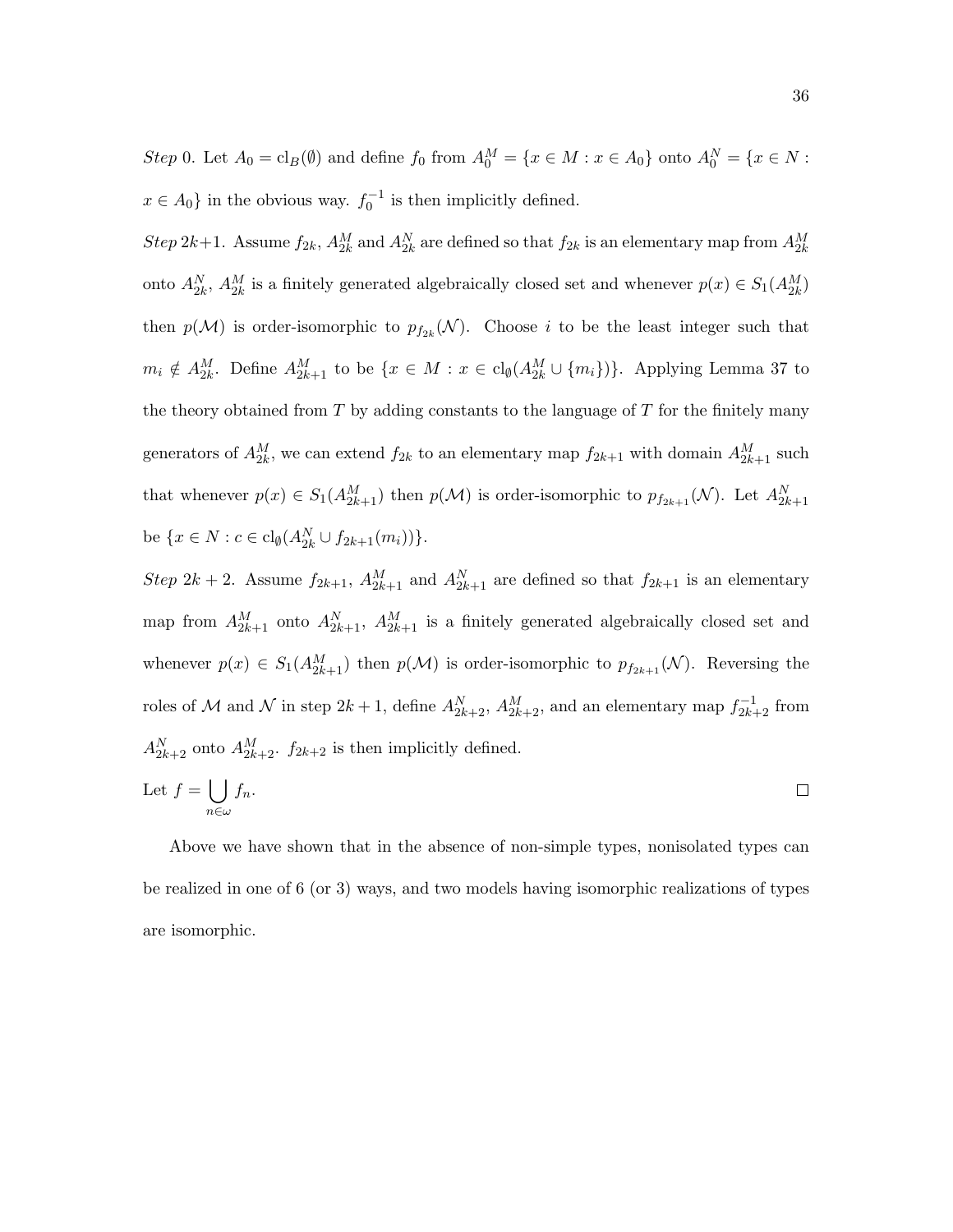Let  $Y = S_1^T(\emptyset) \times \{0, 1, 2, 3, 4, 5\}$  and let  $\phi : \mathcal{M} \mapsto Y^{\omega}$  by  $\phi(\mathcal{M})_n = (\text{tp}_{\mathcal{M}}(n), i_{\mathcal{M}}(n)),$ coding for each  $n \in \omega$  the type of n in M and the form of the realization of this type in M. Then,

$$
\mathcal{M} \cong \mathcal{N} \iff \{\phi(\mathcal{M})_n\}_{n \in \omega} = \{\phi(\mathcal{N})_n\}_{n \in \omega}
$$

$$
\iff \forall n \exists m, k \, \phi(\mathcal{M})_n = \phi(N)_k \land \phi(\mathcal{M})_m = \phi(\mathcal{N})_n.
$$

This shows  $\cong$  on  $Mod(T)$  is  $\prod_{3}^{0}$  and furthermore, is equivalence of countable sets of reals.

#### 3.2 A Non-simple Type

In the second case, we have a finite set  $A, p(x) \in S_1(A)$ , and a non-trivial, A-definable function  $f(x_1, \ldots, x_n)$  such that  $a_1, \ldots, a_n$  and  $f(a_1, \ldots, a_n)$  are realizations of p. In this section, we show there is a finite set  $B \supset A$  such that the class of countable models of T over B is Borel complete. We need the following definition and lemma.

**Definition 39.** Let A and B be sets. We write  $A > B$  if and only if whenever  $a \in A$  and  $b \in B$  then  $a > b$ . If  $A = \{a\}$  then we write  $a > B$ . Similarly for  $\lt$ .

**Lemma 40.** Let T be o-minimal, and let  $p(x) \in S_1(A)$ . Let  $\mathcal{M} \models T$  and suppose  $\{a_1, a_2\} \subset$  $p(\mathcal{M})$  such that  $a_2 > cl_A(\lbrace a_1 \rbrace) \cap p(\mathcal{M})$ . Then  $cl_A(\lbrace a_2 \rbrace) \cap p(\mathcal{M}) > cl_A(\lbrace a_1 \rbrace) \cap p(\mathcal{M})$ .

*Proof.* For contradiction, assume f and g are A-definable functions mapping  $p(\mathcal{M})$  into  $p(\mathcal{M})$  such that  $g(a_2) < f(a_1) < a_2$ . O-minimality implies  $g(x) < x$  for all x realizing p, and therefore  $g(g(x)) < g(x)$ . O-minimality also implies  $g(x)$  is order-preserving or order-reversing on  $p(\mathcal{M})$ . If  $g(x)$  was an order-reversing function,  $g(x) < g(g(x))$ , so g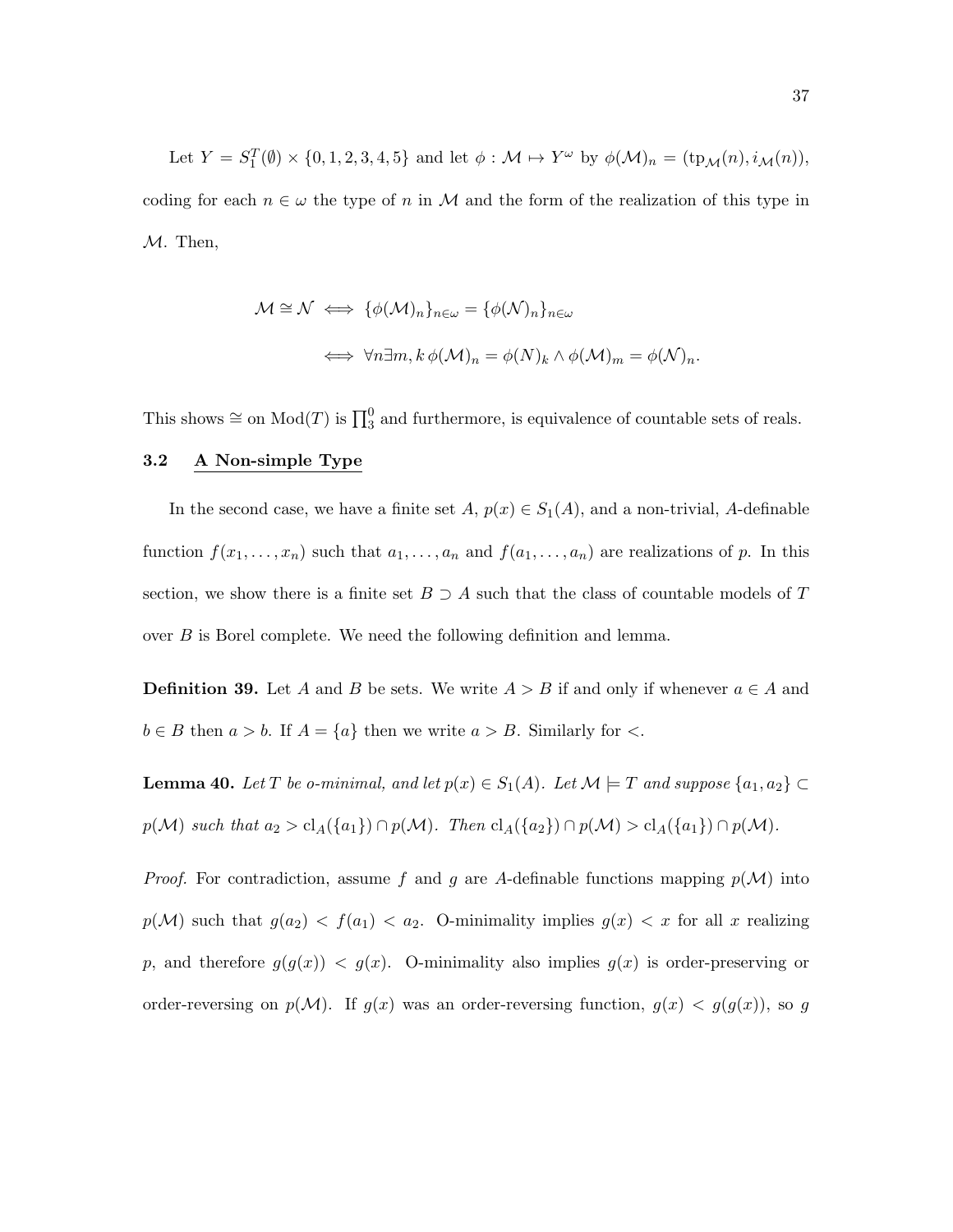must be order-preserving on p.  $g(f(a_1)) < g(a_2) < f(a_1)$ , so using  $g^{-1}$  we have  $f(a_1) <$  $a_2 < g^{-1}(f(a_1))$ , contradicting  $a_2 > \text{cl}_A({a_1}) \cap p(\mathcal{M})$ .  $\Box$ 

We need the following reduction to assume our type  $p(x)$  is non-simple due to a unary function  $f$ .

**Lemma 41.** Suppose T is an o-minimal theory in a countable language  $\mathcal{L}$ , and there is a finite set A such that  $p(x) \in S_1(A)$  is non-simple, due to an n-ary function f, with f chosen such that n is minimal among all such functions. Suppose  $n > 1$ . Then there is a finite set  $B \supset A$  and  $\widehat{p}(x) \in S_1(B)$  extending  $p(x)$ , such that  $\widehat{p}(x)$  is a non-simple type due to a unary function. Furthermore, If  $p(x)$  is a cut or noncut,  $\hat{p}(x)$  is a noncut, and if  $p(x)$ is an atomic interval, so is  $\widehat{p}(x)$ .

*Proof.* Suppose  $\alpha_1, \ldots, \alpha_n, f(\alpha_1, \ldots, \alpha_n)$  all realize  $p(x)$ , where f is an A-definable function, and n is smallest among all such functions. By hypothesis,  $n > 1$ . By reordering, we may assume  $\alpha_1 < \ldots < \alpha_n$ .

There are three cases to consider:

Case 1.  $p(x)$  is of the form  $\{a_i < a_{i+1} < x : i \in \omega\}$ ,  $\{a_i < a_{i+1} < x < b : i \in \omega\}$  or  $\{a_i < a_{i+1} < x < b_{i+1} < b_i : i \in \omega\}.$ 

Note that we may assume  $f(\alpha_1, \ldots, \alpha_n) < \alpha_1$ . If not, by the monotonicity theorem, there is an A-definable function g such that  $g(\alpha_2, \ldots, \alpha_n, f(\alpha_1, \ldots, \alpha_n)) = \alpha_1$ , so we may rename the realizations of  $p(x)$  to achieve this. Also note that  $\text{cl}_A(\alpha_2, \ldots, \alpha_n) \cap p(\text{Pr}(A)) =$  $\{\alpha_2,\ldots,\alpha_n\}$  by minimality of n. Let  $B = A \cup \{\alpha_2,\ldots,\alpha_n\}$ ,  $\hat{p}(x) = \{a_i < x < \alpha_2\}$ , and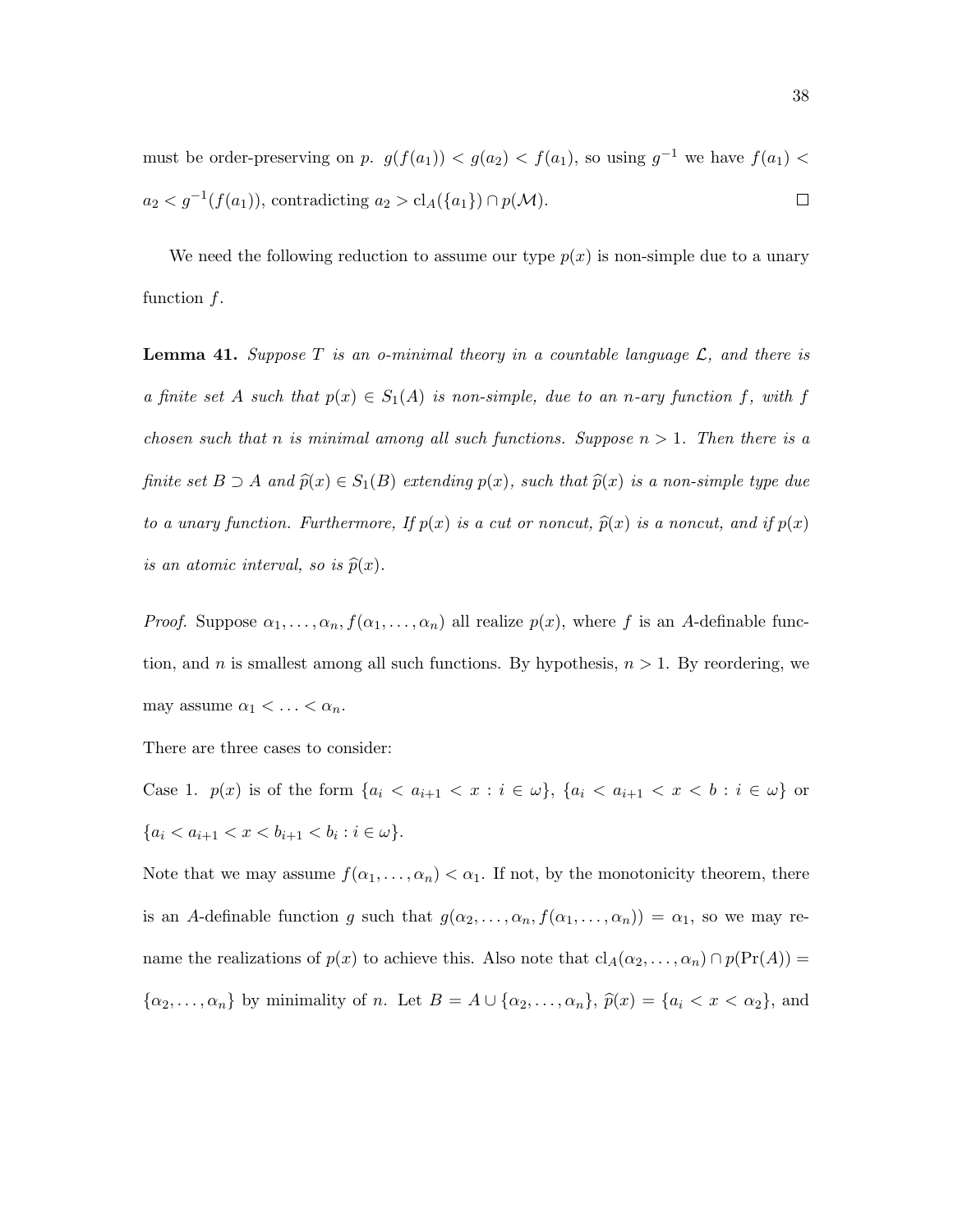$F(x) = f(x, \alpha_2, \ldots, \alpha_n)$ . Then  $\hat{p}(\alpha_1)$ ,  $\hat{p}(F(\alpha_1))$ , and  $\hat{p}(x) \in S_1(B)$  is a non-simple noncut due to the unary  $B$ -definable function  $F$  as desired.

Case 2.  $p(x)$  is of the form  $\{x < b_{i+1} < b_i : i \in \omega\}$  or  $\{a < x < b_{i+1} < b_i : i \in \omega\}$ .

Similar to Case 1, we can assume  $f(\alpha_1, \ldots, \alpha_n) > \alpha_n$ . Again,  $cl_A(\alpha_1, \ldots, \alpha_{n-1}) \cap$  $p(\Pr(A)) = {\alpha_1, \ldots, \alpha_{n-1}}$  by minimality of n. Let  $B = A \cup {\alpha_1, \ldots, \alpha_{n-1}}$ ,  $\hat{p}(x) =$  $\{\alpha_{n-1} < x < b_i\}$ , and  $F(x) = f(\alpha_1, \ldots, \alpha_{n-1}, x)$ . Then  $\hat{p}(\alpha_n)$ ,  $\hat{p}(F(\alpha_n))$ , and  $\hat{p}(x) \in S_1(B)$ 

is a non-simple noncut due to the unary  $B$ -definable function  $F$  as desired.

Case 3.  $p(x)$  is of the form  $\{a < x < b\}.$ 

As in Case 1, we may assume  $f(\alpha_1, \ldots, \alpha_n) < \alpha_1$ . Again,  $\text{cl}_A(\alpha_2, \ldots, \alpha_n) \cap p(\text{Pr}(A)) =$  $\{\alpha_2, \ldots, \alpha_n\}$  by minimality of n. Let  $B = A \cup \{\alpha_2, \ldots, \alpha_n\}$ ,  $\hat{p}(x) = \{a < x < \alpha_2\}$ , and  $F(x) = f(x, \alpha_2, \ldots, \alpha_n)$ . Then  $\hat{p}(\alpha_1)$ ,  $\hat{p}(F(\alpha_1))$ , and  $\hat{p}(x) \in S_1(B)$  is a non-simple atomic interval due to the unary  $B$ -definable function  $F$  as desired.  $\Box$ 

This reduction allows us to work over a type that is non-simple due to a unary function. The following Definitions and Lemmas give us a way to describe the realizations of a nonsimple type.

**Definition 42.** Let M be a model of T. Suppose  $A \subset M$  is a finite set and  $p(x) \in S_1(A)$ . If a and b are realizations of  $p(x)$  we say a and b are A-comparable if there are c and d realizing  $p(x)$  with  $c \in cl_A(a)$  and  $d \in cl_A(b)$  with  $d > a$  and  $c > b$  and write  $a \sim_A b$ .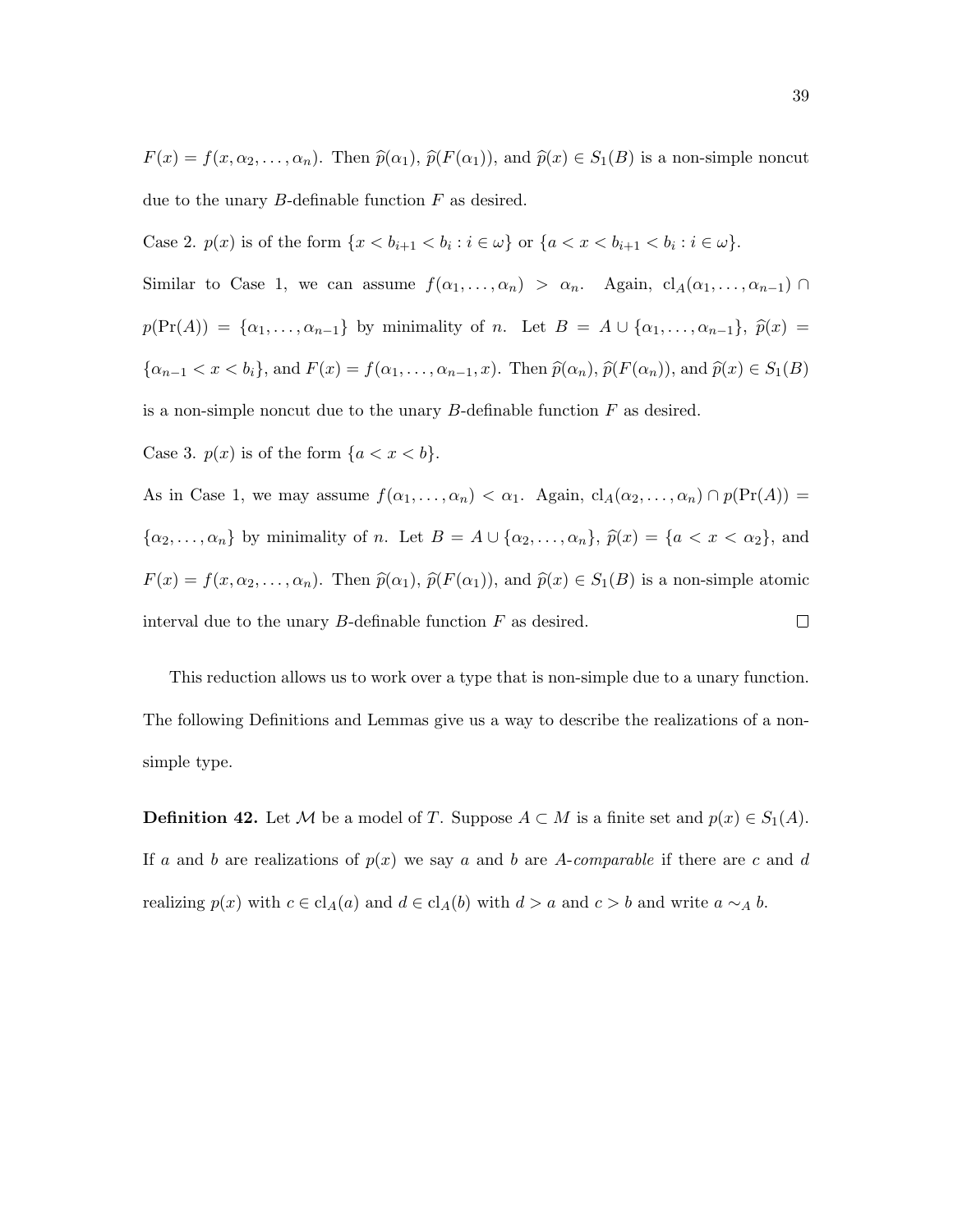**Lemma 43.** Let M be a model of T. Suppose  $A \subset M$  is a finite set and  $p(x) \in S_1(A)$ is a non-simple type due to a unary function  $f(x)$ . Then  $\sim_A$  is an equivalence relation on  $p(M)$ .

*Proof.* Since  $f(a)$ ,  $f^{-1}(a) \in \text{cl}_A(a)$ ,  $a \sim_A a$ . By definition, if  $a \sim_A b$  then  $b \sim_A a$ . We must show  $\sim_A$  is transitive.

Suppose  $a \sim_A b$  and  $b \sim_A c$ . There are two possibilities. First, suppose  $a < b < c$ . There are A-definable functions  $h_1(x)$  and  $h_2(x)$  such that  $a < b < h_1(a)$  and  $b < c < h_2(b)$ . Note that  $h_2(x)$  is order-preserving on  $p(\mathcal{M})$ , since  $x < h_2(x) \in p$  and if  $h_2(x)$  was order-reversing,  $h_2(h_2(b)) < h_2(b)$ , which is a contradiction. Then  $b < h_1(a)$  implies  $h_2(b) < h_2(h_1(a))$ . Since  $c < h_2(b)$ ,  $a \sim_A c$ .

Instead, suppose  $a < c < b$ . In this case, since  $a \sim_A b$ , there is an A-definable function  $h(x)$  such that  $a < b < h(a)$ . Since  $c < b$ ,  $c < h(a)$  and so  $a \sim_A c$ .  $\Box$ 

**Definition 44.** Let M be a model of T. Suppose  $A \subset M$  is a finite set and  $p(x) \in S_1(A)$ is a non-simple type due to a unary function  $f(x)$ . Let [x] denote the ∼<sub>A</sub>-class of x, and note that each class is a convex set. Let  $\text{Lad}_{A}^{p}(\mathcal{M})$  be the set of A-comparability classes of  $p(\mathcal{M})$ . The ordering of M restricts to an ordering  $\lt$  of A-comparability classes. We call  $(\text{Lad}_{A}^{p}(\mathcal{M}), <)$  the  $A^{p}\text{-}ladder$  of  $\mathcal{M}$ .

Note that isomorphic models of  $T$  have isomorphic  $A<sup>p</sup>$ -ladders. Similar to Theorem 25 and Theorem 26, we will use ladders to recover the order coded by a model. The following Definition and Lemmas will ensure our type does just that.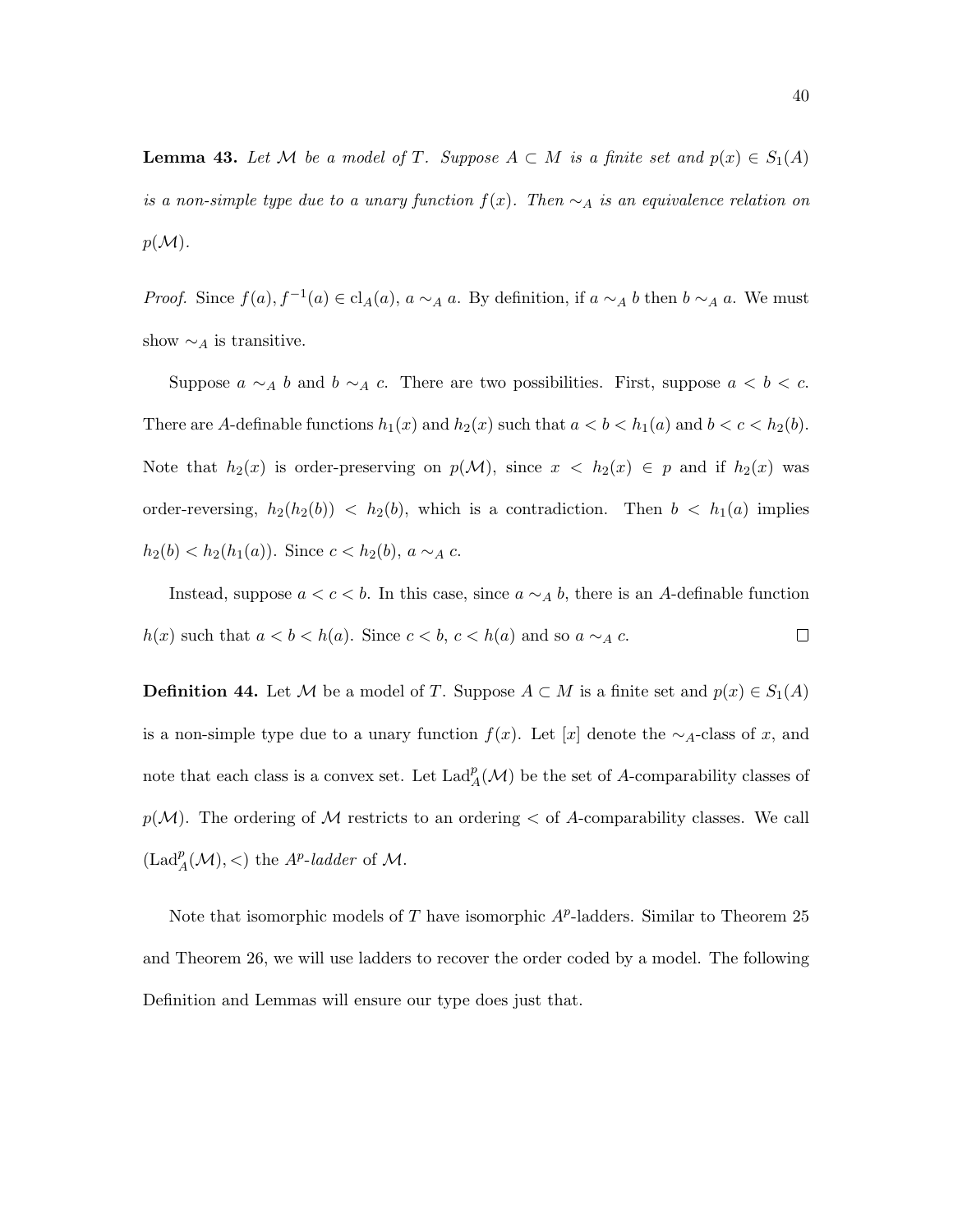**Definition 45.** Suppose A is a finite set and  $p(x) \in S_1(A)$  is a non-simple type due to a unary function  $f(x)$ . We say  $p(x)$  is a *faithful* type if whenever g is an n-ary A-definable function,  $c_1, \ldots, c_n$  realize  $p(x)$ ,  $c_i \sim_A c_j$  for  $i \neq j$ , and  $\alpha = g(c_1, \ldots, c_n)$  realizes  $p(x)$ , then  $\alpha \sim_A c_i$  for some  $i \in \{1, \ldots, n\}.$ 

**Lemma 46.** Suppose A is a finite set and  $p(x) \in S_1(A)$  is a non-simple type due to a unary function  $f(x)$ . If  $p(x)$  is a non-cut, then  $p(x)$  is faithful.

*Proof.* For contradiction, suppose  $\alpha = g(c_1, \ldots, c_n)$ ,  $c_i \nsim_A c_j$  for  $i \neq j$ ,  $\alpha \nsim_A c_1, \ldots, \alpha \nsim_A c_j$  $c_n$ , and n is minimal such that this occurs.

We know  $n \neq 0$ , since  $p(x)$  is non-isolated over  $\mathcal{M}_0$ .

Also,  $n \neq 1$ , since if  $\alpha = g(c_1)$ ,  $\alpha \in \text{cl}(c_1)$  and  $\alpha \notin \mathcal{M}_0$ . By exchange,  $c_1 \in \text{cl}(\alpha)$  and  $\alpha \sim c_1$ .

Suppose  $n > 1$ . Let  $C = \{c_1, \ldots, c_n\}$ ,  $\widehat{C} = C \cup \{\alpha\}$ ,  $s = \min(\widehat{C})$ ,  $t = \max(\widehat{C})$ and  $\widetilde{C} = \widehat{C} \setminus \{s, t\}.$  By assumption  $\alpha \notin \text{cl}(C \setminus c_i)$  for all  $i \in \{1, ..., n\}.$  By exchange,  $c_i \in \text{cl}(\widehat{C}\backslash c_i)$  for all  $i \in \{1, \ldots, n\}.$ 

By assumption,  $\alpha < [c_1]$ ,  $[c_k] < \alpha < [c_{k+1}]$  with  $1 \leq k \leq n-1$ , or  $[c_n] < \alpha$ . Let  $\sigma = \text{tp}(s)/C$  and let  $\tau = \text{tp}(t)/C$ . If  $p(x) = \{a_i \le x \le b : a_i, b \in M \cup \{\infty\}, a_i \le a_{i+1}\}\)$ , then over  $\text{cl}(\widetilde{C}), \sigma$  is a cut and  $\tau$  is a noncut. If  $p(x) = \{a < x < b_j : a, b_j \in M \cup \{-\infty\}, b_{i+1} < a_j \}$  $b_i$ , then  $\sigma$  is a noncut and  $\tau$  is a cut. In either case, over  $\tilde{C}$ , realizing  $\sigma$  forces a model to realize  $\tau$ , which contradicts the Omitting Types Theorem, Theorem 10. Therefore there is no such  $\alpha$ , and  $p(x)$  is faithful.  $\Box$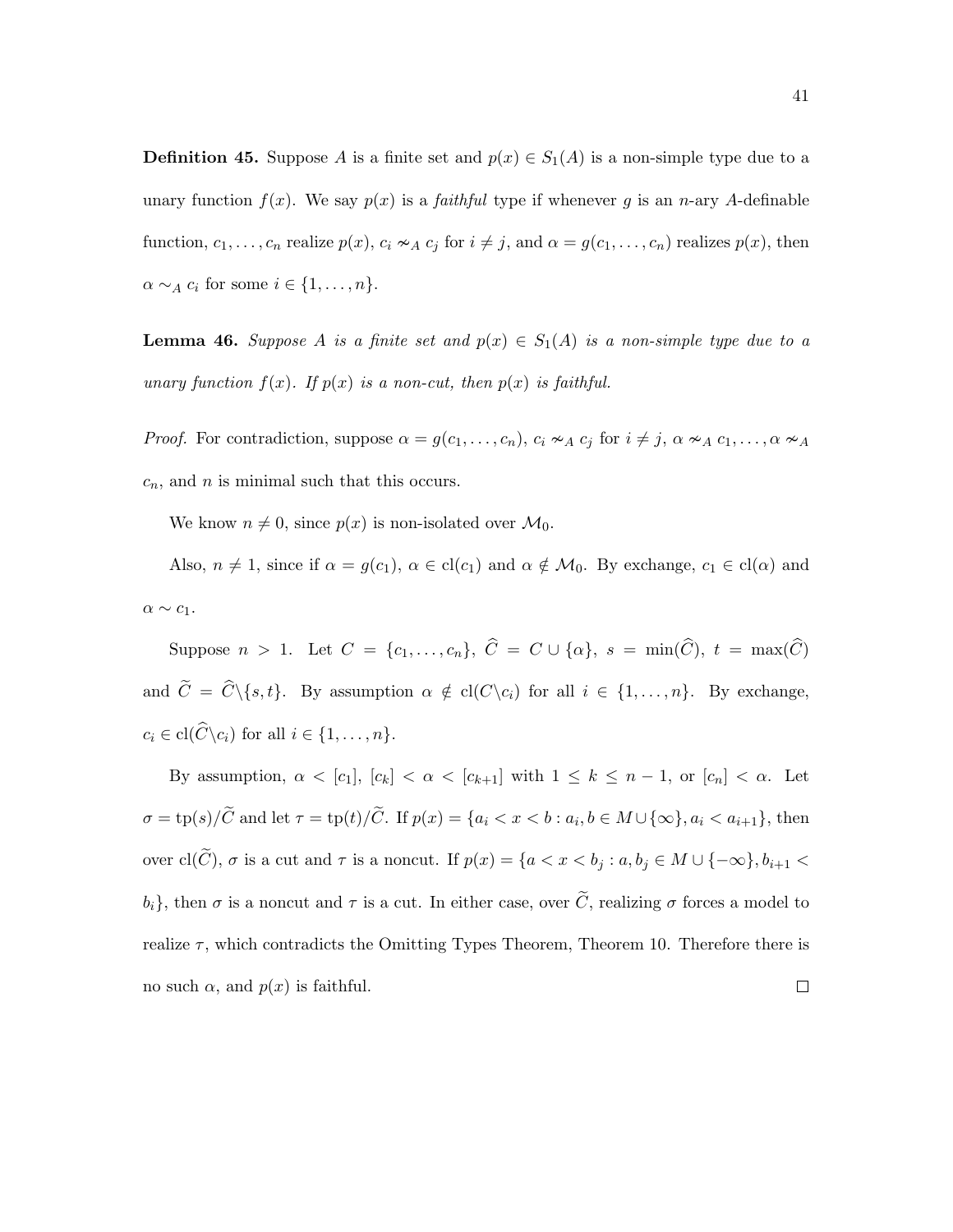**Lemma 47.** Suppose A is a finite set and  $p(x) \in S_1(A)$  is a non-simple type due to a unary function  $f(x)$ . If  $p(x)$  is an atomic interval, then either  $p(x)$  is faithful, or there is a point b such that if  $B = A \cup \{b\}$ , there is  $\hat{p}(x) \in S_1(B)$  extending  $p(x)$  which is a non-simple noncut due to a unary function. By Lemma 46, this extension is a faithful type.

*Proof.* This proof is very similar to the proof of Lemma 46. Suppose  $p(x)$  is an atomic interval,  $\{a < x < b\}$  and suppose  $p(x)$  is not faithful. This will either give a contradiction, or we will construct B and  $\hat{p}$ . Suppose  $\alpha = g(c_1, \ldots, c_n)$ ,  $c_i \nsim_A c_j$  for  $i \neq j$ ,  $\alpha \nsim_A$  $c_1, \ldots, \alpha \nsim_A c_n$ , and n is minimal such that this occurs. As in Lemma 46, we know  $n > 1$ . Again we have  $\alpha < [c_1]$ ,  $[c_k] < \alpha < [c_{k+1}]$  with  $1 \leq k \leq n-1$ , or  $[c_n] < \alpha$ .

Suppose  $n > 2$ . In this case we will get a contradiction. Let C and  $\widehat{C}$  be defined as in the proof of Lemma 46, let  $s = \min(\widehat{C})$  and let  $t \in \widehat{C} \backslash s$  such that  $t \neq \min(\widehat{C} \backslash s)$ and  $t \neq \max(\widehat{C})$ . This is possible since  $n > 2$ . Let  $\widetilde{C} = \widehat{C} \setminus \{s, t\}, \sigma = \text{tp}(s)/\widetilde{C}$ , and  $\tau = \text{tp}(t)/\tilde{C}$ . Note that  $\sigma$  is a noncut and  $\tau$  is a cut, and over  $\tilde{C}$ , realizing  $\sigma$  forces a model to realize  $\tau$ , contradicting the Omitting Types Theorem, Theorem 10. Therefore there is no such  $\alpha$  and  $p(x)$  is faithful as desired.

If  $n = 2$ , we will add one constant to A to get B and extend  $p(x)$  to  $\hat{p}(x)$  which will be a non-simple noncut. Without loss of generality, we may assume  $c_1 < c_2 < g(c_1, c_2)$ . In this case, let  $B = A \cup \{c_1\}$  and  $\hat{p}(x) = p(x) \cup \{\{p \cap cl(c_1)\} < x < b\}$ . Note that  $\hat{p}(x)$  is a noncut and  $G(x) = g(c_1, x)$  maps  $\hat{p}$  to  $\hat{p}$ . This  $\hat{p}$  is a non-simple noncut due to a unary function as desired. $\Box$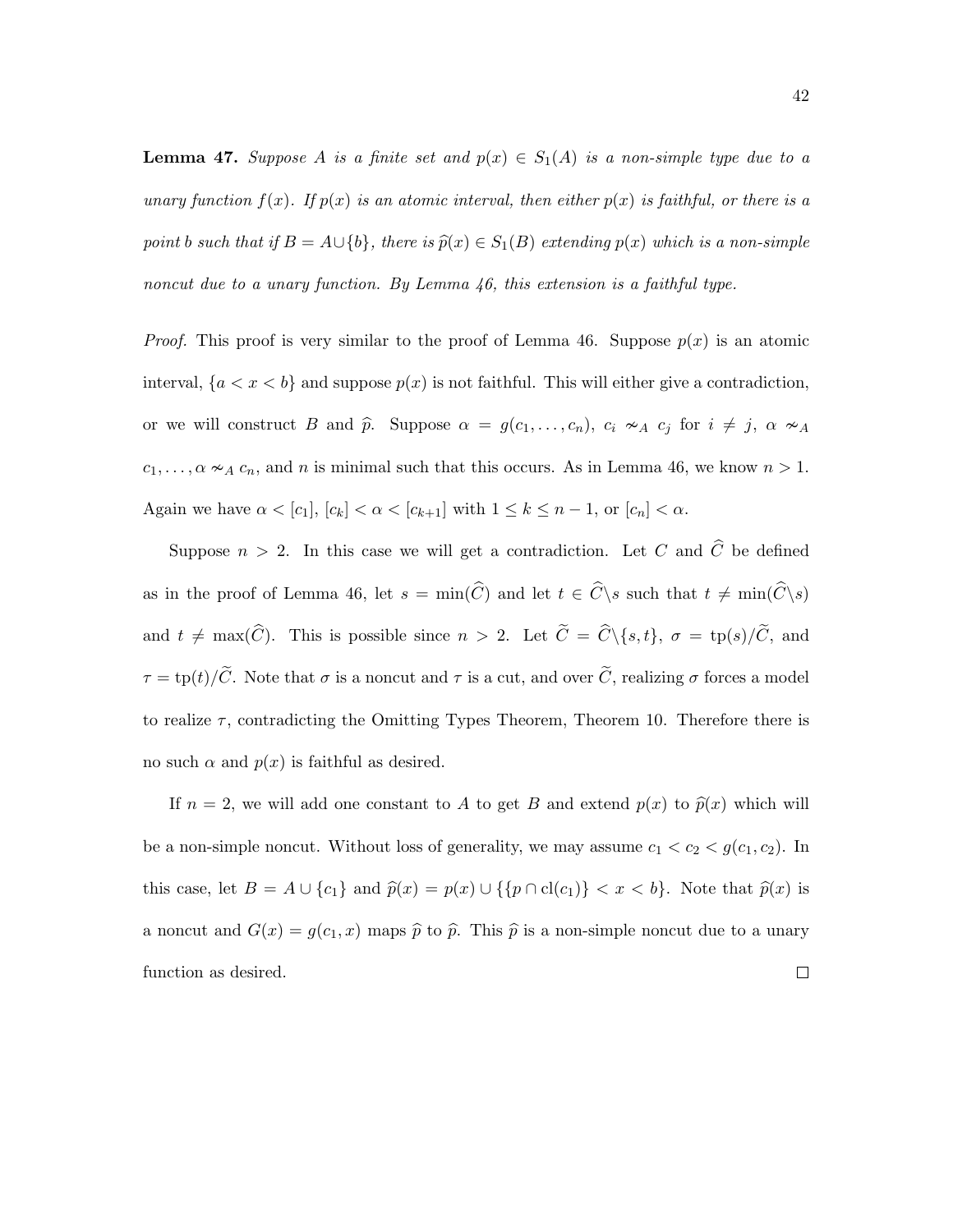**Lemma 48.** Suppose A is a finite set and  $p(x) \in S_1(A)$  is a non-simple type due to a unary function  $f(x)$ . If  $p(x)$  is a cut, then either  $p(x)$  is faithful, or there is a finite set  $B \supset A$ , and  $\widehat{p}(x) \in S_1(B)$  extending  $p(x)$  which is a non-simple noncut due to a unary function. By Lemma 46, this extension is a faithful type.

*Proof.* Suppose  $p(x)$  is a cut. If  $p(x)$  is not faithful, we construct B and  $\hat{p}$  as follows. Suppose  $\alpha = g(c_1, \ldots, c_n)$ ,  $c_i \approx_A c_j$  for  $i \neq j$ ,  $\alpha \approx_A c_1, \ldots, \alpha \approx_A c_n$ , and n is minimal such that this occurs. As in the proof of Lemma 46, we know  $n > 1$ .

To illustrate the argument, we first consider the  $n = 2$  case. This is followed by the general case.

Suppose  $n = 2$ . By o-minimality, we may assume, without loss of generality, that  $[c_1] < \alpha < [c_2]$ . Note that there is a  $c_1$ -definable interval containing  $c_2$  such that  $g(c_1, v)$ is increasing in v, since otherwise there is  $c \in cl(c_1)$  realizing  $p(x)$  such that  $g(c_1, c)$  $\alpha$ , contradicting  $[c_1] < \alpha$ . Similarly, there is a c<sub>2</sub>-definable interval containing c<sub>1</sub> such that  $g(u, c_2)$  is increasing in u since otherwise there is  $c \in cl(c_2)$  realizing  $p(x)$  such that  $g(c, c_2) < \alpha$ , contradicting  $\alpha < [c_2]$ .

Let

$$
X = \{(u, v) : u < g(u, v) < v\}
$$
\n
$$
\bigcap \{(u, v) : u_1 < u_2 \to g(u_1, v) < g(u_2, v)\}
$$
\n
$$
\bigcap \{(u, v) : v_1 < v_2 \to g(u, v_1) < g(u, v_2)\}.
$$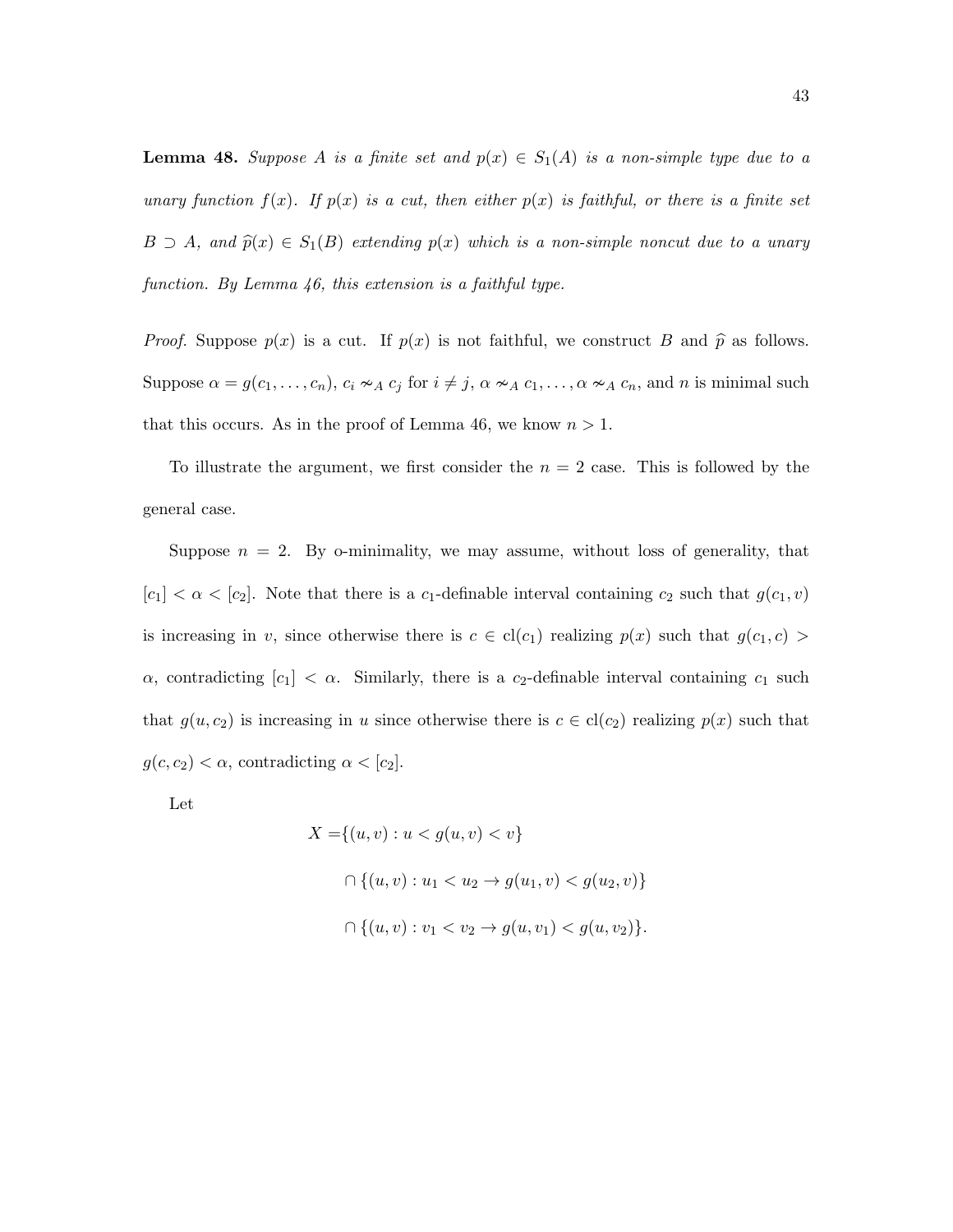Note that  $(c_1, c_2) \in X$  and that X is A-definable. By the Cell Decomposition Theorem (Theorem 7), there is a cell A containing  $(c_1, c_2)$  contained in X, and by the preceding paragraph, this must be a  $(1, 1)$ -cell. Since there are no A-definable points in p, and  $[c_1] < [c_2]$ , there is an A-definable unary function  $h : p \to p$  such that if x and y realize p, and  $y > h(x)$ , then  $(x, y) \in X$ . Furthermore, note that  $h(x) = x$  or  $h(x) > x$ , and h is increasing and order preserving on an interval containing p.

If  $h(x) = x$ , let  $B = A \cup \{c_1\}$ , let  $\hat{p} = \{c_1 < x < b_k : b_k \in cl(B) \cap p, b_k > c_1\}$  and let  $\widehat{f}(x) = g(c_1, x)$ . Note that  $\widehat{p}$  is a non-simple noncut due to the unary function  $\widehat{f}$ , as desired.

If  $h(x) > x$ , first note that for  $x > c_1$ ,

$$
g(h^{-1}(c_1), h(c_1)) < g(h^{-1}(c_1), h(x)) < g(h^{-1}(x), h(x))
$$

and that for  $x < c_1$ ,

$$
g(h^{-1}(x), h(x)) < g(h^{-1}(x), h(c_1)) < g(h^{-1}(c_1), h(c_1)).
$$

Let  $G_1(x) = g(h^{-1}(x), h(c_1)), G_2(x) = g(h^{-1}(c_1), h(x)), \text{ and } \hat{G}(x) = g(h^{-1}(x), h(x)).$ Then the inequalities above can be rewritten as: if  $x > c_1$ , then  $\hat{G}(c_1) < G_2(x) < \hat{G}(x)$ and if  $x < c_1$ , then  $\hat{G}(x) < G_1(x) < \hat{G}(c_1)$ .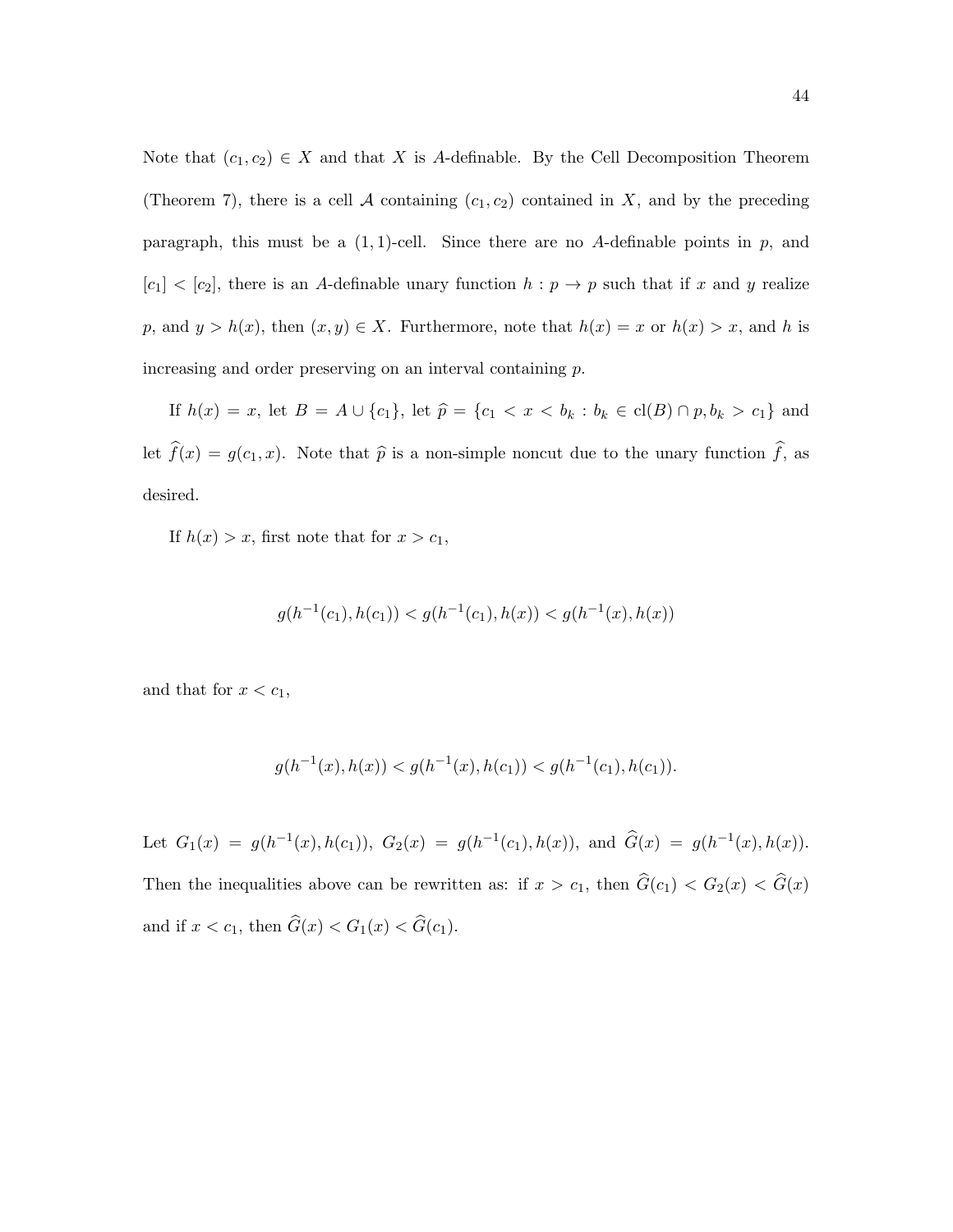We can now construct  $\hat{p}$ . Let  $c = \hat{G}(c_1)$ , and let  $B = A \cup \{c\}$ . If  $c \geq c_1$ , then let,  $\widehat{p} = \{c < x < b_k : b_k \in \text{cl}(B) \cap p, b_k > c\},\$ and  $\widehat{f}(x) = G_2(\widehat{G}^{-1}(x))$ . If  $c < c_1$ , let  $\widehat{p} = \{b_k < x < c : b_k \in \text{cl}(B) \cap p, b_k < c\}$ , and  $\widehat{f}(x) = G_1(\widehat{G}^{-1}(x))$ . In either case  $\widehat{p}$  is a non-simple noncut due to the unary function  $\widehat{f},$  as desired.

For the general case, we may assume  $[c_1] < \ldots < [c_{n-1}] < \alpha < [c_n]$  by o-minimality. By minimality of *n*, we can assume  $cl(c_1, \ldots, c_{n-1}) < \alpha$ . There is a  $\{c_1, \ldots, c_{n-1}\}$ -definable interval containing  $c_n$  such that  $g(c_1, \ldots, c_{n-1}, v)$  is increasing in v, since otherwise there is c in cl(c<sub>n−1</sub>) realizing  $p(x)$  such that  $g(c_1, \ldots, c_{n-1}, c) > \alpha$ . By minimality of n, this  $g(c_1, \ldots, c_{n-1}, c)$  is comparable to one of  $c_1, \ldots, c_{n-1}$ , contradicting  $[c_1] < \ldots < [c_{n-1}] <$  $\alpha$ . Similarly, there is a  $\{c_1, \ldots, c_{n-2}, c_n\}$ -definable interval containing  $c_{n-1}$  such that  $g(c_1, \ldots, c_{n-2}, u, c_n)$  is increasing in u, since otherwise there is c in  $cl(c_n)$  realizing  $p(x)$  such that  $g(c_1, \ldots, c_{n-2}, c, c_n) < \alpha$ . By minimality of n, this  $g(c_1, \ldots, c_{n-2}, c, c_n)$  is comparable to one of  $c_1, \ldots, c_{n-1}, c_n$  and in fact,  $g(c_1, \ldots, c_{n-2}, c, c_n) \sim c_n$  since  $g(c_1, \ldots, c_{n-2}, c, c_n)$ cl({ $c_1, \ldots, c_{n-2}$ }). This contradicts  $\alpha < [c_n]$ .

Let  $A' = A \cup \{c_1, \ldots, c_{n-2}\},\$  let  $p'(x) = p(x) \cup \{p \cap cl(c_1, \ldots, c_{n-2}) < x\},\$  let  $g'(u, v)$ denote  $g(c_1, \ldots, c_{n-2}, u, v)$ , and let

$$
X = \{(u, v) : u < g'(u, v) < v\}
$$
\n
$$
\bigcap \{(u, v) : u_1 < u_2 \to g'(u_1, v) < g'(u_2, v)\}
$$
\n
$$
\bigcap \{(u, v) : v_1 < v_2 \to g'(u, v_1) < g'(u, v_2)\}.
$$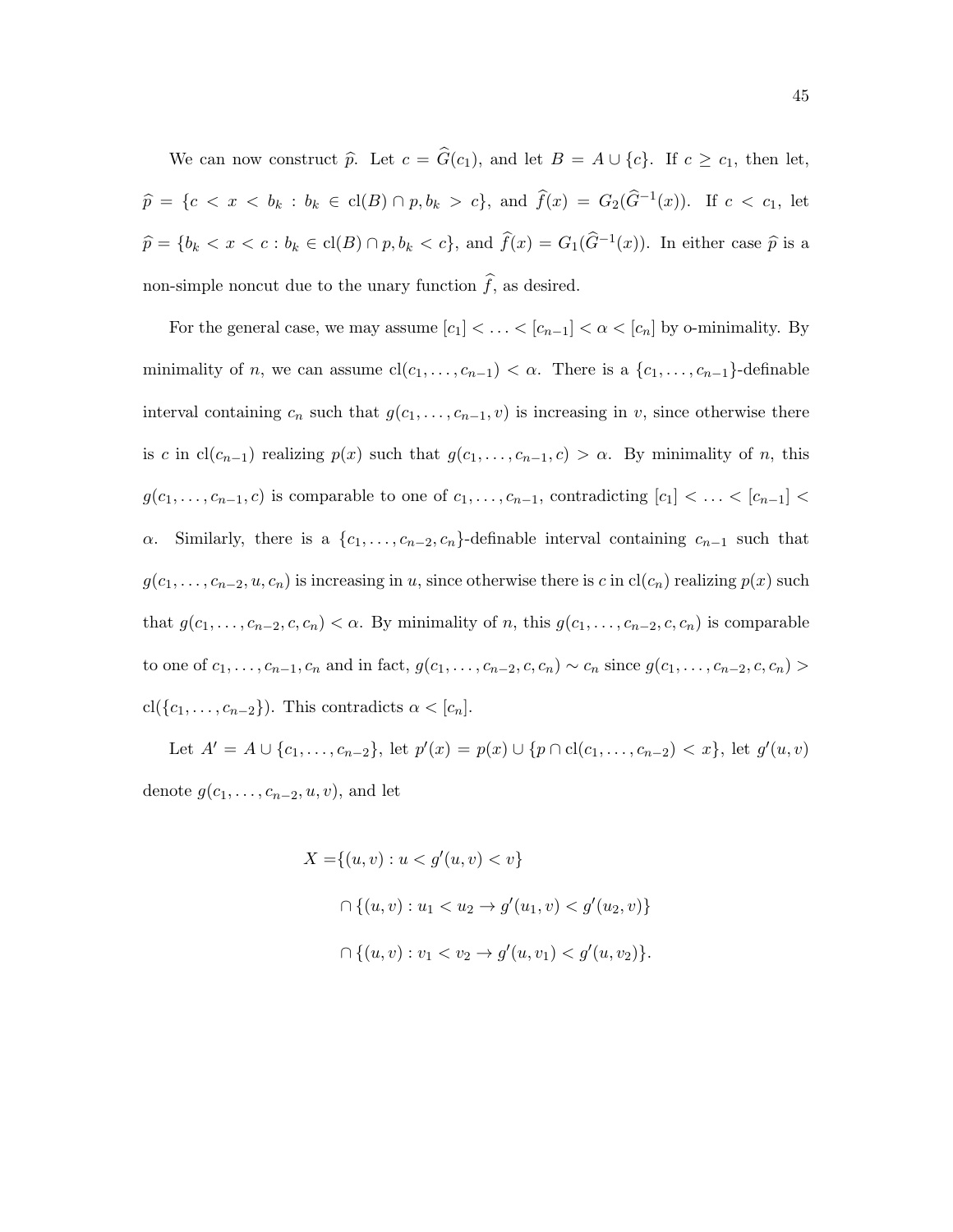Note that  $(c_{n-1}, c_n) \in X$  and that X is A'-definable. By the Cell Decomposition Theorem (Theorem 7), there is a cell  $A \subset X$  containing the point  $(c_{n-1}, c_n)$ , and by the preceding paragraph, this must be a  $(1, 1)$ -cell. Since there are no A'-definable points in  $p'$ , and  $[c_{n-1}] < [c_n]$ , there is an A'-definable unary function  $h : p' \to p'$  such that if x and y realize p', and  $y > h(x)$ , then  $(x, y) \in X$ . Furthermore, note that  $h(x) = x$  or  $h(x) > x$ , and h is increasing on an interval containing  $p'$ .

If  $h(x) = x$ , let  $B = A' \cup \{c_{n-1}\}$ , let  $\widehat{p} = \{c_{n-1} < x < b_k : b_k \in \text{cl}(B) \cap p, b_k > c_{n-1}\}$ and let  $\hat{f}(x) = g'(c_{n-1}, x)$ . Note that  $\hat{p}$  is a non-simple noncut due to the unary function  $\widehat{f}$ , as desired.

If  $h(x) > x$ , first note that for  $x > c_{n-1}$ ,

$$
g'(h^{-1}(c_{n-1}), h(c_{n-1})) < g'(h^{-1}(c_{n-1}), h(x)) < g'(h^{-1}(x), h(x))
$$

and that for  $x < c_{n-1}$ ,

$$
g'(h^{-1}(x), h(x)) < g'(h^{-1}(x), h(c_{n-1})) < g'(h^{-1}(c_{n-1}), h(c_{n-1})).
$$

We now let  $G_1(x) = g'(h^{-1}(x), h(c_{n-1})), G_2(x) = g'(h^{-1}(c_{n-1}), h(x)),$  and  $\hat{G}(x) =$  $g'(h^{-1}(x), h(x))$ . Then the inequalities above can be rewritten as: if  $x > c_{n-1}$ , then  $\widehat{G}(c_{n-1}) < G_2(x) < \widehat{G}(x)$  and if  $x < c_{n-1}$ , then  $\widehat{G}(x) < G_1(x) < \widehat{G}(c_{n-1})$ .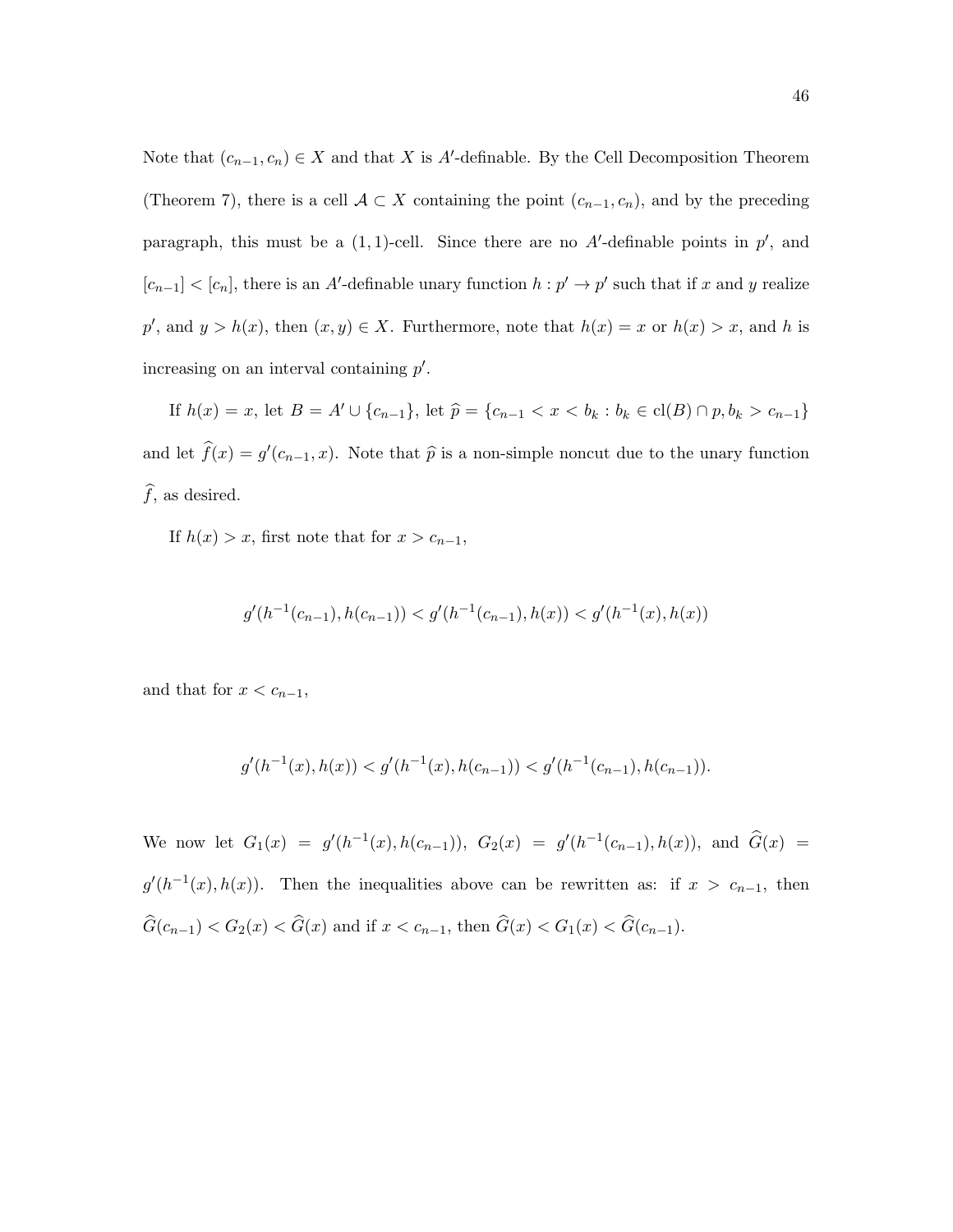We can now construct  $\hat{p}$ . Let  $c = \hat{G}(c_{n-1})$ . If  $c \geq c_{n-1}$ , then let  $B = A' \cup \{c_{n-1}\},$  $\widehat{p} = \{c < x < b_k : b_k \in \text{cl}(B) \cap p, b_k > c\},\$ and  $\widehat{f}(x) = G_2(\widehat{G}^{-1}(x))$ . In this case  $\widehat{p}$  is a non-simple noncut due to the function  $\hat{f}$ . The case  $c < c_{n-1}$  is similar. In either case, we have extended A to B and  $p(x)$  to a non-simple noncut  $\hat{p}(x)$  as desired.  $\Box$ 

The above Lemmas combine to give the following result.

**Proposition 49.** Suppose  $T$  is an o-minimal theory in a countable language  $\mathcal{L}$ , and there is a finite set A such that  $p(x) \in S_1(A)$  is non-simple. Then there is a finite set  $B \supset A$ and  $\widehat{p} \in S_1(B)$  such that  $\widehat{p}$  is a faithful type.

Proof. The proof follows from Lemmas 41, 46, 47, and 48.

**Theorem 50.** Suppose T is an o-minimal theory in a countable language  $\mathcal{L}$ , and there is a finite set A such that  $p(x) \in S_1(A)$  is a faithful type. Then for every countable linear order L, there is a countable model  $\mathcal{M}_L \models T$  with  $\text{Lad}_A^p(\mathcal{M}_L) = L$ .

*Proof.* Let  $(L, \lt_L)$  be a non-empty countable linear order. Our goal is to construct countable  $\mathcal{M}_L \models T$  such that  $\text{Lad}_A^p(\mathcal{M}_L) = L$ .

Let  $\mathcal{L}^* = \mathcal{L} \cup \{z_i : i \in L\}$  and let

$$
T^* = T \cup \{ cl_A(z_{i_1},...,z_{i_n}) \cap \{x : x \models p(x) \} < z_j : \{i_1,...,i_n\} <_{L} j \}
$$
\n
$$
= T \cup \{ f(z_{i_1},...,z_{i_n}) < z_j : \{i_1,...,i_n\} <_{L} j, f \text{ an } n\text{-ary function} \}.
$$

"Any fool can realize a type, . . ."

$$
\qquad \qquad \Box
$$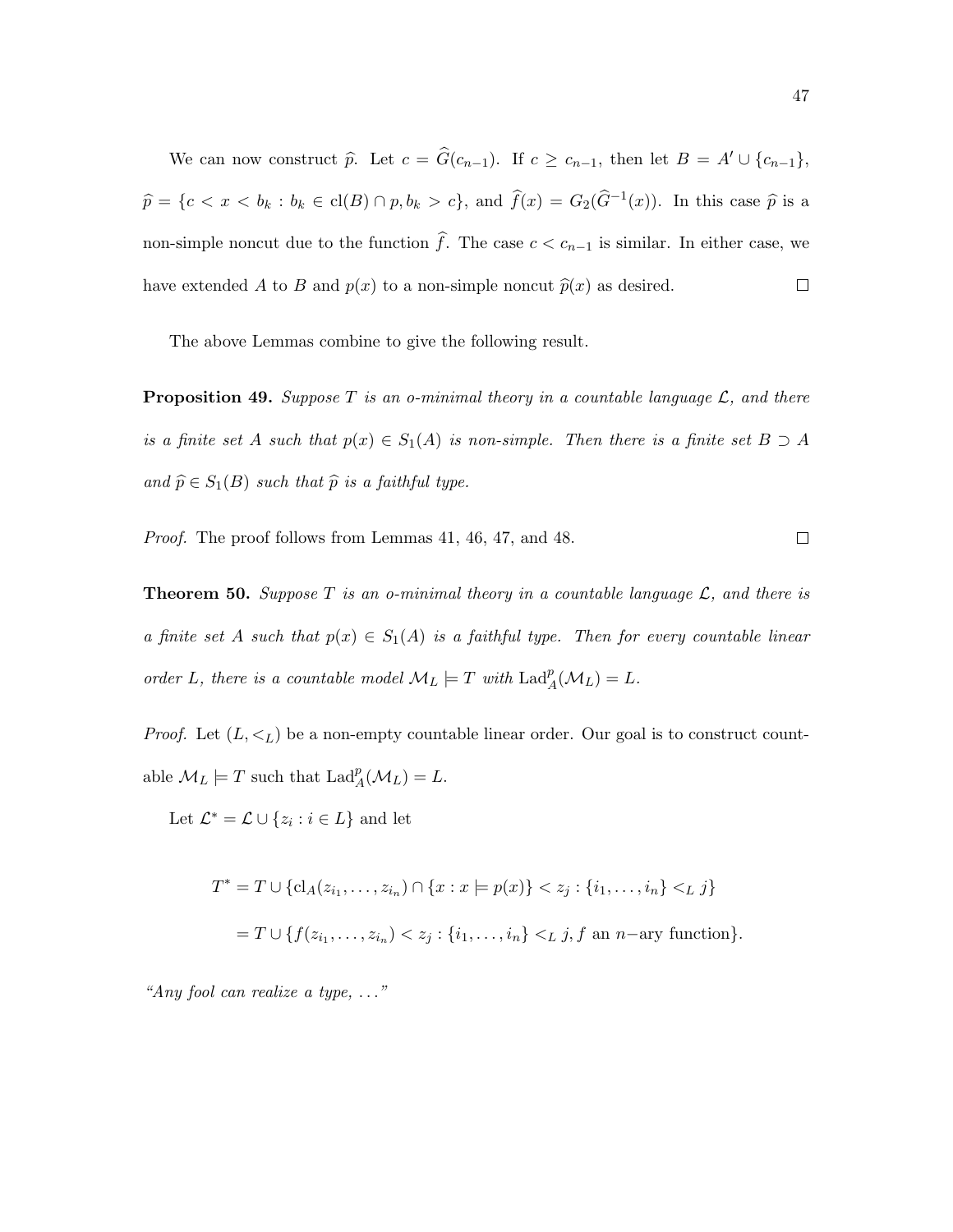We first show  $T^*$  is consistent. Suppose  $\Delta \subset T$  is finite, invoking  $z_{i_1}, \ldots, z_{i_k}$ . There is a natural model of  $\Delta$  constructed as follows.

Let  $\mathcal{M}_0$  denote Pr<sub>T</sub>(A). Without loss of generality, we may assume  $i_1 \lt_L \ldots \lt_L i_k$ . Extend  $\mathcal{M}_0 \models T$  to  $\mathcal{M}_1$  by adding  $z_{i_1}$  realizing  $p(x) \cup \{x > a : a \in \mathcal{M}_0, p(a)\}\$  and taking  $\mathcal{M}_1 = \Pr_T(\mathcal{M}_0 \cup \{z_{i_1}\})$ . Then construct  $\mathcal{M}_{n+1}$  by adding  $z_{i_{n+1}}$  to  $\mathcal{M}_n$  realizing  $p(x) \cup \{x > a : a \in \mathcal{M}_n, p(a)\}\$ and letting  $\mathcal{M}_{n+1} = \Pr_T(\mathcal{M}_n \cup \{z_{i_{n+1}}\})$ . Stop after constructing  $\mathcal{M}_k$  and interpret the remaining constants in  $\mathcal{L}^*$  in any way.  $\mathcal{M}_k \models \Delta$ showing  $\Delta$  is consistent.

Let  $\mathcal{M}_L$  be the prime model of  $T^*$ . Clearly  $\mathcal{M}_L$  is a countable model of T. Since prime models are atomic, we start by showing any atom is comparable to some  $z_i$ . Since  $p(x)$  is faithful, any  $\alpha \in \text{cl}(z_i : i \in L)$  realizing p is comparable to some  $z_i$ . On the other hand, an atom of the form  $\phi(v) = a < v < b$ , is either comparable to a or b: if a realizes p,  $f(a) \geq b$  or  $f^{-1}(a) \geq b$ ; if b realizes p,  $f(b) \leq a$  or  $f^{-1}(b) \leq a$ . By Lemma 40  $z_i \nsim z_j$  for  $i \neq j$ . Every realization of  $p(x)$  is comparable to some  $z_i$  and  $z_i \nsim z_j$  for  $i \neq j$ . Therefore  $\text{Lad}_{A}^{p}(M_{L})=L,$  as desired.  $\Box$ 

**Corollary 51.** Suppose  $T$  is an o-minimal theory in a countable language with a nonsimple type over a finite set A. There is a finite set  $B \supset A$  such that the class of countable models of T over B is Borel complete.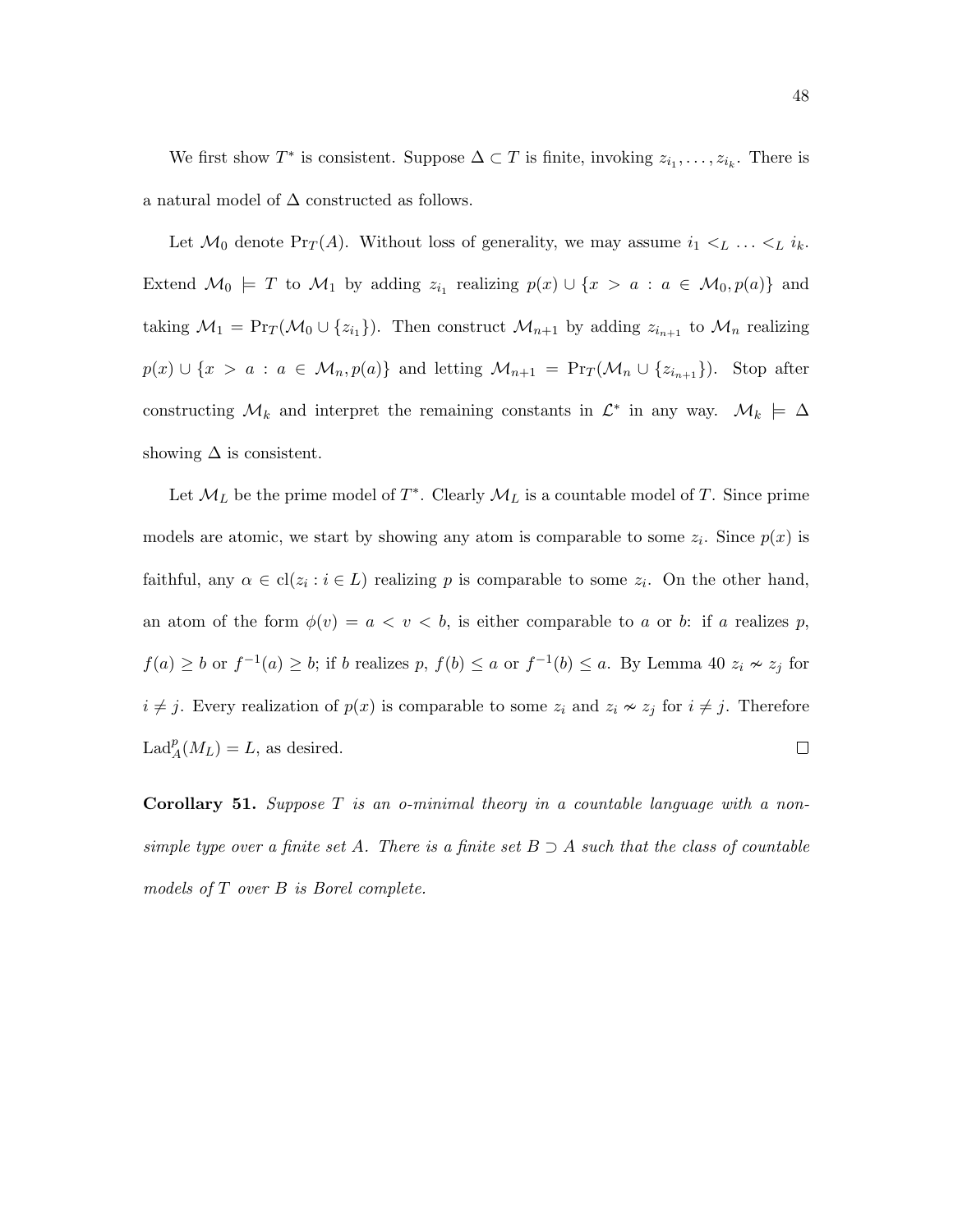Proof. By Proposition 49, there is a faithful type. By Theorem 50, we can map countable linear orders to countable models of T such that non-isomorphic orders are mapped to non-isomorphic models. It remains to show that  $L \mapsto M_L$  is Borel.

We show that construction of prime models is explicit. Let  $F_n = \{f_i^n : i \in \omega\}$  denote the set of A-definable *n*-ary functions. We will define sets  $M_k$  inductively, with  $\bigcup$  $k\in\omega$  $M_k = M_L$ , the set underlying  $\mathcal{M}_L$ .

First, note that:

$$
T^* = \{ \varphi : T \cup \{c_{l_{n+1}} > f_i^n(c_{l_1}, \dots, c_{l_n}) : n, i \in \omega, l_1, \dots, l_n < l_{n+1} \} \vdash \varphi \},
$$
  
dcl(A) = \{(n, i, a\_1, \dots, a\_n) : n, i \in \omega, a\_1, \dots, a\_n \in A \}, and let  

$$
\mathcal{D}(A) = \{(a, b) : a, b \in A, a < b, \nexists c \in A \mid a < c < b \}.
$$

By o-minimality,  $\mathcal{D}(A)$  denotes the set of atoms over a definably closed set A. Let  $\langle \cdot, \cdot \rangle$ :  $\omega \times \omega \to \omega$  such that  $\langle i, j \rangle \geq i, j$ . Let  $M_0 = \text{dcl}(z_l : l \in L)$ , and let  $\mathcal{D}(M_i) = \{d_i^j\}$  $i^j : j \in \omega\}$ index the set of atoms over  $M_i$ . Then having defined  $M_k$ , if  $k = \langle i, j \rangle$  we define  $M_{k+1}$  as follows:  $\epsilon$ 

$$
M_{k+1} = \begin{cases} \det(M_k \cup \{d_i^j\}) & \text{if } d_i^j \in \mathcal{D}(M_k) \cap (M_k)^c \\ M_k & \text{otherwise} \end{cases}
$$

and note that  $M_L = \begin{bmatrix} \end{bmatrix}$  $i\in\omega$  $M_i$  since prime models are atomic. Since our theory is o-minimal the relation symbols in  $\mathcal L$  can be characterized in terms of the order. Therefore, they are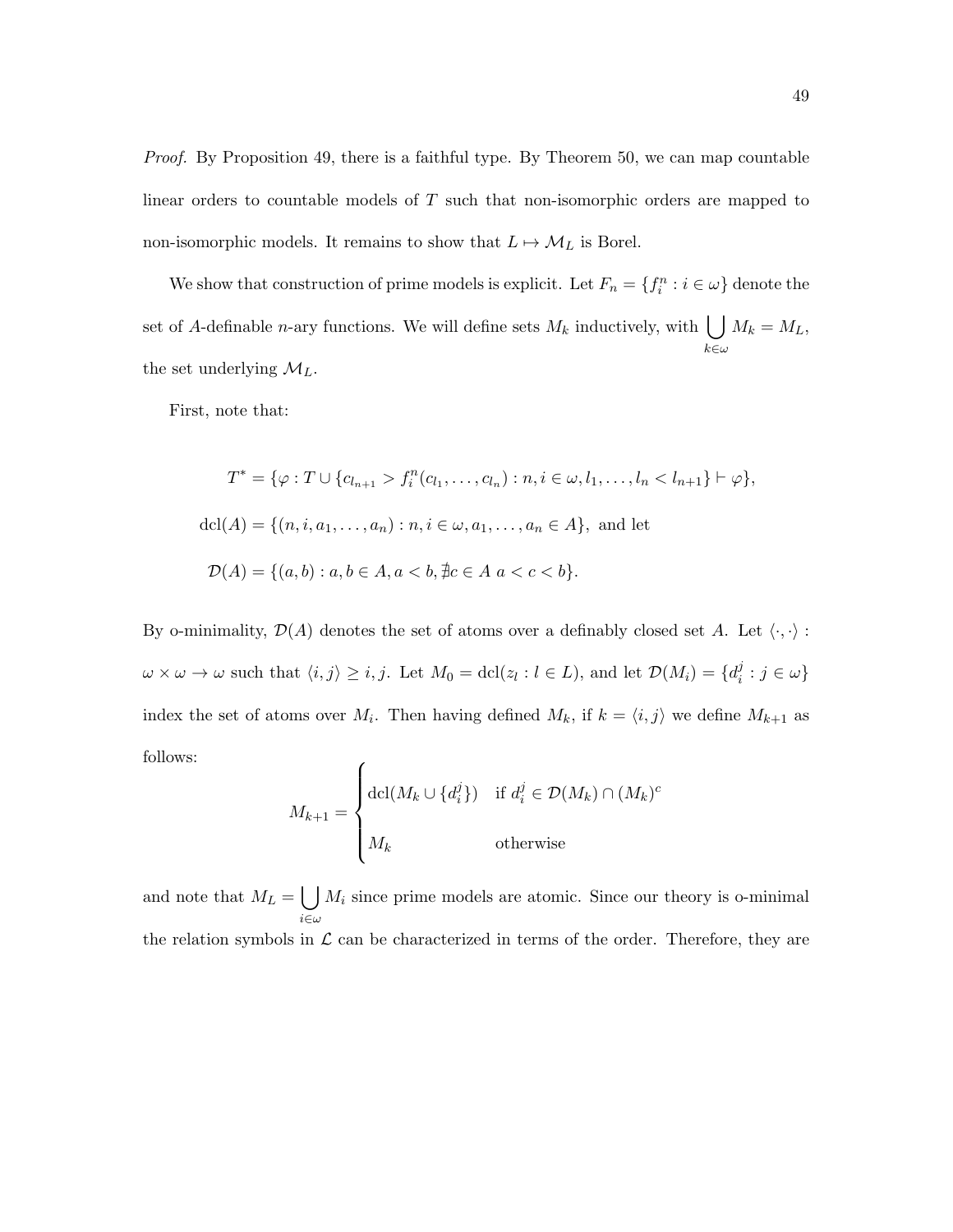naturally defined on  $\mathcal{M}_L.$  The construction of  $\mathcal{M}_L$  from  $L$  is explicit and this reduction is clearly Borel.

Therefore, the class of countable models over  $B$  is Borel complete.  $\hfill \square$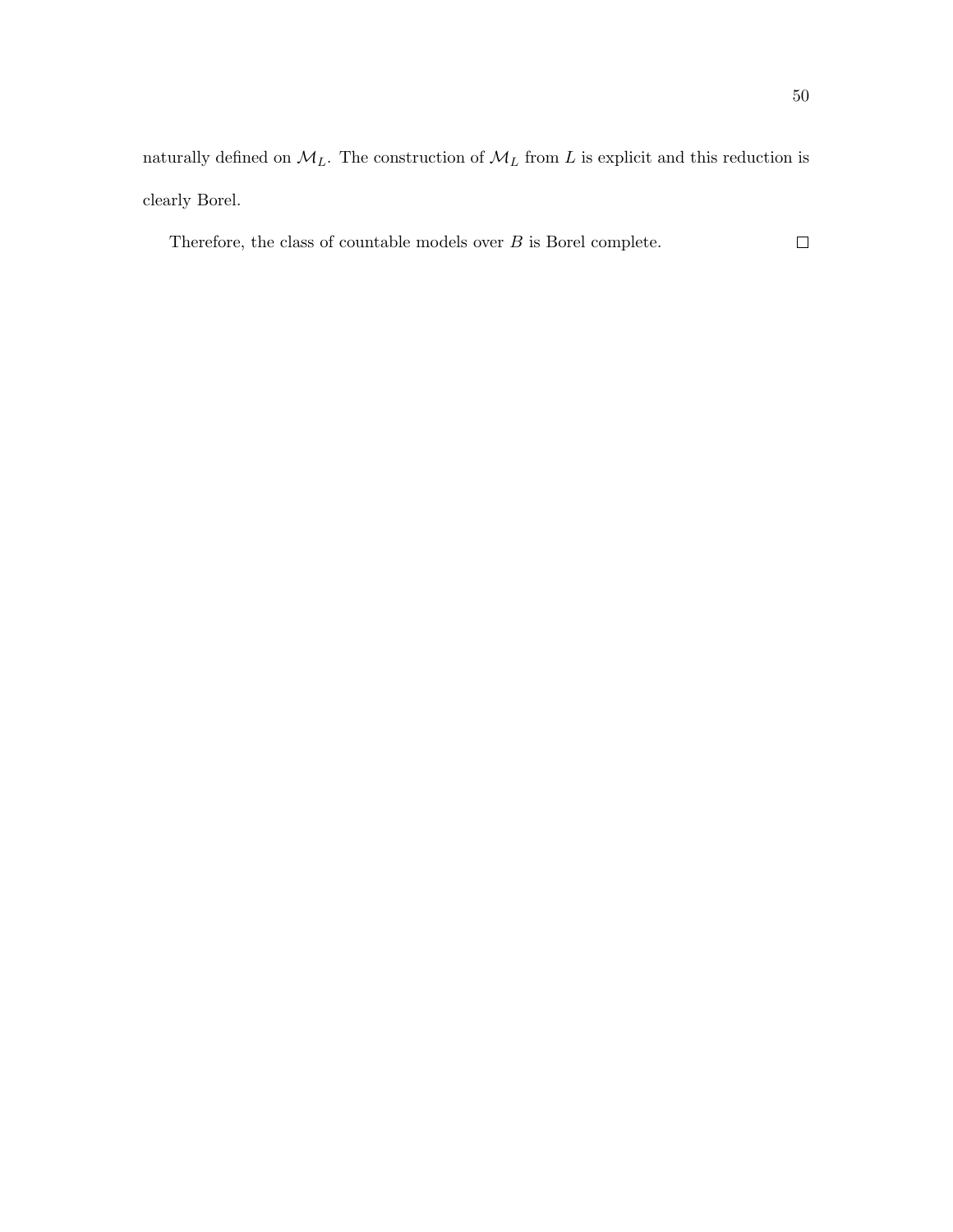#### CHAPTER 4

### **CONCLUSION**

This result is an extension of Mayer's proof of Vaught's Conjecture. For an o-minimal theory having  $2^{\aleph_0}$  countable models, we give a condition for isomorphism to be  $\prod_3^0$  (and, in fact, equivalence of countable sets of reals), and a condition for which the class of models over some finite set is Borel complete.

**Question 52.** If T is an o-minimal theory having  $2^{\aleph_0}$  countable models and a non-simple type, what is the Borel complexity of the isomorphism relation over ∅? More generally, if the class of countable models of  $T$  over some finite set  $B$  is Borel complete, what is the Borel complexity of isomorphism for the class of countable models over some set  $A \subsetneq B$ ?

The arguments in this work depend on adding the set over which the type is defined, and additional points to make the type faithful. While the former seems necessary, some improvement may be found on the latter. In either case, reducing this set and retaining Borel complexity is not trivial.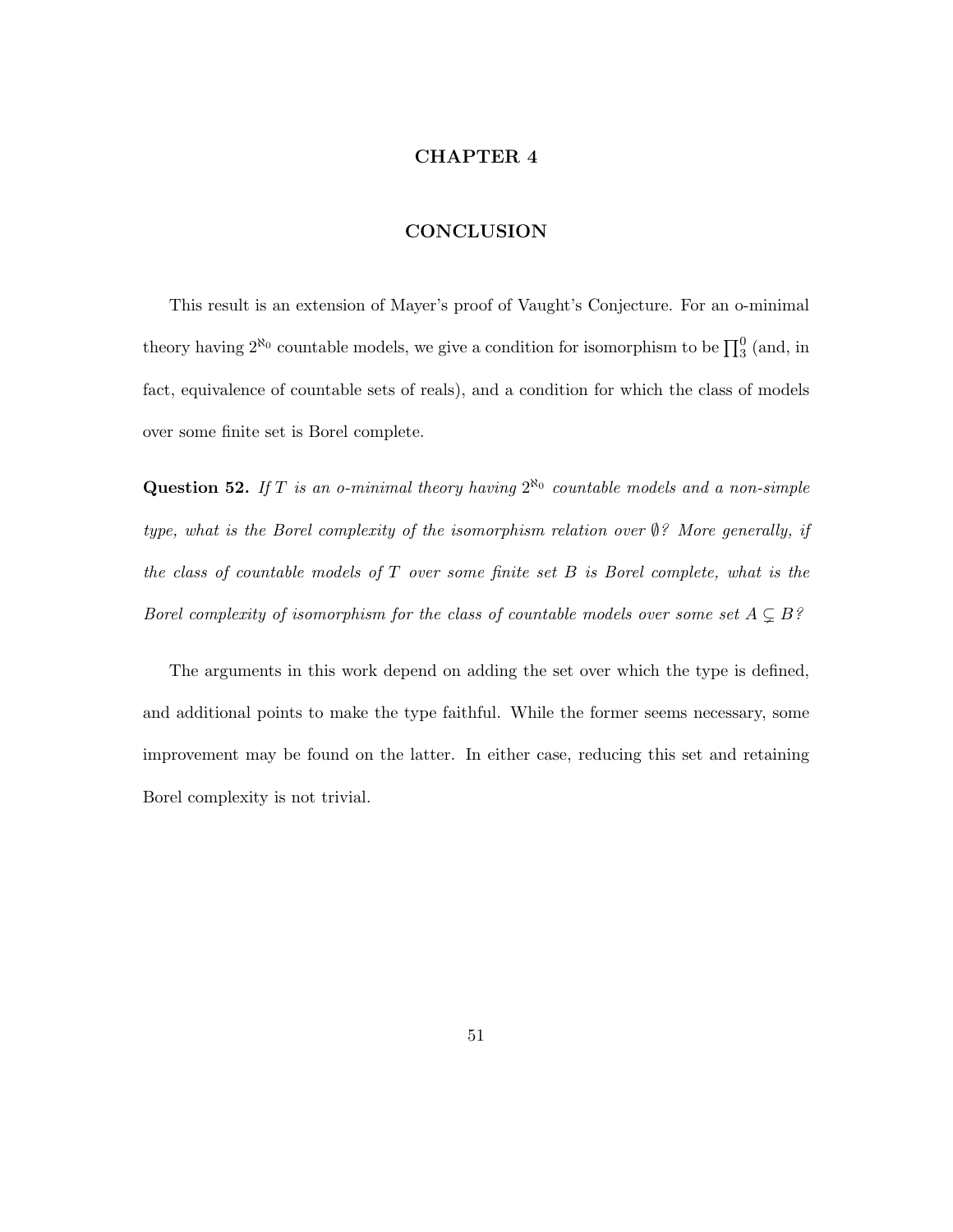#### CITED LITERATURE

- 1. Mayer, L.: Vaught's conjecture for o-minimal theories. The Journal of Symbolic Logic, 53(1):146–159, March 1988.
- 2. Friedman, H. and Stanley, L.: A Borel reducibility theory for classes of countable structures. The Journal of Symbolic Logic, 54(3):894–914, September 1989.
- 3. Pillay, A. and Steinhorn, C.: Definable sets in ordered structures. i. Transactions of the American Mathematical Society, 295(2):565–592, June 1986.
- 4. Knight, J., Pillay, A., and Steinhorn, C.: Definable sets in ordered structures. ii. Transactions of the American Mathematical Society, 295(2):593–605, June 1986.
- 5. van den Dries, L.: Tame Topology and O-minimal Structures (London Mathematical Society Lecture Note Series 248). New York, New York, Cambridge University Press, 1998.
- 6. Marker, D.: Omitting types in o-minimal theories. The Journal of Symbolic Logic, 51(1):63–74, March 1986.
- 7. Gao, S.: Invariant Descriptive Set Theory. Boca Raton, Florida, CRC Press, 2009.
- 8. Becker, H. and Kechris, A.: The Descriptive Set Theory of Polish Group Actions (London Mathematical Society Lecture Note Series 232). New York, New York, Cambridge University Press, 2006.
- 9. Vaught, R.: Denumerable models of complete theories. Infinitistic Methods (Proceedings, Warsaw, 1959), pages 303–321, 1961.
- 10. Marker, D.: Model Theory: An Introduction. New York, New York, Springer, 2002.
- 11. Pillay, A. and Steinhorn, C.: Definable sets in ordered structures. iii. Transactions of the American Mathematical Society, 309(2):469–476, October 1988.